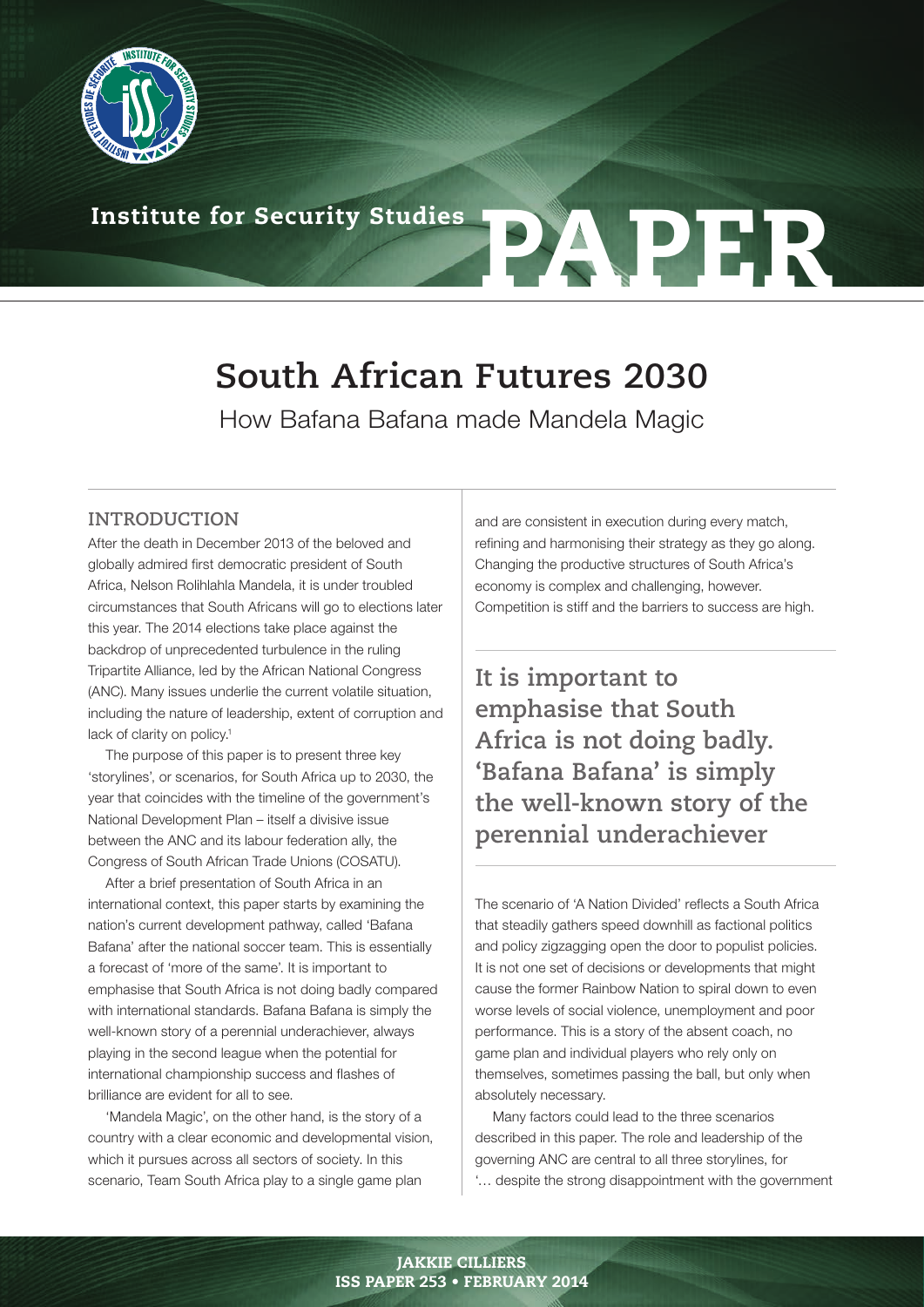and its leaders, South Africans retain their faith in the democratic system and do not transfer their discontent to the ... ANC'.<sup>2</sup> There are two additional considerations. The first is the developments within COSATU, which is facing the loss of its largest member (the National Union of Metalworkers of South Africa [NUMSA]) with unforeseen consequences. The second is the extent to which – and manner in which – young voters (the so-called born frees) will participate in the upcoming elections. Therefore, Bafana Bafana is probably the most likely scenario to emerge, in the sense that the current disaffection with the ANC leadership may result in a steady decline in voter turnout, but, simultaneously, none of the established opposition parties are able to capitalise on this disgruntlement and none are able to galvanise South Africans into voting for them in sufficiently large numbers.

**'Nation Divided' is most likely to emerge, with the break-up of the alliance compounded by low voter turnout and discontent with the ANC under current leadership**

In the 'Mandela Magic' scenario, new leadership could see voters support a reinvigorated alliance between the ANC and COSATU. Alternatively, if the Tripartite Alliance crumbles, voters may turn in increasing numbers to opposition parties such as the Democratic Alliance (DA). In this scenario, either a reinvigorated ANC or a weaker ANC but stronger opposition parties could deliver the same positive result.

Against the background of the recent turbulence within COSATU, 'Nation Divided' is most likely to emerge with the break-up of the alliance compounded by low voter turnout and discontent with the ANC under its current leadership. In this scenario, concerned by the apparent rise of radical parties to its left, the ANC scrambles to adopt a raft of populist and ultimately self-defeating policies.

The impact of the policy and leadership choices that South Africans will make in the years ahead, explored in this paper, is significant. The South African economy could grow 23 per cent larger in 'Mandela Magic' compared with its current growth path ('Bafana Bafana'). Alternatively, it might be 18 per cent smaller should the

'Nation Divided' scenario come to the fore.'Mandela Magic' would deliver by 2030 an economy more than \$161 billion (R1 549 billion) larger than the current trajectory of 'Bafana Bafana'.3

However, 'Mandela Magic' and a 'Nation Divided' are not to be read as best-case and worst-case scenarios. South Africa may do considerably better or worse than either. In fact, an earlier publication by the African Futures Project, which is discussed below (see 'Building on previous work') set even higher achievable growth rates for South Africa than presented in this paper under the 'Mandela Magic' scenario. The intention with each scenario set out in this paper is to provide plausible combinations of events from clear antecedents in 2013, looking ahead to the 2014 elections and beyond. The approach is that the elements that emerge fully formed in each scenario have their roots in current reality.

# **SCENARIOS IN SOUTH AFRICA'S RECENT HISTORY**

A scenario is a story about the future, a sequence of events that unfold over time, and that are coherent, internally consistent and plausible. To model the scenarios presented here, the paper relies on the International Futures forecasting system (IFs),<sup>4</sup> which is developed and maintained by the Frederick S Pardee Center for International Futures at the University of Denver. Using this system, one is able to quantify and compare some of the costs and benefits of alternative futures. IFs is an integrated assessment system that models relationships and interactions within and across key global systems in 186 countries from 2010 to 2100. Additional information on IFs is available at the African Futures Project website (www.issafrica.org/futures), as well as www.ifs.du.edu (which hosts the full model). The specific interventions that are used for the scenarios in this paper, as well as summary information on IFs, are contained in the annex.

Scenario development (of various types) has been an important part of South Africa's recent history. The 1991/92 Mont Fleur scenario exercise (named after the hosting conference venue)<sup>5</sup> brought a range of South Africans together from across different sectors in the midst of huge uncertainty. The four scenarios – 'Ostrich', 'Lame Duck', 'Icarus' and the hopeful and visionary 'Flight of the Flamingos', played an important role in shaping decision making during that period of great uncertainty in South Africa.

COSATU's September Commission released its scenarios on the future of the unions in August 1997 (titled 'The desert', 'Skorokoro' and 'Pap 'n vleis and gravy').6 Based on the economic policies pursued by the ANC (which the commission defined as 'conservative, zigzagging or social democratic'), it is clear that the vision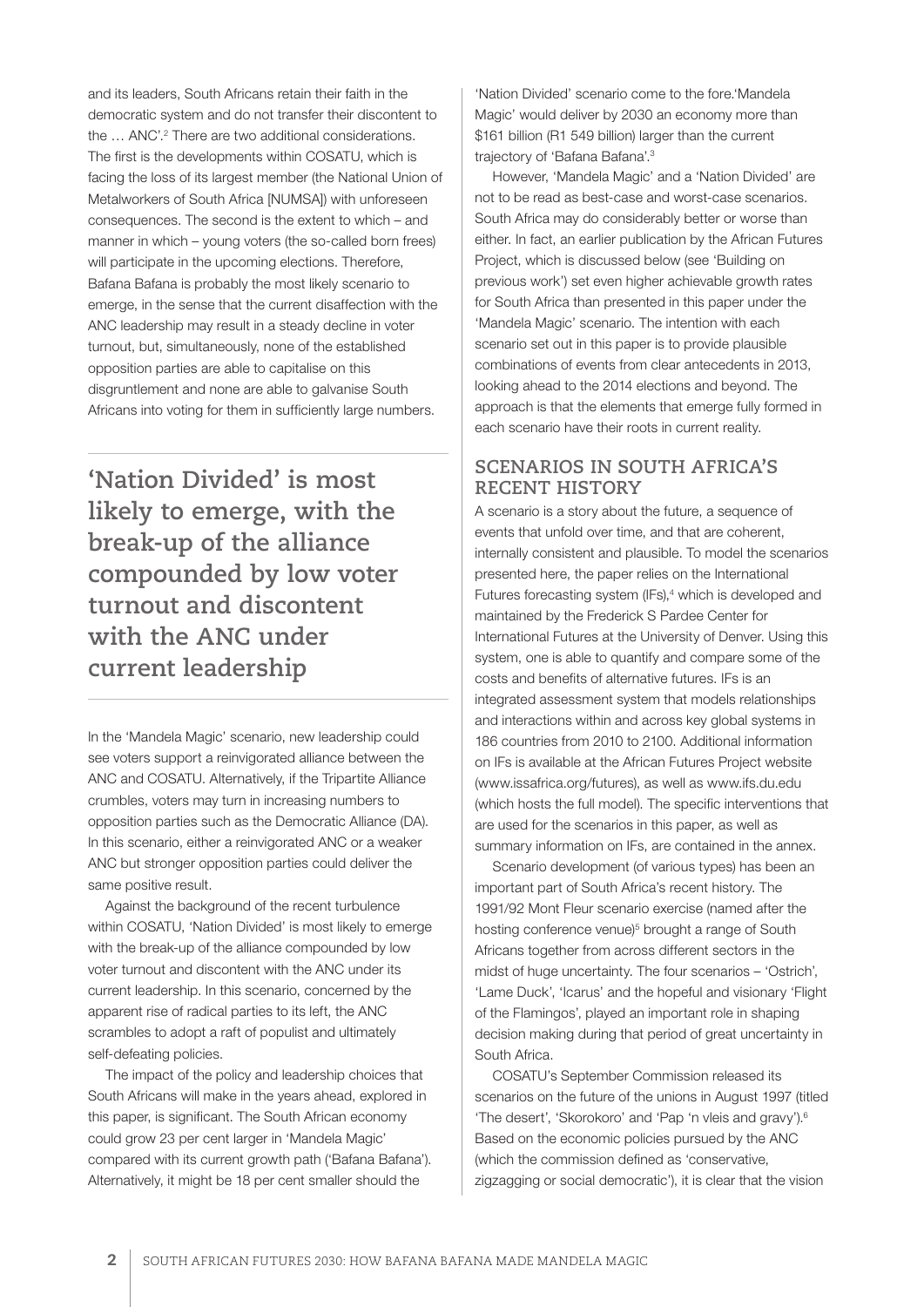that has emerged is the uneven and unequal scenario 'Skorokoro' (meaning beaten up old car) with its associated social fragmentation and culture of enrichment. Inevitably, South Africa's economic choices have proven to be central to the current uncertain situation and there is no lack of hindsight commentary on what the ANC or government could have done differently.

In September 2008 (the month that Thabo Mbeki was recalled by the ANC as president), the hitherto powerful Policy Co-ordination and Advisory Services (PCAS) in the South African Presidency released a report entitled 'South Africa scenarios 2025: The future we chose?'7 The three scenarios contained in the report were called 'Not yet Uhuru', 'Nkalakatha' and 'Muvhango'. After the transition to a new president and following decisions made at the 52nd National Conference of the ANC at Mangaung, the 'South Africa scenarios 2025' had limited impact, in part due to the subsequent restructuring of the Presidency, which saw the establishment of the Department of Performance Monitoring and Evaluation (DPME), and the disbandment of Mbeki's PCAS under President Jacob Zuma.

The following year, in 2009, a sense of crisis and drift saw an impressively diverse group of South Africans from all political walks come together to develop the Dinokeng Scenarios<sup>8</sup> (titled 'Walk apart', 'Walk behind' and 'Walk together'). The rationale for developing these scenarios was that, despite its many achievements, South Africa stood at a crossroads and faced critical social and economic challenges that were exacerbated by a constraining global environment.9

That 2009 sense of crisis has not dissipated. In fact, the International Monetary Fund's (IMF) October 2013 *Country Report on South Africa*10 recently provided the following summary outlook and risks for the short to medium term:

The outlook is for continued sluggish growth and elevated current account deficits, reflecting global developments and important domestic factors. Absent structural reforms, growth will be insufficient to reduce unacceptably high unemployment. Risks are tilted firmly to the downside, especially from lower capital inflows, though stronger implementation of the National Development Plan (NDP) would improve the outlook.

One of the more significant initiatives of the Zuma administration was to launch a process to develop a forward-looking, long-term strategy for South Africa. This effort resulted in a comprehensive diagnostic report in June 2011 and eventual publication of the bulky National Development Plan 2030 (NDP 2030) in 2012, referred to by the IMF above. There are various other sectoral strategies and plans that precede the NDP, such as the

2010 Industrial Policy Action Plan (IPAP) and the 2011 New Growth Path (NGP), published by the Department of Trade and Industry and the Department of Economic Development, respectively. The result is a complicated policy mosaic that is not easy to navigate, and at times appears less than coherent, although there is much within the NDP 2030 that draws on the other plans.

Certainly, these three frameworks each present differing analysis and prospects for the South African economy, reflecting, on the one hand, the contradictions within the governing Tripartite Alliance, but also the evolution of policy over time.<sup>11</sup> From what follows, it is evident that South Africa has advanced steadily on a path to a more evidence-based model of governing, as opposed to one based on ideology.

# **BUILDING ON PREVIOUS WORK**

Governing is not easy, and the choices that the South African government has to make involve complex tradeoffs that inevitably leave many citizens feeling dissatisfied and even angry. The most recent paper published by the African Futures Project (see www.issafrica.org/futures) deals with the energy choices that confront government and the associated implications, financially and environmentally, in allowing fracking for gas in the Karoo. The conclusion is that shale gas could be a transition fuel for South Africa if care is taken to reinvest some of its gains in renewable energy.12 This paper includes the three scenarios developed for that earlier study in the forecasts that follow.

In October 2013 the African Futures Project reviewed South Africa's population forecasts and concluded that government planning may be somewhat off track, given the project's updated forecast of 8 million more people by 2030 than the NDP 2030 forecast of 58 million.13 The associated implications of this ripple out across the country, and would necessitate more schools, housing, infrastructure and social services in various provinces, which may be in excess of the requirements currently envisaged by the authorities. The updated population forecast from that previous report is used in this paper.

In July 2013, the African Futures Project analysed the key economic growth target, as set out in the NDP 2030, and concluded that, although very ambitious, an average growth rate of 5,4 per cent from 2014 to 2030 is achievable, although difficult.14 Our analysis emphasised the challenges in realising such a target, and the vested interests that will complicate and could frustrate progress. Consequently, the most optimistic growth forecast included in this paper is slightly lower than the NDP 2030 target.

As always, the result is informed by teamwork, not only among key staff at the Institute for Security Studies (ISS), but also with our partner organisation at the University of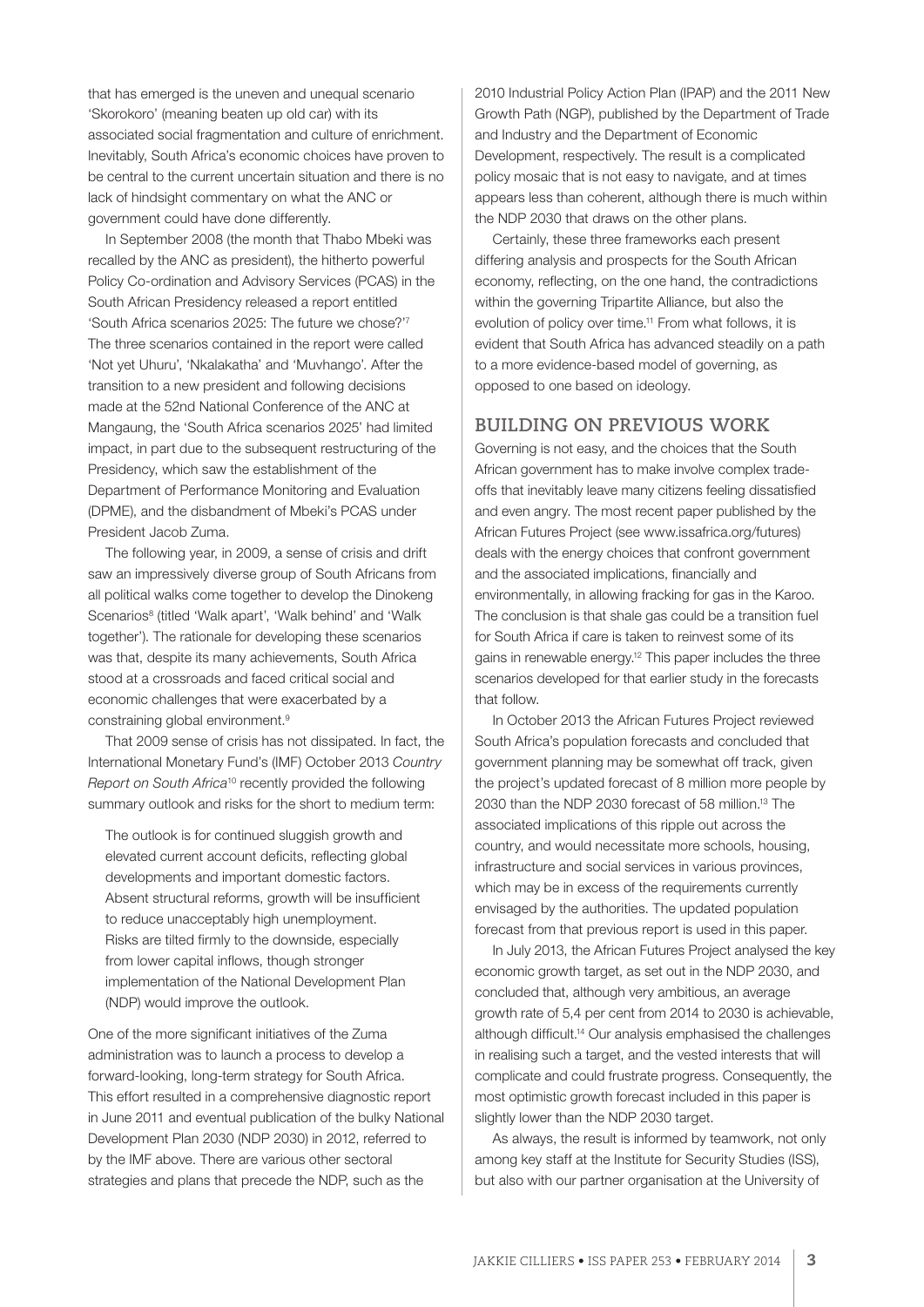Denver, the Frederick S Pardee Center for International Futures. Their unique forecasting system (IFs) provides an insightful tool to help understand the future implications of current choices. In addition, this analysis benefits from a series of off-the-record discussions and expert round tables during the last quarter of 2013, as well as numerous individual interviews and consultations with key analysts both inside and outside of government. The views and analysis presented here are, however, those of the author and not the ISS or its partners.

**The scenarios assume a stable and relatively benign external environment, with average growth rates for China at 8 per cent and 1 per cent for Europe**

What follows is skewed towards the drivers of economic growth and welfare, and care has been taken to use recent data and reports as well as to convert all financial figures into 2013 rand and/or 2013 dollar values, and thereby provide as current a picture as possible.

## **EXTERNAL ENVIRONMENT**

The scenarios that follow assume a stable and relatively benign external environment, with average growth rates for China at 8 per cent and with Europe recovering to an average of 1 per cent growth over the 17-year period from

2014 to 2030. This is reflected in Figure 1. The US economy is expected to grow a bit faster than that of the European Union (EU), at an average of 1,5 per cent over the same period. The IFs base-case forecast, which we use as the default external environment, is that the combined economy of the 55 African countries will grow at an average rate of around 5,6 per cent between 2014 and 2030, which is significantly higher than global average growth of slightly above 3 per cent. A number of African countries could grow at very high rates, although from a very low base.

Figure 1 includes a forecast of annual growth rates for the Southern African Development Community (SADC) minus South Africa, and shows that these rates are expected, on average, to eventually overtake China's. As a result, an increased number of African countries would feature in the top 20 fastest-growing countries globally.

The forecast of generally higher rates of growth in Africa has recently received considerable public attention and associated analysis. An earlier monograph<sup>15</sup> produced by the African Futures Project set out the authors' views on the reasons for these improvements. These range from the population dividend, changed disease/health burden, evidence of more responsible macroeconomic management and reform, improved agricultural output and industrial management, more stable political frameworks, more effective aid, targeted debt relief, increased domestic revenues, growth in remittances and foreign direct investment, the rise of the South (China in particular) and, finally, the extent to which Africa has been able to benefit from the commodities boom.

The size of the total African economy is expected to increase two and a half times in market exchange-rate terms (from around \$1 616 billion in 2013 to \$4 040 billion



Figure 1 Comparative forecast of GDP growth rates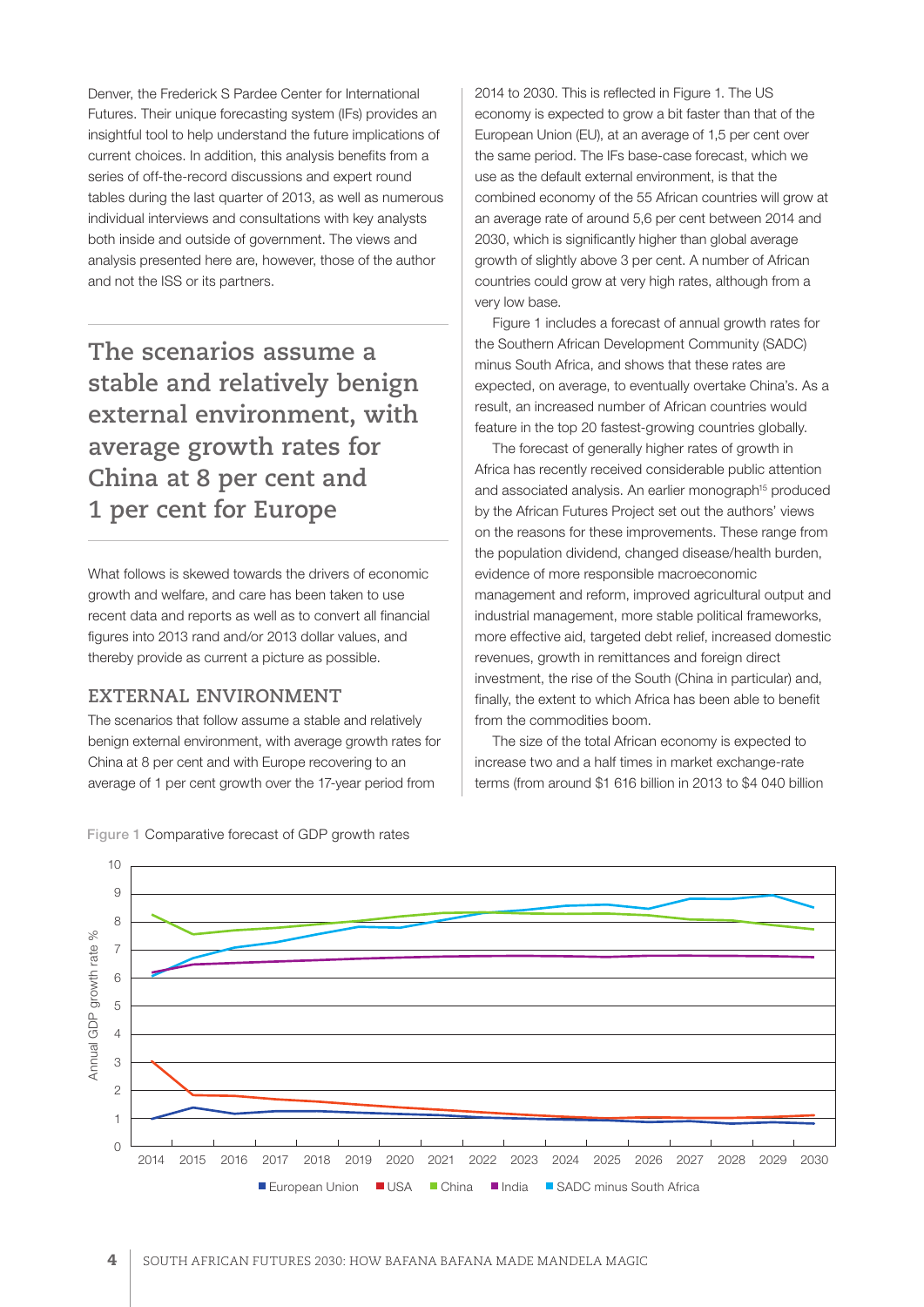by 2030). Much as there is well-deserved excitement about the rise of Africa, it is important that these growth prospects are considered in context, as the continent's relative size as part of the global economy will continue to remain modest throughout the period. Africa currently constitutes around 2,5 per cent of the global economy, and this figure will have increased to roughly 3,8 per cent by 2030. On a per capita basis (in purchasing power parity terms), Africa's GDP will grow steadily from \$3 234 in 2013 to \$4 751 in 2030 – a growth rate that is slower than the global average (implying that Africa continues to lag behind), but growth that is nevertheless steady and pronounced over time.

For reasons that we explain below, South Africa is deeply embedded in the international system, and its future growth is particularly tied to demand not only from Africa, the region where it has a number of advantages over competitors such as China (now its largest trading partner), but also Europe and North America.

**South Africa is experiencing uncertain times as it normalises from being the favourite post-liberation poster child to simply another emerging wannabe**

Average growth rates for the rest of southern Africa are expected to be significantly higher (at almost 8 per cent average per annum) than for South Africa. This is due to the low base from which many neighbouring economies are growing and the diversified nature of the South African economy by African standards. In the continent, investor interest will undoubtedly shift to large markets such as Nigeria and Ethiopia, and South Africans will have to work hard to retain their image as the gateway to more than just the BLNS (Botswana, Lesotho, Namibia and Swaziland) countries. The huge potential of the Nigerian consumer base will attract significant investor interest almost irrespective of the current levels of sub-state terrorism in the northern parts of the country.16 Should Nigeria remain relatively stable during the time horizon under analysis and improve on its poor governance, these developments will eventually allow it to contest South Africa's position as the only African member of BRICS (Brazil, Russia, India, China and South Africa) and the G20 group of countries, and might frustrate South Africa's ambitions to gain more permanent seating in a reformed UN Security Council.

South Africa, until recently the largest economy on the continent (the announcement of a \$400 billion-plus Nigerian economy is imminent after its recent rebasing<sup>17</sup>), is experiencing uncertain times as it normalises from being the favourite post-liberation poster child internationally to simply becoming another emerging wannabe.

The future of South Africa is not merely a function of the governing party: the country also has a substantial and diversified private sector, a robust and independent media, strong institutions, including its judicial system, which is premised upon an active civil society, and an organised labour sector. These all serve to enrich (and complicate) governing. However, the ANC, Africa's oldest liberation party and currently governing with a mandate just shy of a two-thirds majority, has a grand self-image as emancipator of more than South Africa. It sees itself as African protector and guarantor of the rights and welfare of all South Africans, poor black South Africans in particular. Based on its own ideological background, and drawing from the experience of China and others, it accords a particularly important role for the state in this upliftment and patriarchal role. Despite its current domination of South African politics, the ANC is also a party in crisis on various fronts.

For the purposes of this paper, the challenges in the party's developmental policies are particularly pertinent. As academic and writer Adam Habib points out, 'the ANC is a divided party apparently seeking its collective economic raison d'être'.18 When elected in 1994, the ANC government inherited a country in a deeply troubled financial situation. Two years later, it embarked upon the Growth, Employment and Redistribution strategy (GEAR) to stabilise the economy and allow growth to resume. The results were impressive, and despite its many detractors, GEAR delivered substantial growth and employment creation for a number of years. Subsequent analysis would often point to a simultaneous increase in inequality, but the reasons for this should arguably be sought in the failures of the education system, a rapid fall-off in state efficiency and lack of microeconomic reform, rather than in the economic strategy alone.19

The policy direction in 2014 is less evident. An apparent leftward shift in policy under President Zuma after his appointment in 2009 (aka the NGP and the revised IPAP – mentioned above) appears to have a different tilt to the NDP 2030, most recently adopted by the ANC and endorsed by Parliament. The demand of a global world, into which South Africa is already integrated, and some of its strongest domestic constituencies are pulling the party in different directions. The ANC is caught between the two.

Before moving on to the presentation of the three scenarios, 'Bafana Bafana', 'Mandela Magic' and a 'Nation Divided', the following two sections provide a brief analysis of South Africa in 2013/14.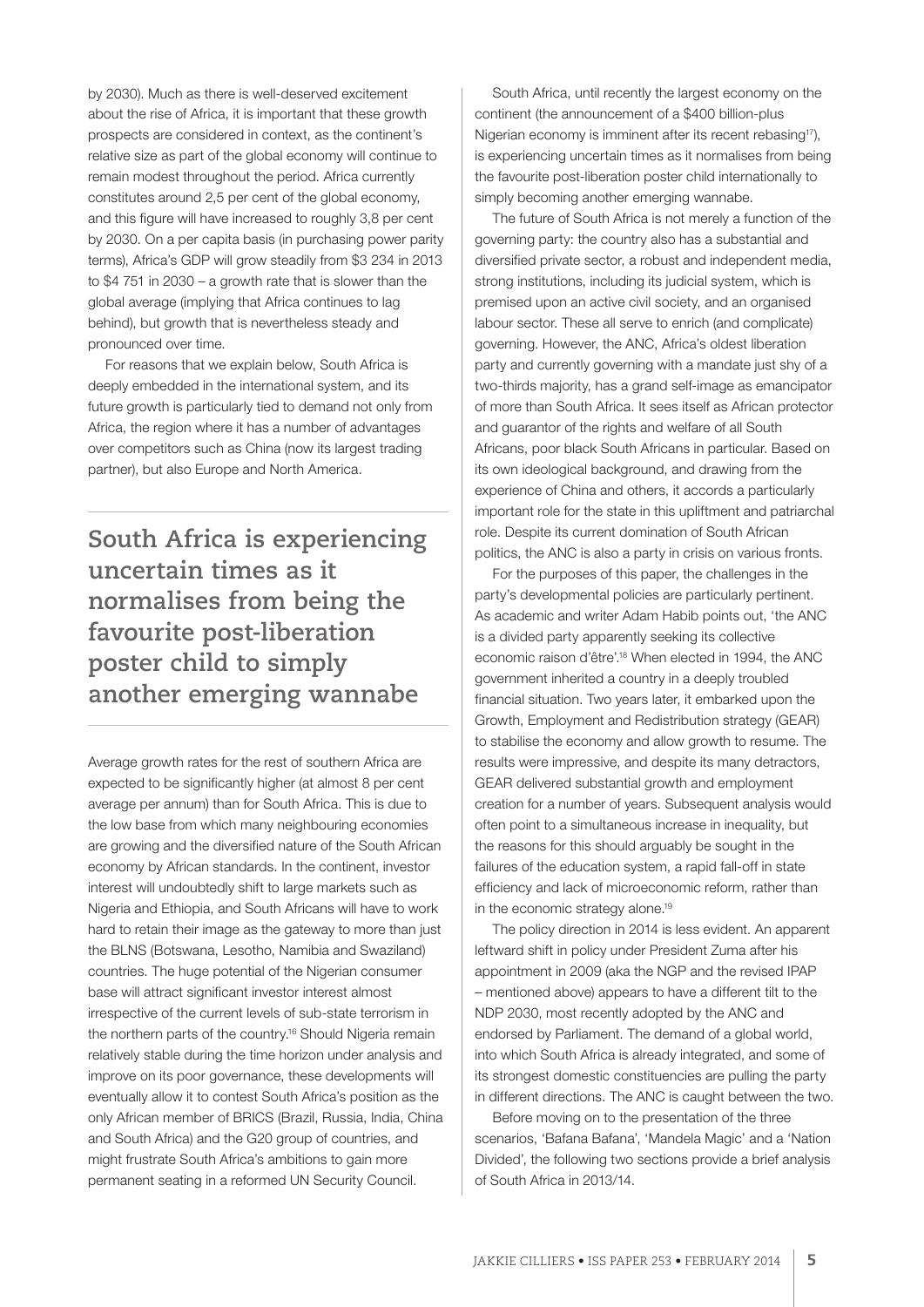# **SOUTH AFRICA IN 2013/14**

# *South Africa in the global and regional context*

Accounting for 0,5 per cent of global GDP, South Africa is the 27th largest economy in the world, making it slightly smaller than that of Austria and Norway, and slightly larger than that of Argentina and Denmark.<sup>20</sup> By way of comparison, the Chinese economy (still much smaller than the US economy) adds an economy equivalent to the size of South Africa's every three and a half months even when it is growing at the modest rate (for China) of 7,5 per cent per annum.<sup>21</sup>

If measured in terms of purchasing power parity on a per capita basis (GDP per capita at PPP), a more appropriate comparison of the comparative wealth of the average citizen, South Africa ranked 76th in the world (at \$11 820 per annum) in 2013, which is comparable to Brazil and Serbia.

**The only region with which South Africa has a trade surplus is Africa, mostly due to increased exports to Mozambique, Zambia, Zimbabwe and the DRC**

The global slump in demand that started in 2007 had an inevitable negative impact on a small, open country and the South African economy has stagnated. In recent years, the South African government has pursued a political strategy of hitching South Africa's fortunes to the BRIC countries (Brazil, Russia, India and China), an ambition complicated by the fact that China and, to a lesser degree, India are in various ways economic competitors to South Africa in emerging Africa, particularly as a market for manufactured goods.

The South African economy is intimately linked to the European, Asian, American and African economies, all of which have gone through difficult times since 2007/08 despite resilience in China and much of Africa. The picture is of large South African trade deficits with key regions. For example, during 2012 South Africa experienced the following:22

■ A trade deficit with the Americas of R18 billion. A particular feature is the high correlation of the performance of the Johannesburg Stock Exchange (JSE) with the performance of US equities. Therefore, a sustained phase of growth in the US economy is good news for the JSE.23

- A trade deficit with Europe of R86,3 billion. The EU is South Africa's largest trade and investment partner, with investments worth about R1 trillion out of the R3 trillion GDP<sup>24</sup>
- A trade deficit with Asia of R139.4 billion.
- A trade deficit with Oceania of R5 billion.

The only region with which South Africa has a trade surplus is Africa (a positive figure of R40,9 billion in 2012, up from R36,6 billion in 2008), mostly due to increased exports to Mozambique, Zambia, Zimbabwe and the Democratic Republic of Congo, consisting of machinery and mechanical appliances, base metals, vehicles, aircraft and vessels, and chemical products.25

If Africa is important for South Africa, the reverse is equally true, in that South African growth and stability are also important for Africa.

If foreign investments into South Africa are removed from the picture, Ernst & Young calculate that South Africa was the largest investor in Africa in 2012, larger even than China (Africa's largest trading partner) and the US (still the largest global economy).<sup>26</sup> This is reflected in the changes to South Africa's import footprint in Africa in the past two decades. Whereas, in 2000, only 2 per cent of total imports originated from Africa, this increased to 12 per cent by 2012.27

South Africa is one of only nine upper-middle-income economies in Africa<sup>28</sup> and the fourth most populous country on the continent. The JSE, at \$800 billion market capitalisation, is more than ten times larger than any other African stock exchange and represents 80 per cent of Africa's entire equity capital markets. On a liquidity basis, the JSE has an average daily trading value more than 200 times larger than the Nigerian stock exchange.29 If Gauteng (South Africa's richest province) were a country, its economy would rank as the fourthlargest economy in Africa, with KwaZulu-Natal and the Western Cape the eighth- and ninth-largest economies in Africa, respectively.

The result of South Africa's trade imbalances with virtually all the larger economies globally is a regular, large current-account deficit (estimated at around 6 per cent for 2013).<sup>30</sup> This situation is compounded by the weakening of the rand as the country essentially imports inflation despite the short-term benefits (i.e. increased income from exports in the short term) that it has for the economy. Currently, South Africa finances its currentaccount shortfall through capital inflows from foreign investors buying local bonds and acquiring equity in local companies.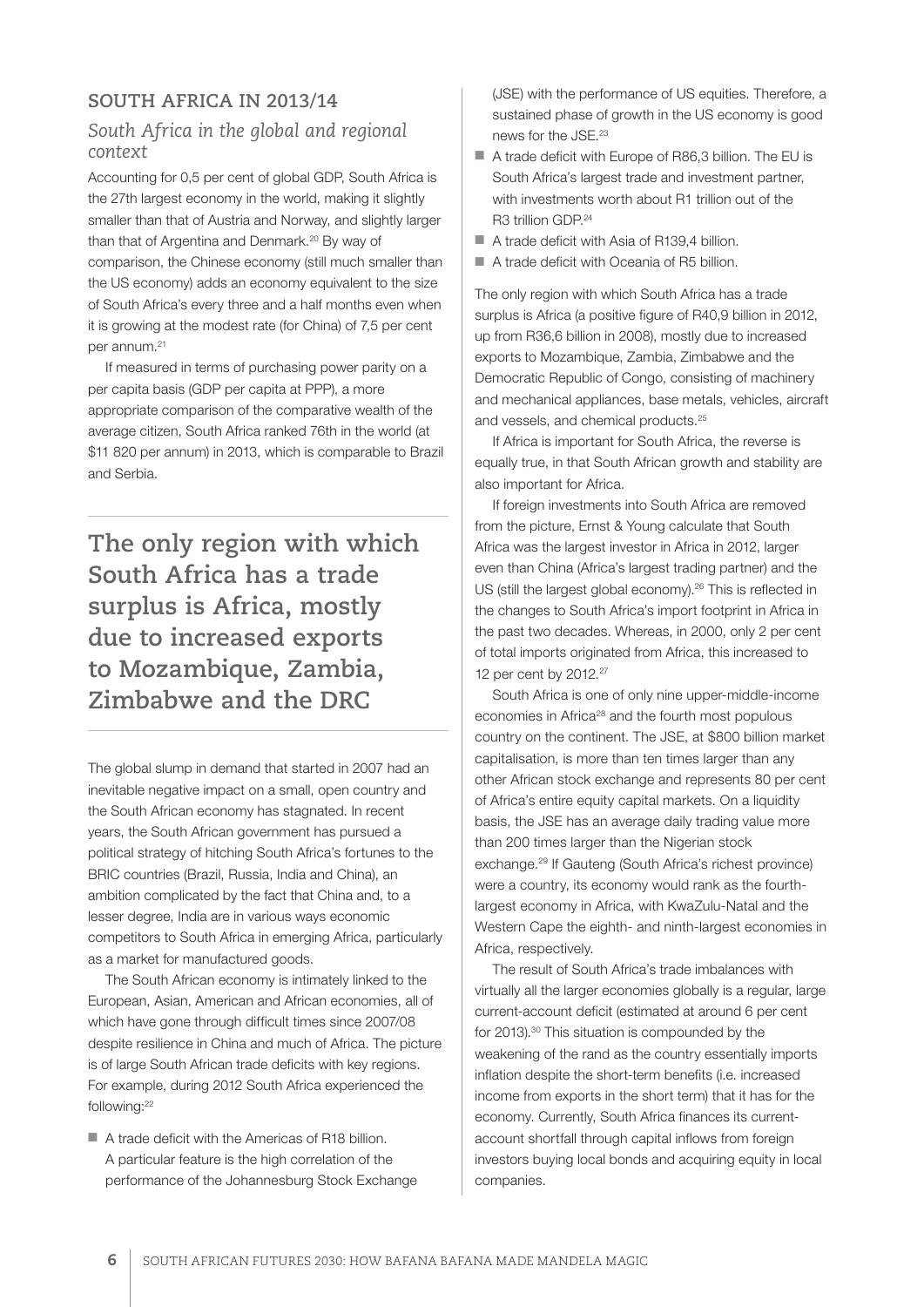Its dominant position in Africa and global iconic status has allowed South Africa to punch above its weight diplomatically, and it has achieved a number of its key foreign-policy ambitions. The transition from apartheid to democracy and the towering reputation of Nelson Mandela attracted global admiration for a country that managed to avoid civil war in the process of democratisation. This was followed by President Thabo Mbeki's diplomatic activism heralding the beginning of the African Renaissance, the recent invitation to join the BRIC countries and the emergence of a 'Zuma doctrine' on foreign policy that has seen greater assertiveness than before.<sup>31</sup>

The forthcoming establishment of the South African Development Partnership Agency (SADPA) aims to coordinate South Africa's external development cooperation assistance. South Africa places particular emphasis on South–South cooperation and the country intends to use the agency as an instrument of foreign policy that not only serves altruistic purposes, but also with a view to improving trade. Contrary to much popular writing, field research conducted by the ISS in a number of African countries indicates that South African investment and businesses are generally well received elsewhere in Africa.32

South Africa is the only African member state of the G20. Furthermore, despite severe competition it managed to ensure the election of its candidate, Dr Nkosazana Dlamini-Zuma, as chairperson of the Commission of the African Union in 2012 – and did so against the expectations of most analysts, as well as opposition from Nigeria and its allies in West Africa. With two recent terms in rapid succession as non-permanent member on the UN Security Council, and diplomatic representation only second to that of Egypt in Africa,<sup>33</sup> South Africa has emerged as an important voice and actor internationally and on the African continent, typical of its middle-power aspirations and views. Yet a recent survey done by the University of Stellenbosch points to numerous contradictions that clutter the state's foreign policymaking domain: 34

… a widely pronounced commitment to an 'African Agenda' amongst the political elite, set against severe levels of xenophobia amongst the poor …; increasing trade and economic ties with China, including Chinese sponsorship of South African membership of BRICS, set against massive Chinese imports which have, for example, decimated the local textile industry; and enunciating a commitment towards 'democratizing' international institutions, yet having to tolerate one of the world's last absolute monarchies [Swaziland] in its own backyard.

The study found that South Africans, across race and class, have a pragmatic view of international relations and are 'committed to improving the world if that means improving the quality of life for all at home'.<sup>35</sup>

# *Current South African domestic context*

To the uninitiated, South Africa appears to be perennially in crisis – the doomsday clock stuck at one minute to twelve. While there is little doubt that the country faces leadership challenges and requires a comprehensive resetting of key social, economic and political systems, the perennial sense of crisis discernible in the news media is not borne out by deeper analysis of the structural conditions. In reality, South Africa's structural growth prospects are quite healthy.

**The perennial sense of crisis is not borne out by deeper analysis. In reality, South Africa's structural growth prospects are quite healthy**

On a comparative basis, the scope and depth of South Africa's transition to democracy remain unparalleled globally. Nevertheless, many young voters that were born shortly before or after the 1990-1994 transition<sup>36</sup> are increasingly disconnected from the past and those who lived through these exciting years are sometimes disillusioned. The result is considerable discord in the public analysis and commentary, which perceives the government-affiliated media as promulgating a positive storyline that is at odds with the highly critical analysis elsewhere. Race remains an important issue in South Africa, but the divisions much more complicated than in the past. The large number of poor black South Africans have little contact with other races, whereas there is evidence of much greater tolerance and engagement among middle-class South Africans.

In November 2013, alarmed by what it termed a debate that had become 'somewhat hysterical, shortterm and often negative'.<sup>37</sup> the Johannesburg office of Goldman Sachs published a 20-year review of South Africa in an effort to provide a more balanced perspective. Rich in statistics the publication set out ten areas in which South Africa had made structural advances, ten major challenges and ten key issues that need to be addressed in the short term. Among others, the report pointed to the fact that the South African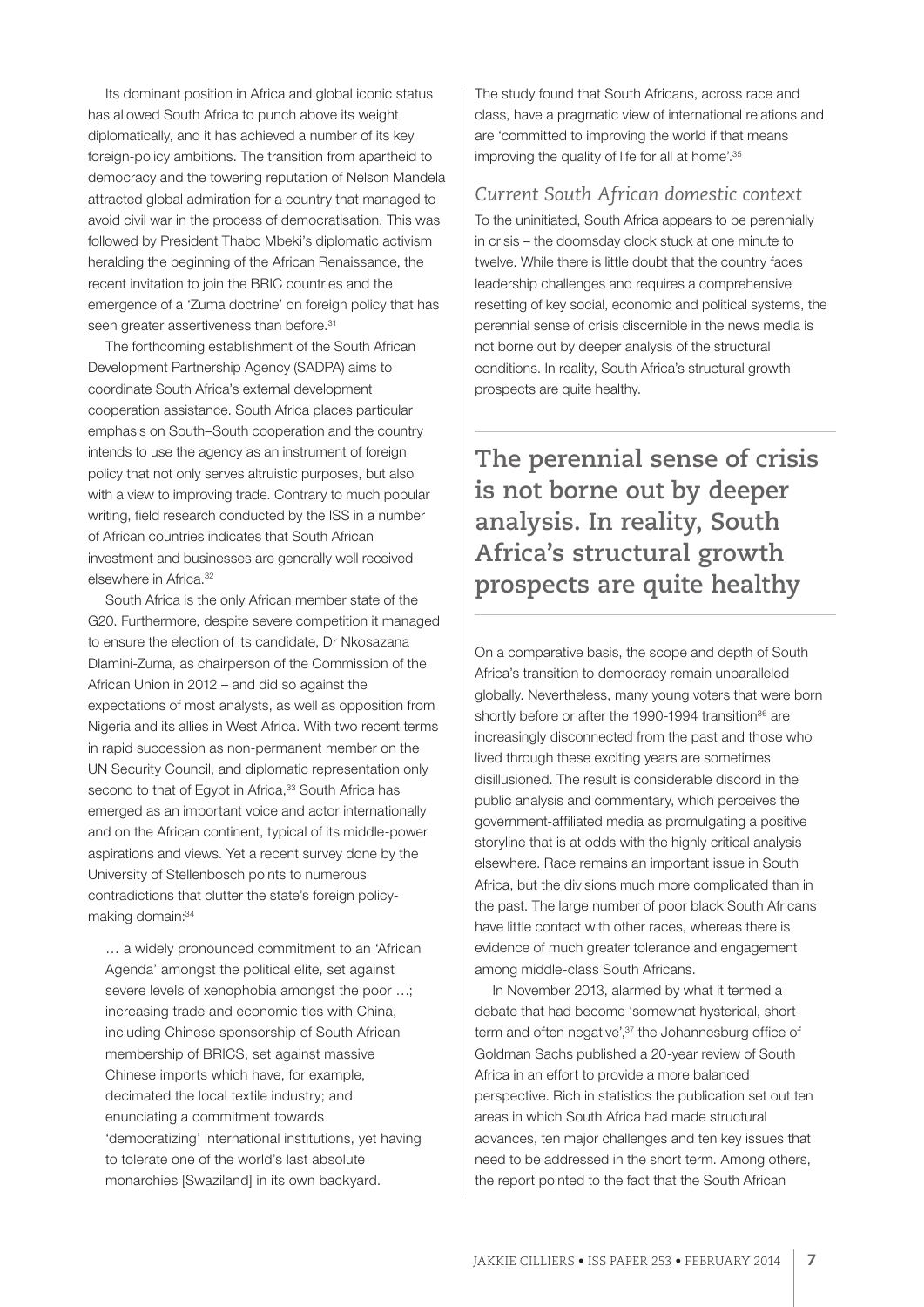economy had more than doubled over a 20-year period to close on \$400 billion today; that employment had grown by around 4,1 million (although the figure is insufficient to reduce the aggregate percentage of unemployed people); and that significant improvements had been made in the reduction of poverty. The Goldman Sachs review reminded South Africans of their dismal apartheid legacy and the remarkable subsequent period of 'golden' growth and peace from 1994 to 2007, when the global recession hit.

The report summarised, among other things, the steady progression in South Africa's Living Standards Measure (LSM) profile (a standard model used to measure the population in ten income categories – see also Figure 2). In summary, the report found that:

Between 2001 and 2010, the number of people living in the LSM 1–4 categories … decreased significantly from 52% to 31%, resulting in 4,6 million less people in the lower income group. And the number of people in the LSM 5–10 increased from 48% to 69%, resulting in almost 10 million people graduating into the middle to upper band. This is an average of 1 million people over a 10-year period, a truly remarkable development. The largest numbers of people are now in LSM 5–6 (middle income) with 12,3 million, [up] from 7,3 million a decade earlier.<sup>38</sup>

The twelve priority outcomes (see text box) that drive government work are based on the ANC's election manifesto, the Presidency's Medium-Term Strategic

Framework, and consultation and discussion at both ministerial and administrative levels.40

On the one hand, government appears to be making steady progress in terms of modernising its governance systems and reducing absolute poverty through social grants. The Presidency is in the final stages of rolling out a comprehensive, cyclical national evaluation plan, which, by 2013/14, would include reporting at provincial level. On the other hand, the NDP 2030 calls for a relentless effort to build a professional public service and recommends that key appointments, such as in the police service, should be made solely on the basis of merit and follow a transparent process.

**By mid-2013, South Africa had an unemployment rate of 25,6 per cent. The youth unemployment crisis became particularly severe reaching 52 per cent**

This is in contrast to recent practice of strategic political appointments to key positions that has had a debilitating impact on service delivery and people's trust in government. Examples include the appointment of a succession of inexperienced police commissioners, two

Figure 2 Improvements in Living Standards Measure (LSM) (South Africa, 2001–2010)<sup>39</sup>

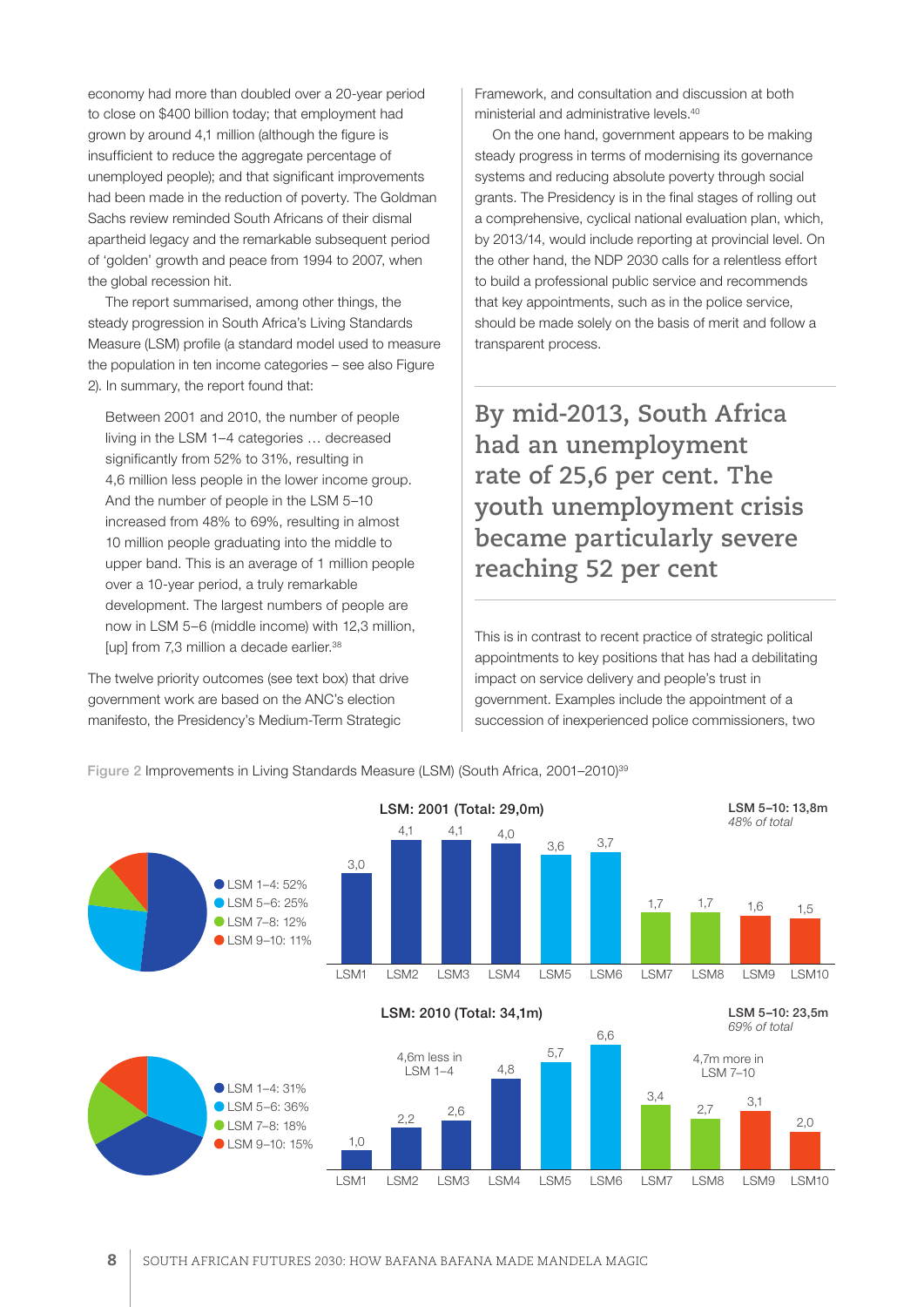The South African Government's 12 national key outcomes are as follows:<sup>41</sup>

- 1. Improved quality of basic education
- 2. A long and healthy life for all South Africans
- 3. All people in South Africa are and feel safe
- 4. Decent employment through inclusive economic growth
- 5. A skilled and capable workforce to support an inclusive growth path
- 6. An efficient, competitive and responsive economic infrastructure network
- 7. Vibrant, equitable and sustainable rural communities with food security for all
- 8. Sustainable human settlements and improved quality of household life
- 9. A responsive, accountable, effective and efficient local-government system
- 10. Environmental assets and natural resources that are well protected and continually enhanced
- 11. Create a better South Africa and contribute to a better and safer Africa and world
- 12. An efficient, effective and development-oriented public service, and an empowered, fair and inclusive citizenship

of whom were forced to resign; the appointment of a National Director of Public Prosecutions who had to leave after the Supreme Court of Appeal found his appointment irrational; the appointment of a relatively inexperienced and junior chief justice as head of the Constitutional Court and Judicial Services Commission responsible for appointing new judges; and efforts to protect the head of police crime intelligence, who is facing a raft of serious criminal charges. Despite these examples, however, a review of the Zuma Cabinet reveals, with clear exceptions, a coterie of capable and committed leaders who have, in many instances (such as in the Department of Health) been vast improvements on their predecessors.

A particularly impressive example of progress was the establishment in 2009 of the Department of Performance Monitoring and Evaluation (DPME) in the Presidency. In some sense, the DPME is a successor entity to President Mbeki's PCAS, but it is more operational and technical in its mandate. It gives effect to a 2005 policy framework for the establishment of a government-wide monitoring and evaluation system. In June 2011, the Cabinet gave a mandate to the DPME to implement management performance assessments for all national and provincial

departments on an annual basis, and, in November that year, approved the National Evaluation Policy Framework.42 This framework includes a commitment to full disclosure of all government evaluations apart from classified information, which occurred in September 2013 with the publication of its web-based Evaluation Repository.43

The key publication concerning the administrative efficiency of government at national level is the annual report of the results from the Management Performance Assessment Tool (MPAT). MPAT is a self-assessment tool that allows departments to assess their key performance areas (i.e. how efficient and effective they are), but does not assess the results of policies and programmes; this is done separately.44

The first MPAT assessment was conducted in 2011/12, when 103 out of 156 national and provincial departments completed the self-assessment. The results were submitted to Cabinet in May 2012. According to the self-critical report, which was released by Minister Collins Chabane in September 2013, 'the results of the 2012/13 assessment indicate that, whilst some departments made some strides, there has not yet been any significant improvement in the average level of compliance with regulatory frameworks and policies, a picture that correlates well with the findings of the Auditor-General.'45 In addition, the report notes that: 'The perception that provinces are the main reason why the public service overall is under-performing is not supported in general, since national departments only come out third on average across the KPAs [key performance areas]. The weakest of national departments' KPAs is Strategic Management.'46

The youth employment crisis in South Africa is particularly severe, illustrated by the fact that in the second quarter of 2013, South Africa had 13,72 million employed people out of a total economically active population of 18,44 million. The agriculture sector employed 700 000 people; mining employed slightly more than 370 000; the rest of the working population were employed in the household and tertiary sectors of the economy. By mid-2013, 4,72 million people were unemployed and looking for a job – an unemployment rate of 25,6 per cent. The labour absorption rate of the South African economy in the third quarter of 2013 was 41,9 per cent (down from 44,7 per cent in 2007) and the youth unemployment rate (those aged 15–24) reached about 52 per cent as job growth failed to keep up with new entrants to the labour market, although a portion of people in this age group is engaged in education.<sup>47</sup>

These figures become even more concerning when one considers that the future of these youngsters will remain bleak: the longer a person is without a job, the less likely are that person's chances of ever getting one. The result is a vicious circle in which young people leave school without adequate numeracy and literacy skills;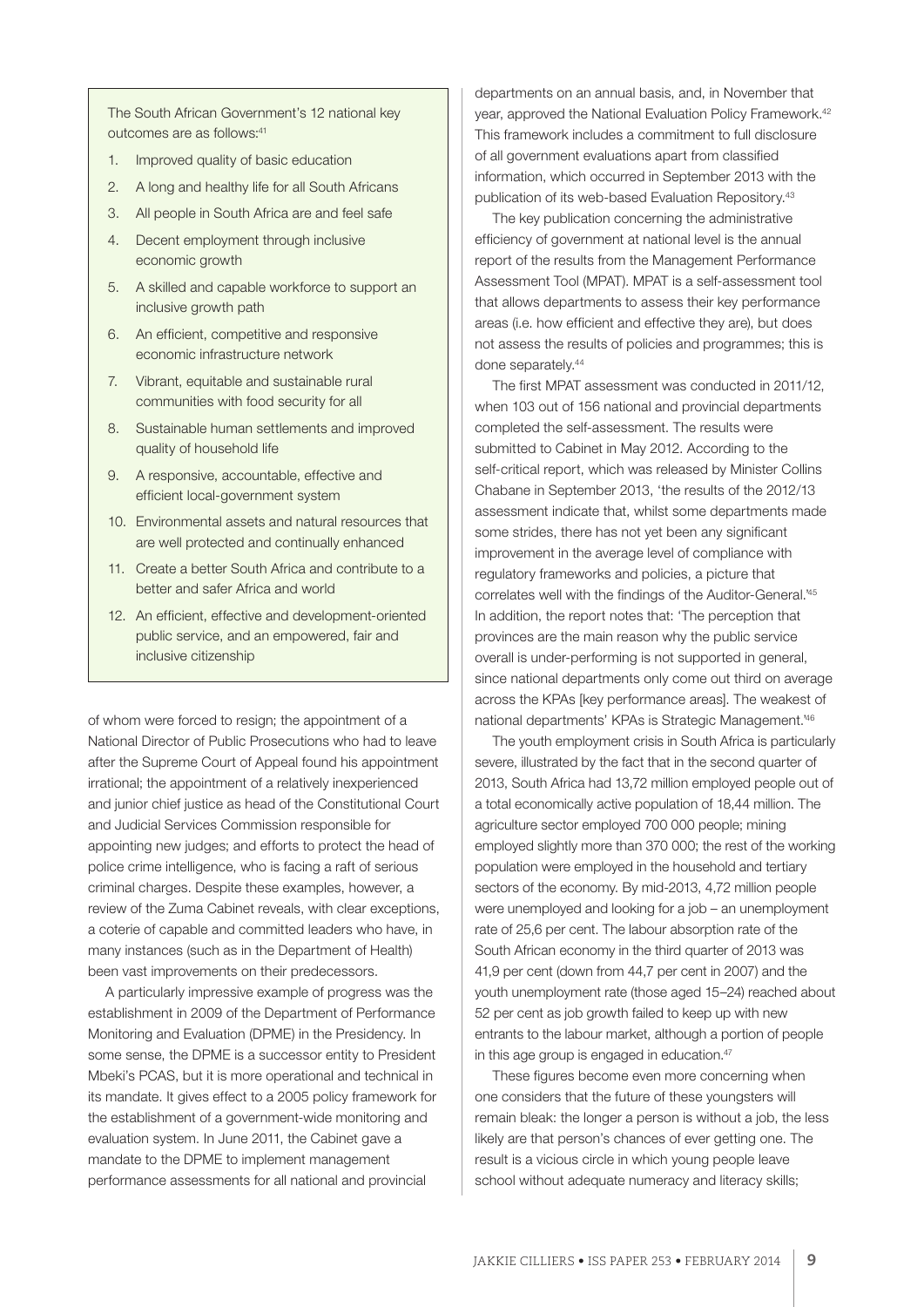employers reject high-potential youngsters because the school-leaving certificate is not an accurate indicator of ability or potential; and the economy creates too few jobs.

According to Statistics South Africa, national unemployment rates have generally remained stagnant from 2003 to 2013, hiding large disparities between provinces over the ten-year period. The Free State has fared the worst as agriculture and mining contracted, losing 98 000 jobs over the period, whereas Limpopo added 345 000 jobs.<sup>48</sup> Figure 3 shows the unemployment rates per province, and the composition of that segment of the population is shown by race in Figures 4 and 5.

Given its current low-skilled and semi-skilled workforce, South Africa needs jobs to match such skills. South Africa has squandered two decades in part though a neverending process of restructuring in the education sector, and the current signs of improvements in grades 1 to 6 have come too late to save a generation of young South Africans from a bleak future.<sup>50</sup>

South African state schools generally rank at the bottom of the pile when compared with education in other countries with schools in poor areas (therefore largely black) doing worst of all. The grade-12 pass rate has steadily improved year on year to a figure of 78,2 per cent for 2013, but this is not only due to improvements and stability in the system and comes with a dropout rate of 60 per cent from grades 1 to 12. In a process known as 'culling', weak pupils in grade 11 are dissuaded from continuing to grade 12. Meanwhile, about half a million learners who started in grade 1 failed to reach grade 12, despite efforts to reduce pass rates to 30 or 40 per cent in some subjects. Key subjects such as mathematics have been dumbed down to a choice between mathematical literacy (simple maths) and 'normal' maths. Even so, only

3 per cent of grade-9 pupils scored more than 50 per cent in maths, with a disappointing national average of 14 per cent in this key subject.<sup>51</sup> Recent studies calculate that with a 50 per cent pass mark on all subjects, the actual matric pass rate for 2013 would be between 22 and 24 per cent.<sup>52</sup>

By comparison, the much smaller private schooling system, run by the Independent Examination Board, could not be more different. In the private sector, 98,6 per cent of the 10 166 learners passed grade 12, and 85 per cent of the cohort qualified to study for a university degree.<sup>53</sup>

More than any other single factor, the provision of quality education has the potential to transform the lives of poor South Africans by providing equality of opportunity. This is a critical area where South Africa has done very badly and where black South Africans have suffered greatly at the hands of poor political leadership and the impact of the powerful South African Teachers' Union, which resists efforts to set competency standards for teachers, allow for merit-based pay and even to have a vetting process for teachers who mark grade-12 papers.

Partly as a result of these poor education outcomes, labour productivity has long been a source of concern to domestic and foreign investors. Although South Africa's per unit labour productivity has steadily improved over the last decade (largely as a result of automation in production processes), nominal labour unit costs have risen at a faster rate and the value of productivity gains have not kept pace with the rising cost of the workforce.<sup>55</sup> Therefore, while employees have benefited from real improvements in wages and unions have been able to take advantage of the political changes in the country, this has come at a cost to 'broader growth, investment and job creation'.56

The IMF's October 2013 *Country Report on South Africa*58 provided the following summary:



Figure 3 Unemployment rates per province (expanded definition), third quarter 201349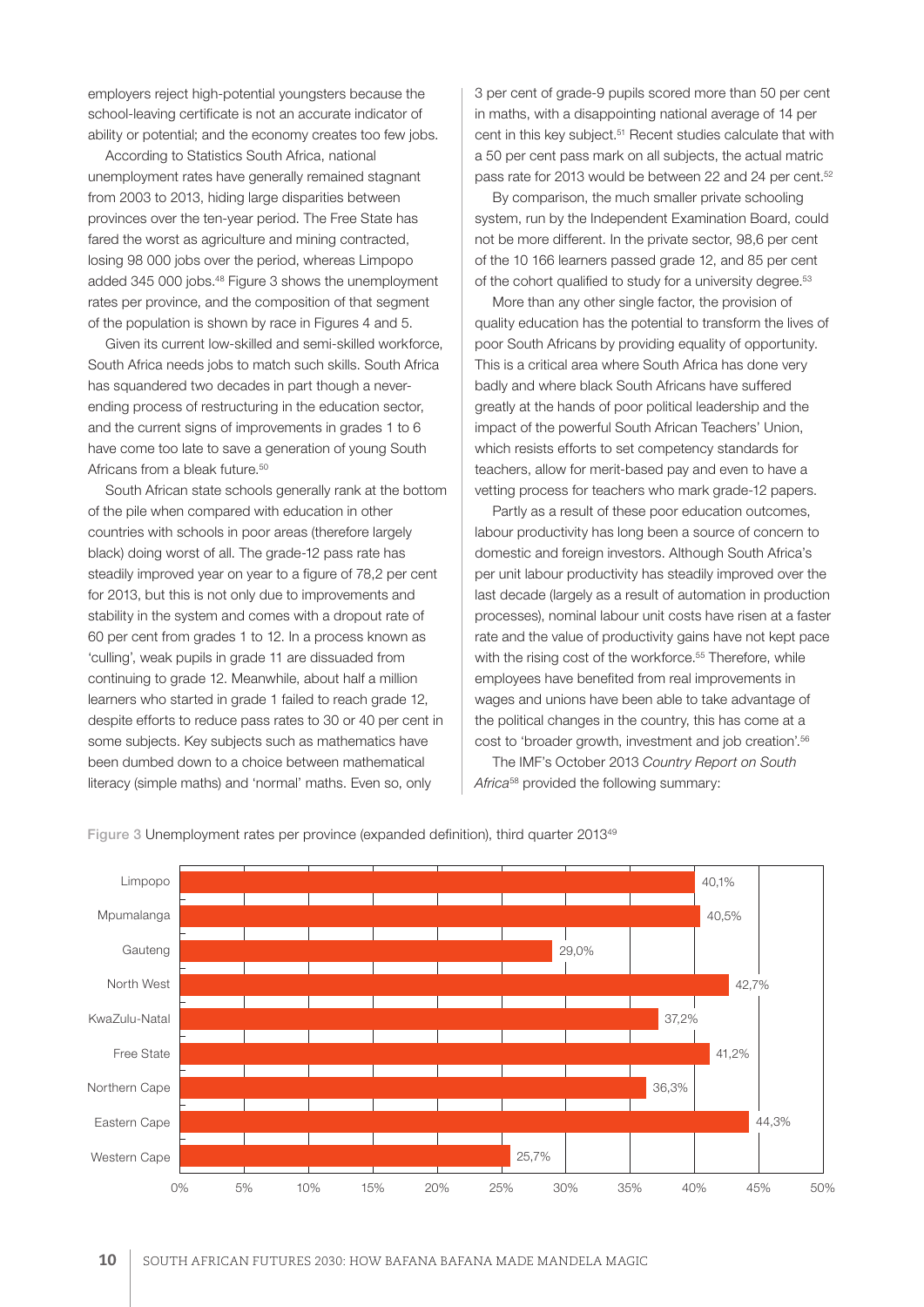South Africa has made impressive strides in economic development over the past two decades. But in recent years, lower growth has exacerbated high unemployment, inequality, and vulnerabilities. Although weak trading partner growth contributed, domestic factors were an important reason why South Africa's growth has been below that of other emerging markets. Large current account and fiscal deficits, so far easily financed by global liquidity, have raised vulnerabilities.

The IMF noted that three factors hold back growth and job creation in South Africa: poor education outcomes; collective bargaining, which leaves 'wages too high for job creation by small or new businesses, while the large firms are replacing workers [with] machines'; and the skills gulf between jobs and job seekers due to apartheid policies. The report continues:

As a result, many people are excluded from the labour market, firms prefer to employ machines rather than workers, there are too few small and medium-sized enterprises, and innovation is stifled. Most South African enterprises seem to see their expansion potential in Africa, not South Africa.

The rigidity in the South African labour market is a recurring theme. For example, in the most recent annual report of Woolworths,59 one of South Africa's largest retailers, its chairman, Simon Susman, noted that labour unrest and a lack of job creation are adding to a slowdown in consumption-led growth: 'It is as if those in work are



Figure 4 South African unemployment rates (expanded definition) by race, third quarter 201354

conspiring with government to keep the unemployed out of work and out of the markets ... It is business that creates the sustainable jobs and the new industries this country so badly needs.' Susman added that the restrictive (and, in his view, populist) legislation being imposed on commerce in South Africa, particularly on the labour and trade-union practice front, was stifling job creation and small-business generation.

These views were echoed by the chief executive of Shoprite Holdings, Whitey Basson, who has expressed his concerns about the decline in South Africa's manufacturing sector, and by its lack of innovation and competitiveness.60 At the same time, Basson's remuneration is an indication of why organised labour is demanding measures and policies to curb excessive executive pay within the private sector.

Ahead of the 2014 elections, a number of publications have dissected the South African challenge. Some, such as the detailed works written by Adriaan Basson<sup>61</sup> and Richard Calland,<sup>62</sup> emphasise agency, particularly the example and role of President Jacob Zuma. Others, such as that by Adam Habib<sup>63</sup> focus on the structural conditions under which the ANC operates, noting that most of today's challenges stem from the adoption and implementation of GEAR, and the associated increases in inequality. All warn of the changes and challenges evident in the ANC, which, in the words of Habib, has become a

grubby instrument of enrichment that speaks the language of empowerment and democracy, while its leadership and cadres plunder the nation's resources and undermine both the judiciary and the media – the former because it may be used to hold various actors to account, and the latter for having the temerity to broadcast the drama.<sup>64</sup>

Whatever one's perspective, the election of President Zuma intensified the polarised political legacy of his predecessor, Thabo Mbeki. The ABM ('Anyone but Mbeki') campaign, which ended in the undignified 'recall' of Mbeki

Figure 5 South African labour force (15 to 64 years of age) by race, third quarter 2013<sup>57</sup>

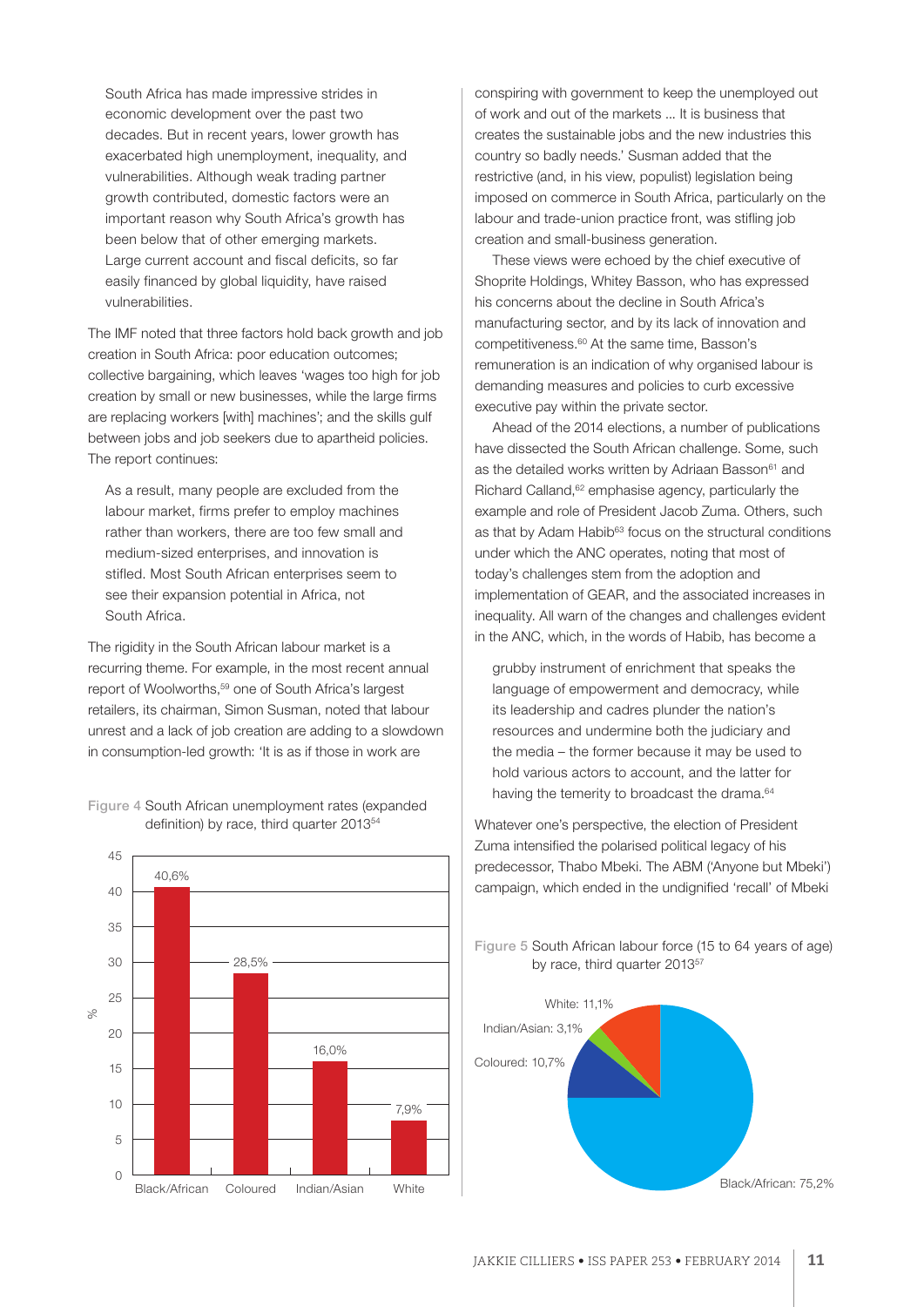as president, was considered as much a victory for COSATU and the South African Communist Party, the alliance partners of the ANC, and appeared to enhance the leverage of these organisations in government. This was reflected in the publication of the two policy documents, the revised IPAP65 and the NGP, referred to earlier. It often appears as if South Africa has a coalition government with different interests dominating at different times that is unable to implement a clear policy direction. The result is a constant balancing of interests and trade-offs that do not always point in the same direction.

# **The ANC, Africa's oldest liberation party, goes into the 2014 elections under particularly difficult internal conditions**

IPAP, the NGP, and the NDP 2030 are often used as examples of the apparent lack of cohesion on economic and industrial development policy within the Cabinet. Each offers a different analysis of the challenges that confront South Africa. IPAP is focused on expanding South Africa's industrial base and diversifying exports, whereas the NGP aims to reduce income inequality, achieve faster economic growth and develop a green economy. The NDP 2030 sets a number of specific measures of economic success, including growth and investment targets. Its analysis generally reflects mainstream economic thinking globally and it has, as a result, become a source of intense disagreement among the alliance partners. Its generally market-friendly recommendations underpin the potential split within COSATU led by NUMSA, with attendant political implications for the ANC, as explored below. Yet the publication of the NDP 2030 is also a continuation of the leftward shift in economic and social policy to explicitly target inequality, poverty and unemployment, which, although having been initiated under Mbeki, is a hallmark of Jacob Zuma's presidency.

Despite these often diverging approaches, all three blueprints see employment creation as the most important national priority. This view is widely shared in society, evident from studies carried out by Afrobarometer and the Human Sciences Research Council. IPAP expresses its concern about the extent to which growth is consumptiondriven (at the expense of production-driven sectors such as agriculture, mining, manufacturing, etc.) and lays the blame for the state of affairs at the door of a

malfunctioning financial sector and an overvalued exchange rate. Its policy recommendations include a more competitive exchange rate and lower interest rates. The NGP shares this concern about a consumption-led economy, but differs in its analysis of the fundamental bottlenecks and imbalances in the economy such as an overdependence on the minerals value chain.

In contrast, the NDP 2030 suggests that South Africa is caught in a middle-income trap and places the emphasis on lack of competition, an uncompetitive labour market, low savings and scarcity of skills. Rather than regarding the local financial sector as a problem, it views it as one of South Africa's competitive advantages and sees the growth of the services sector as positive. It predicts a continuing steady decline in the contribution to GDP by the country's manufacturing base.<sup>66</sup>

The ANC, Africa's oldest liberation party, goes into the 2014 elections under particularly difficult internal conditions, with both its Youth and Women's League compromised, and suffering from a series of corruption and leadership scandals – not to mention the death of its iconic former leader, Nelson Mandela, in December 2013. Various blunders, such as the introduction of expensive e-tolling on public highways in the Gauteng province, have led to an unprecedented mobilisation of citizenry across the political spectrum. Nevertheless, the bulk of ballot support for the ANC continues to hold steady and there is little chance that its electoral majority in 2014 will be eroded by more than a few percentage points, from its 2009 level of 65,9 per cent. After 2014, the next elections should take place in 2019, 2024 and 2029.

As for COSATU, the general trend is clear – declining trade-union membership over time compounded by the emergence of new unions, many of them outside the fold of the congress, and the threat of a large break-up by NUMSA. Populist politics has become the order of the day among unions competing for membership, and relations between employers and labour have become ever more acrimonious as wage demands (and profits) escalate.<sup>67</sup> Coming from a past where organised labour suffered from poverty wages, COSATU increasingly appears to be somewhat out of touch with sentiments in the broader pool of the unemployed and the poor, who are worse off than their unionised counterparts.

Developments in organised labour, including relations between the ANC and COSATU, are an important variable that could impact on the alternative scenarios set out below. The growing and destabilising rivalry between COSATU member the National Union of Mineworkers and the upstart Association of Mineworkers and Construction Union in the mining sector is a further example of imminent change. As indicated earlier, other key drivers of alternative outcomes include voter apathy, the ability of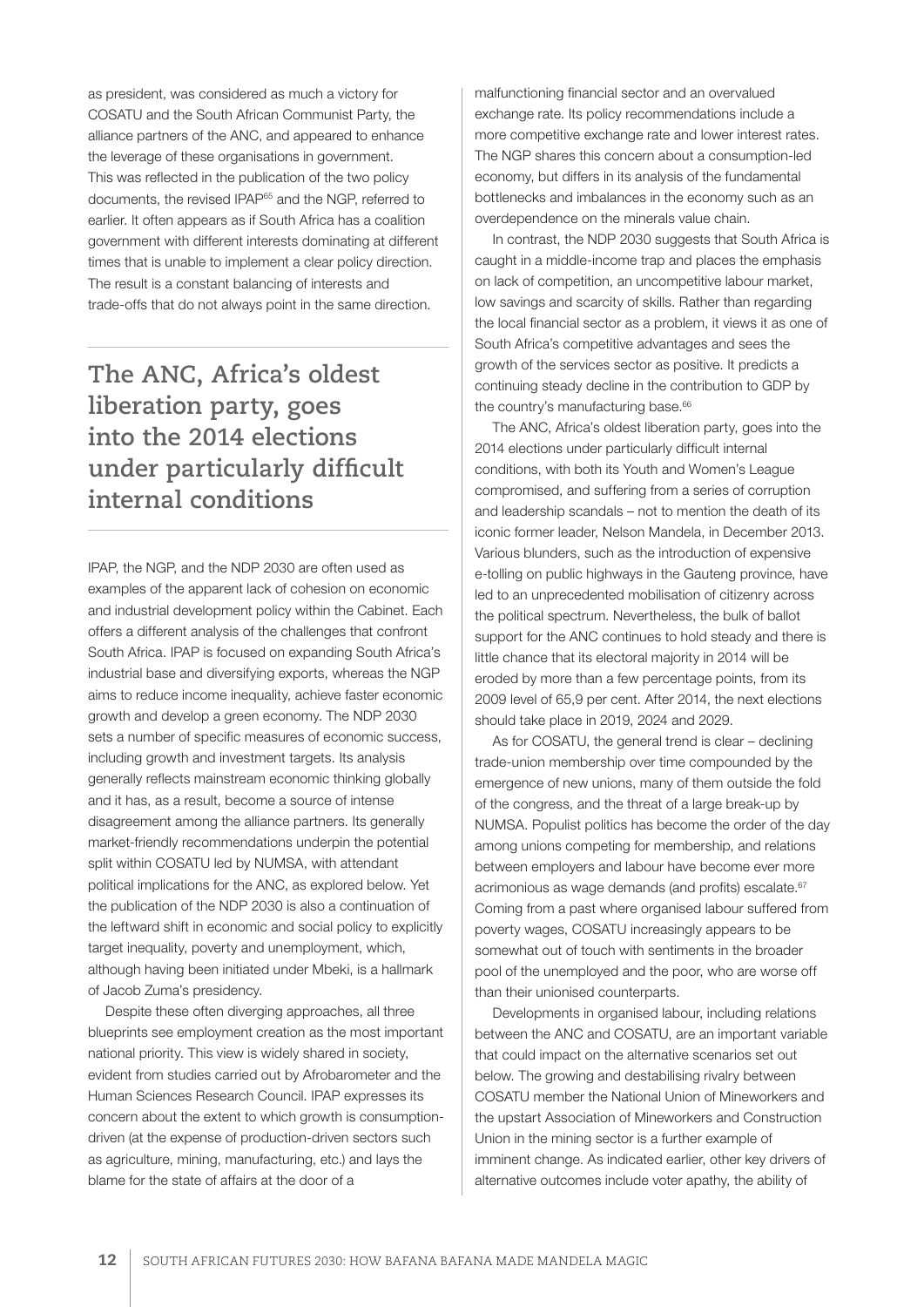opposition parties to persuade voters to vote for them and the issue of leadership within the ANC.

With its economic (and various other) policies up in the air, as well as its highly publicised leadership crisis, South Africa is at a critical juncture.

# **'BAFANA BAFANA': DRIBBLING ALONG WITH NO CLEAR GAME PLAN**

'Bafana Bafana' is a story in which South Africa strives to break free from its current cycle of inequality and unrest, but never quite manages to. Things get better, but the structural limitations remain the same.

Politically, support for the ANC will probably decline moderately during the 2014 elections as voter apathy and opposition parties eat away ANC representation in Parliament), requiring the ANC to contemplate political alliances with other parties (i.e. after the 2019 elections, which it again wins with more than 50 per cent of the votes). After the 2024 elections, the ANC emerges as still the largest among the political parties in power, but thereafter governs in coalition with other parties, having lost its majority in Parliament.

**'Bafana Bafana' is a story in which South Africa strives to break free from its current cycle of inequality and unrest, but never quite manages to**

More immediately, in the years that follow the 2014 elections, government does not settle on a clear growth plan. Reflecting the current confusion prevailing between the NDP 2030, IPAP and the NGP, there is no clear policy direction (or leadership). The ANC remains nominally committed to the NDP 2030 as the more important of its multitude of plans and strategies, but does not coordinate its implementation. In practice, the NDP 2030 is steadily discredited despite efforts to amend and bridge some of the more obvious differences between important constituencies regarding labour-market flexibility and on issues such as investment in mineral beneficiation. No formal announcement is made in this regard and some lip service is still paid to the plan up to 2019, but, like many similar efforts before, the NDP 2030 is largely relegated to the bookshelf.

In time, the current focus on results-based management by the DPME is allowed to slip and government succumbs to pressure from its own disparate ranks as well as from its alliance partners to abandon or roll back its limited efforts towards greater labour-market flexibility, skilled migration reform and a more adaptive and nimble economy. The inflexible and heavy hand of state regulation become ever more present in various sectors. The turbulence within COSATU sees it steadily losing support to private unions and opponents, and possibly even split. The decision made in December 2013 by NUMSA to recruit across sectors organised by other affiliates of COSATU probably sees the congress steadily losing influence within the alliance and in society generally.

Voter apathy, already at a high level, increases with each election, as does the sense of drift and lack of direction. Government's initiatives to convey a more positive message through efforts such as good-news reporting are drowned out by a cacophony of reporting on graft, corruption and poor service delivery – much of it centred on top leadership. Wasteful government expenditure, at almost R31 billion in 2013 continues largely unabated in subsequent years, as reported by the Auditor-General in his consolidated general reports.<sup>68</sup>

Many senior and sensitive appointments in key positions, particularly in the military, the judiciary and the criminal-justice system, continue to be made on the basis of personal and party loyalty, and not merit – although this is not a blanket approach. This is a trend that started in 1999 with the appointment, by President Mbeki, of diplomat and struggle veteran Jackie Selebi as National Police Commissioner despite his lack of experience and knowledge of policing. After a disastrous number of years, Selebi was eventually forced out and convicted of corruption, only to be replaced by others apparently loyal to the president but without the appropriate experience or knowledge for the job. With poorer than expected returns on its investments in policing, middle- and upper-class South Africans increasingly rely on the private-security industry to augment the services provided by the police. In poorer areas, vigilantism increases.

Without a clear support plan for industry, South African manufacturing exports to the rest of Africa, the only region where the country runs a consistent trade surplus, steadily loses ground to other countries such as China and India. On the other hand, South African telecommunications, banking, retail and hospitality industries that specialise in providing luxury and lifestyle goods and services to the emerging middle class retain their dominant positions. The establishment of a domestic manufacturing sector in selected African countries with associated preferential treatment potentially disadvantages South African exports, while efforts to 'buy local' fizzle out with little impact. Since domestic investors do not invest, foreigners remain hesitant.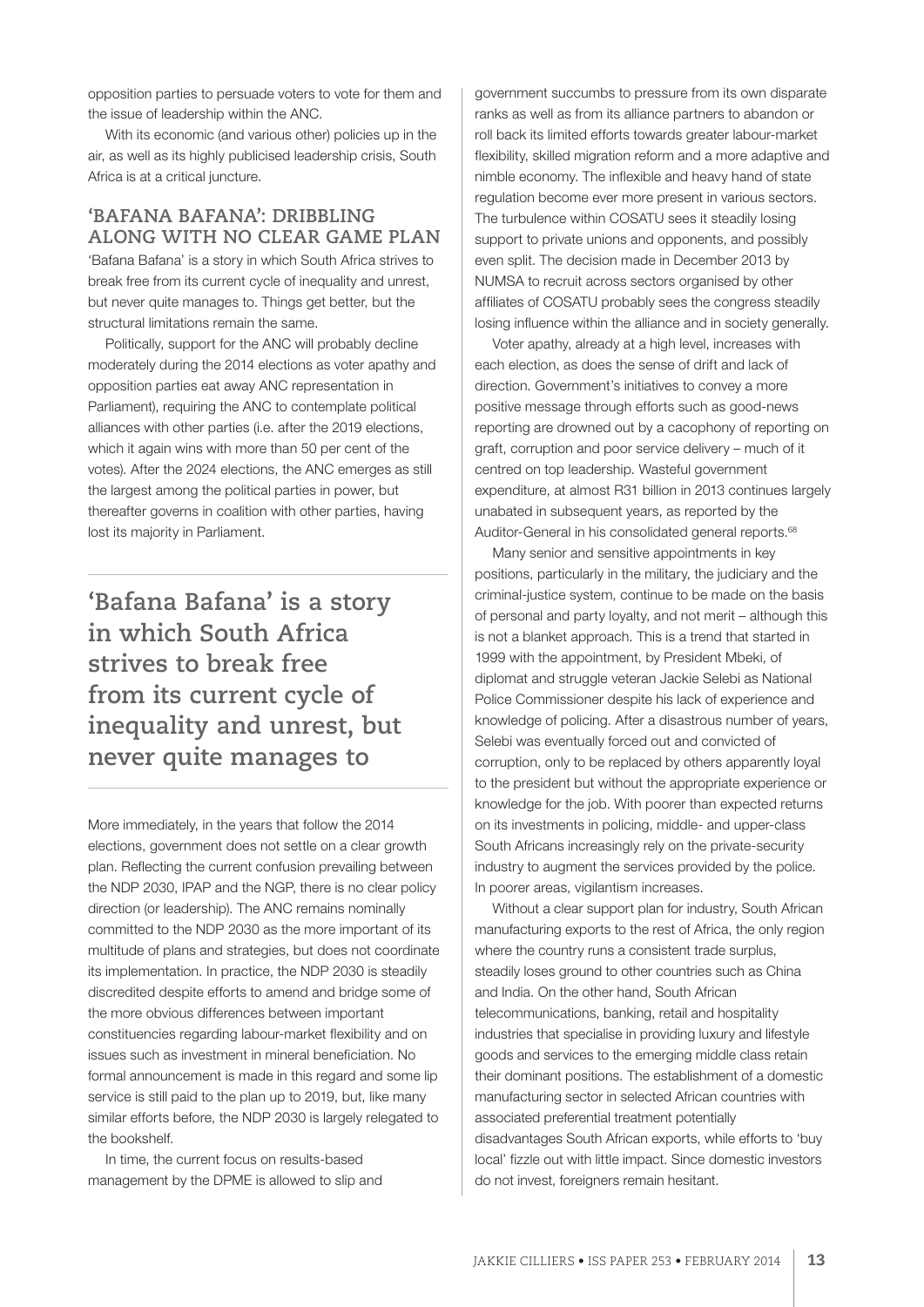As a result, South Africa continues to attract only modest levels of foreign direct investment (FDI) at below \$2 billion annually.<sup>69</sup> The country struggles to attract sufficient capital to fund a consistent trade deficit with much of the rest of the world, Asia and Europe in particular. The steady stream of increased investment from elsewhere into Africa largely bypasses South Africa as business flocks to the rest of the continent, which consistently grows much faster than South Africa.

**By comparative middleincome standards, South Africa does relatively well, growing at around 3,8 per cent per annum on average up to 2030**

Although increasing in absolute size as the economy expands, the South African manufacturing sector continues its slow decline in terms of its percentage contribution to GDP; meanwhile, the services sector and materials increase in terms of their relative contributions to the economy. Some of the remaining larger commercial farmers, unable to compete with subsidised agriculture in Europe and North America, emigrate northwards to benefit from more fertile soils, higher rainfall and more favorable government support. Similar to that of manufacturing, the trend is a continuing decline in the relative size of the contribution of agriculture to GDP.

However, by comparative middle-income standards, South Africa does relatively well, growing at around 3,8 per cent per annum on average up to 2030. The country gains a reputation as the chronic underachiever: it should be dominating the region, but it isn't.<sup>70</sup> Policymaking is episodic, last minute and piecemeal, with a continued high turnover of senior government officials, which does do not allow for consistency and the build-up of a suitable knowledge base. Turbulence in the ruling Tripartite Alliance and the upper leadership levels of the ANC remains high. Fearful of too quick a transition and the threat of even higher levels of social conflict, South Africa muddles along.

Growth has limited impact on unemployment and inequality levels, which remain stubbornly high – although life for the middle- and higher-income groups is good. In this scenario, key criminal-justice institutions such as the police, the National Prosecuting Authority (NPA) and the Special Investigation Unit continue to face leadership

challenges and only register a modicum of success in dealing with violent crime, and tackling corruption and malfeasance. The results are continued high levels of crime and service-delivery protests.

Beyond 2019, the impact of fracking in the Karoo and natural-gas extraction in the deep waters off the country's west coast provide much-needed stimulus to South Africa's economy, without which growth would be lower. These and substantial imports of natural gas from neighbouring Mozambique alleviate energy pressures and costs towards the end of the time horizon, allowing the government to avoid the large investments that would otherwise have been required in additional nuclear power plants.71

Regionally, South Africa continues to engage in limited peacekeeping and peacebuilding efforts. However, the country cannot shake off the perception that it is acting more in the interests of its political elites and their business friends than national or African interests, partly because key contracts are awarded to well-connected individuals. Perceived ruling-party patronage for business contracts, increasing division in the ANC and lack of public support apparent of foreign engagement add to a sense of 'loss of leadership'.

South Africa remains a member of the G20 and BRICS, but loses its influence in these and other groupings. In response to the impact of rapidly growing economies such as that of Nigeria, South Africa opts for co-leadership in Africa. The capacity crisis in the Department of National Defence and Veterans Affairs, already severe in 2014, becomes acute as its bloated ranks squeeze out expenditure for modernisation. South Africa's ability to back up its talk of African solutions with commensurate military capacity for stabilisation operations and peacekeeping continues its steady decline.

'Bafana Bafana' is a pathway where most South Africans expect less from government, withdraw from participation and become less active in the political economy. All is not doom and gloom, however: over time, the investments made in education start to pay off, schooling improves and social-grant programmes continue to alleviate the worst effects of dire poverty.

Skilled South Africans continue to leave (or at least talk about leaving) for other destinations in Africa that appear to offer greater business opportunities, or for Europe or North America for reasons of safety and quality of life. On the other hand, the country remains a magnet for unskilled migrants from the rest of the continent. The clock remains firmly stuck at one minute before midnight in discussions around dinner tables in upper-class suburbs. Meanwhile, the real South Africa actually does relatively well.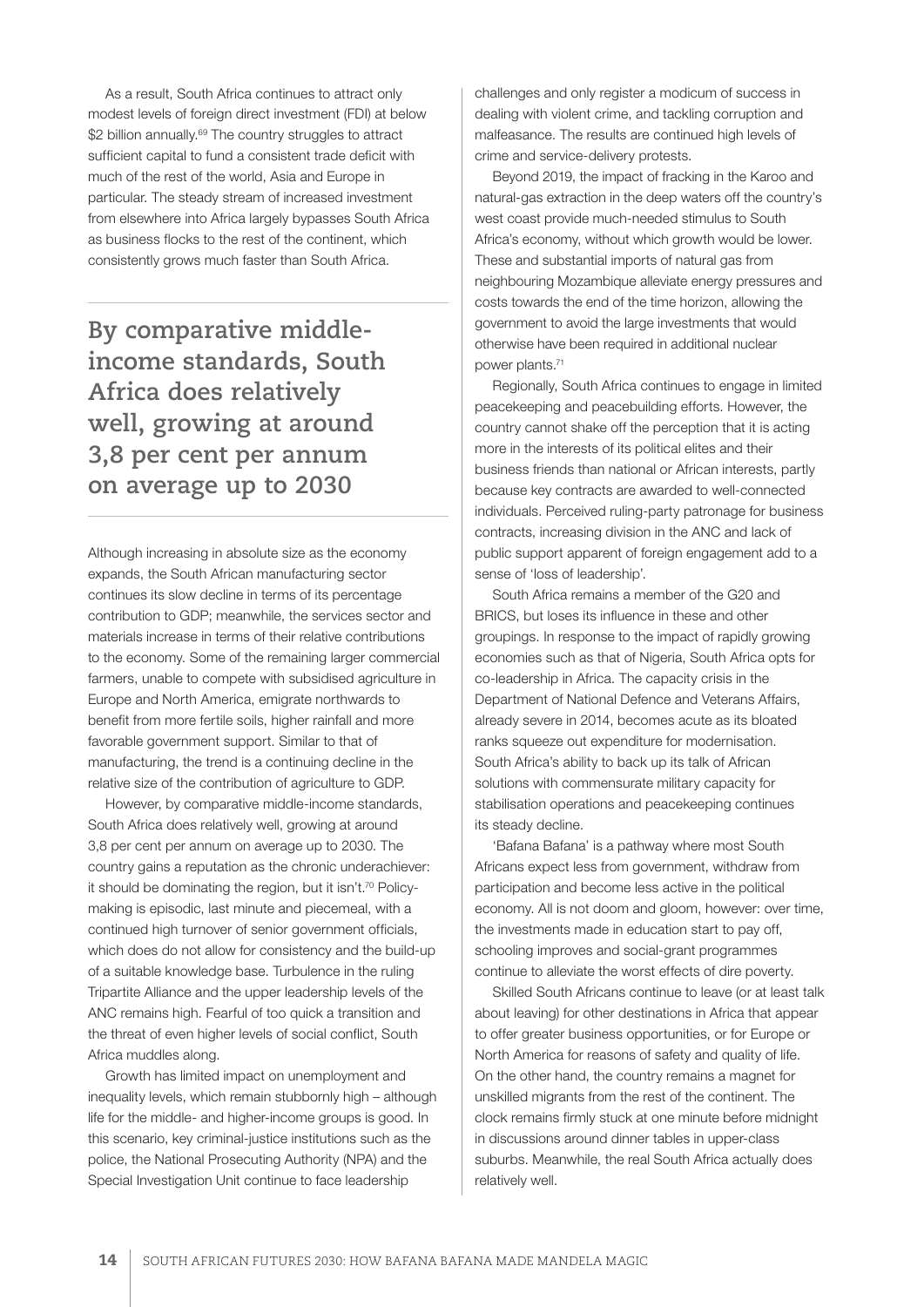# **'MANDELA MAGIC': GOOD COACH, CAPTAIN THAT LEADS FROM THE FRONT AND A CLEAR GAME PLAN**

# *Alternatives: 'Future is ANC' or 'rise of genuine multiparty democracy'*

There appear to be two political pathways that could both deliver much higher levels of economic growth and well-being for most, if not all, South Africans. It is most likely that the difference between the two will depend on what happens to the leadership within the ANC, the future of organised labour and the extent to which opposition parties, the DA in particular, can mobilise young voters during successive elections.

The first political pathway can be termed 'The future is ANC'. In retrospect, the death of struggle icon Nelson Mandela in December 2013 marks the start of a deep process of introspection within the ANC as those who had worked with Mandela start a campaign to reclaim his legacy. These developments do little to impact on a bruising 2014 elections. Afterwards, however, a reinvigorated ANC resets its moral compass and asserts its leadership within the alliance.

**Two political pathways could both deliver much higher levels of wellbeing. 'The future is ANC' or 'The rise of genuine multiparty democracy'**

Key among the developments is putting an end to the use of so-called slate-voting, whereby opposing factions within the ANC present voting members with a set list of candidates for whom to vote, not on the merits of the delegates, but rather according to allegiance. The result is an improvement in the quality of candidates elected to internal structures within the ANC. Perhaps even more importantly, the National Executive Committee of the ANC deploys a strong executive deputy president to effectively define and implement policies, similar to the division of work between President Mandela and then Deputy President Thabo Mbeki after the 1994 elections.

Despite the turbulence in its ranks, a smaller COSATU survives the challenge by NUMSA, remains generally united and in support of the ANC, and is rewarded with a number of concessions in key chapters within the NDP 2030, particularly on the need to retain and build on its manufacturing basis, as set out in the NGP. COSATU responds by allowing for greater labour-market flexibility. The successes in growth and efficiency allow the ANC to rebuild and continue to govern South Africa without the need to enter into alliances with other parties – even after the 2024 elections – and it retains close to 60 per cent of the electorate even during the 2029 national elections.

Government succeeds in its efforts to stabilise and transform the civil service, and enters into an alliance with public-sector unions. This leads to a turnaround in the delivery of key services, such as education, and attracts business. The result of this modernisation is an increased speed and efficiency with which governance is conducted, and a sense of stability and predictability, which all impact positively on international perceptions and levels of FDI in South Africa. Top leadership renews its commitment to the rule of law and ensures the independence of the judiciary, declaring and adhering to principles of transparency. Fairness and integrity are evident in leadership appointments to key criminal-justice institutions such as the police, the NPA and the priority crime-investigation unit, the Hawks.

An alternative pathway could see 'The rise of genuine multiparty democracy'. Under assault from all sides and seriously weakened by factionalism, the ANC does worse than it expected in the 2014 national and provincial elections. The electorate votes for other parties in limited numbers, but voter apathy among potential ANC supporters and lack of support from key COSATU member unions result in a greater decline in ANC support than anticipated. After the elections, the ANC has to enter into provincial coalitions in two provinces, in addition to losing once again to the DA in the Western Cape. The 'civil war' within COSATU that erupted at the end of 2013 after the suspension of its general secretary, Zwelimzima Vavi, and the subsequent battle between NUMSA and other key unions in the congress are decisive factors in the decline of the ANC's majority as its largest and most disciplined alliance member rapidly disintegrates.

Opposition parties, the DA in particular, are now able to flex their muscles. Shaken by its losses, the ANC responds by ending cadre deployment and commits itself to a serious implementation of the NDP 2030 vision with a focus on the delivery of economic growth, jobs and effective services. This starts a race to the top where the ANC, the DA (governing three of the nine provinces after 2019) and other parties compete in the service delivery, clean government and positioning South Africa as a winning nation. Without the organisational benefit of strong support from labour, the ANC experiences further substantial declines in the 2019 ballot, when it dips below 50 per cent of the vote, losing its majority in Parliament.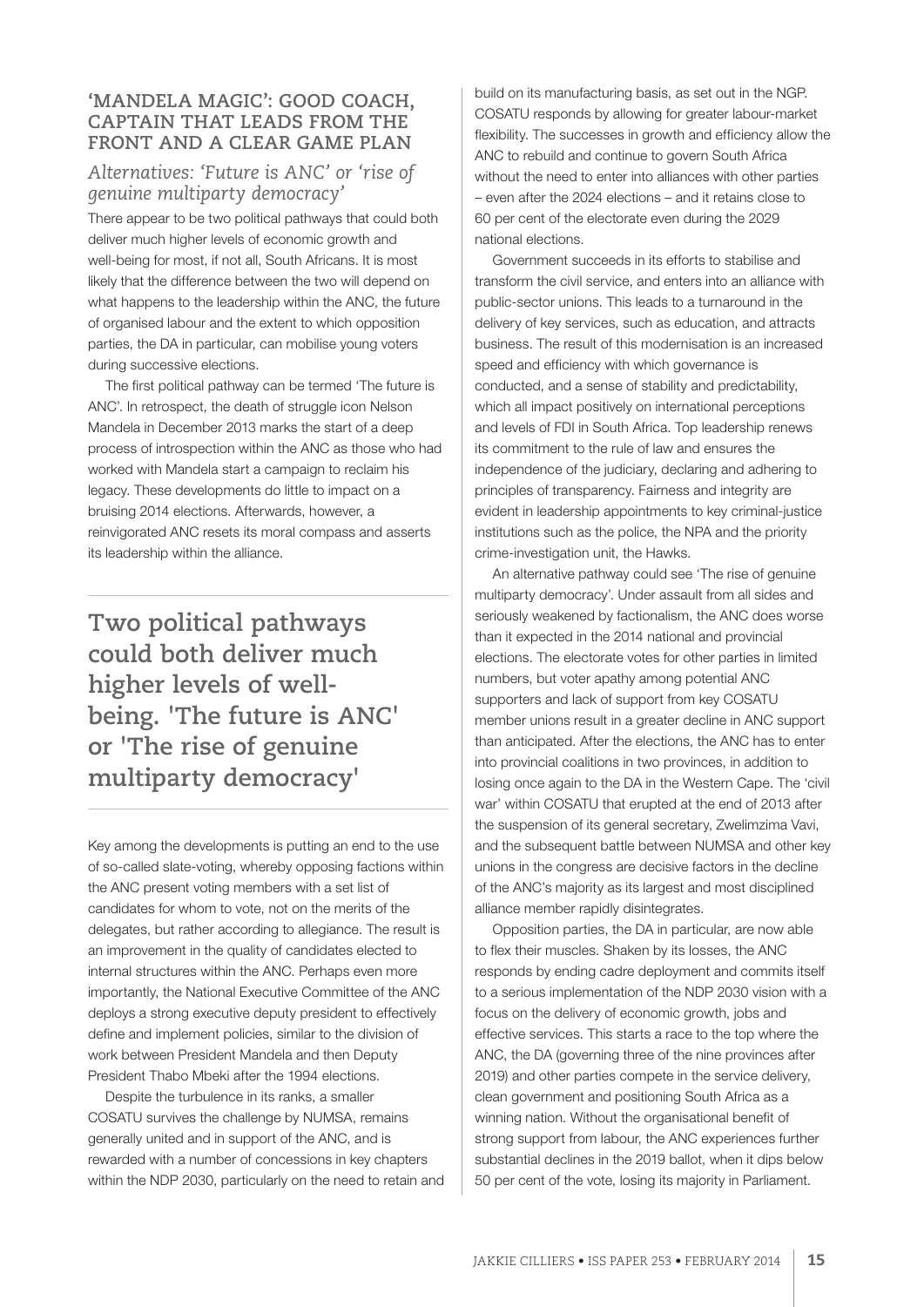Under this scenario, greater scope is provided to the private sector as the engine of growth, with government assuming the role of regulator and facilitator, encouraging entrepreneurship and innovation through investment in research and development, including the roll-out of cheap broadband and IT services nationwide.

**Both pathways imply that South Africans from various walks of life need to commit to a social compact in the aftermath of the 2014 elections**

Both pathways imply that South Africans from various walks of life need to commit to a social compact in the aftermath of the 2014 elections – a call made in late 2013 by ANC Deputy President Cyril Ramaphosa, touted as a next vice president and, in 2019, as president to succeed Jacob Zuma.72 After a harsh year of labour unrest, such a social pact is also a clear priority for the business sector.<sup>73</sup>

# *Making magic: Common threads*

In retrospect, many of the signs for a turnaround under both pathways described above were already evident in 2013. For example, within the education sector key interest groups (comprising labour, parents and government) came together to launch the Education Collaboration Partnership in July 2013 to work together to 'fix education'. This had the effect of steadily improved quality in teaching and grades over time.74

The Mining Forum (consisting of organised labour, business and government), which signed a Framework Agreement for Sustainable Mining in July 2013, succeeded in stabilising the mining sector by the end of the year, resulting in a general rebuilding of confidence in the years that follow.75 The Buy Back South Africa campaign, launched as a private-public partnership, helps to impress upon consumers and others the importance of purchasing locally manufactured goods.<sup>76</sup> By 2016 the success of these initiatives spur efforts in other areas, including health and local government, all of which benefit from greater stability, harmony and improved service delivery.

Similarly, government implements the recommendation in the NDP 2030 that a National Policing Board with multi-sectoral and multidisciplinary expertise should be established to set standards for recruiting, appointing and promoting police managers and officials.

A high-level commission of inquiry into policing in South Africa, as called for by the Institute for Security Studies and others over several years, results in a comprehensive turnaround strategy with a focus on stability and quality rather than just continued increases in the number of police officers recruited.77 The strategy sparks a trend in which crimes such as truck hijackings, and business and domestic burglaries decline. In addition, there is investment in more social workers to work with young people. This helps avert social-fabric crimes and tackle violent crimes against women and children.

By improving the education and services delivered by the Department of Social Development, the risk factors that contribute to interpersonal violence are reduced. In addition, improvements in the criminal-justice system help limit organised crime and robberies, which primarily engender public fear. In this scenario, the majority of South Africans are, and indeed feel, safe.

According to PwC's 2013 survey on tax in Africa, South Africa was one of the most difficult places, from a business and regulatory perspective, to operate in, with increased uncertainty in terms of tax legislation and regulatory requirements.78 After the 2014 elections, Parliament enacts a series of laws in the years that follow to reduce red tape and bureaucracy with the aim of simplifying the regulations that govern black economic empowerment and other restrictions on economic flexibility that constrain and complicate medium, small and micro business.

Over time, the high barriers of entry to the formal economy are lowered and a more flexible labour market emerges. Previously, the interests of large sections of the South African economy were not part of discussions at the National Economic Development and Labour Council, which seemed to consist of megaphone diplomacy of the deaf – between big business, big labour and national government, to the exclusion of the unemployed and small business. Now government recognises that small and medium companies employ three-quarters of all workers and that almost half of the country's entire workforce are employed by companies with fewer than ten people. In 2013 the departments of Trade and Industry, and Higher Education and Training agreed to coordinate efforts to ensure that colleges of further education and training encourage entrepreneurship – an initiative that gathers momentum.

A number of complementary policy measures, such as a law to establish Special Economic Zones (SEZs) in each province, are passed in rapid succession.79 The momentum of the Presidential Infrastructure Coordinating Commission, the National Infrastructure Plan, the designation of Strategic Integrated Projects and the associated coordination structures at national, provincial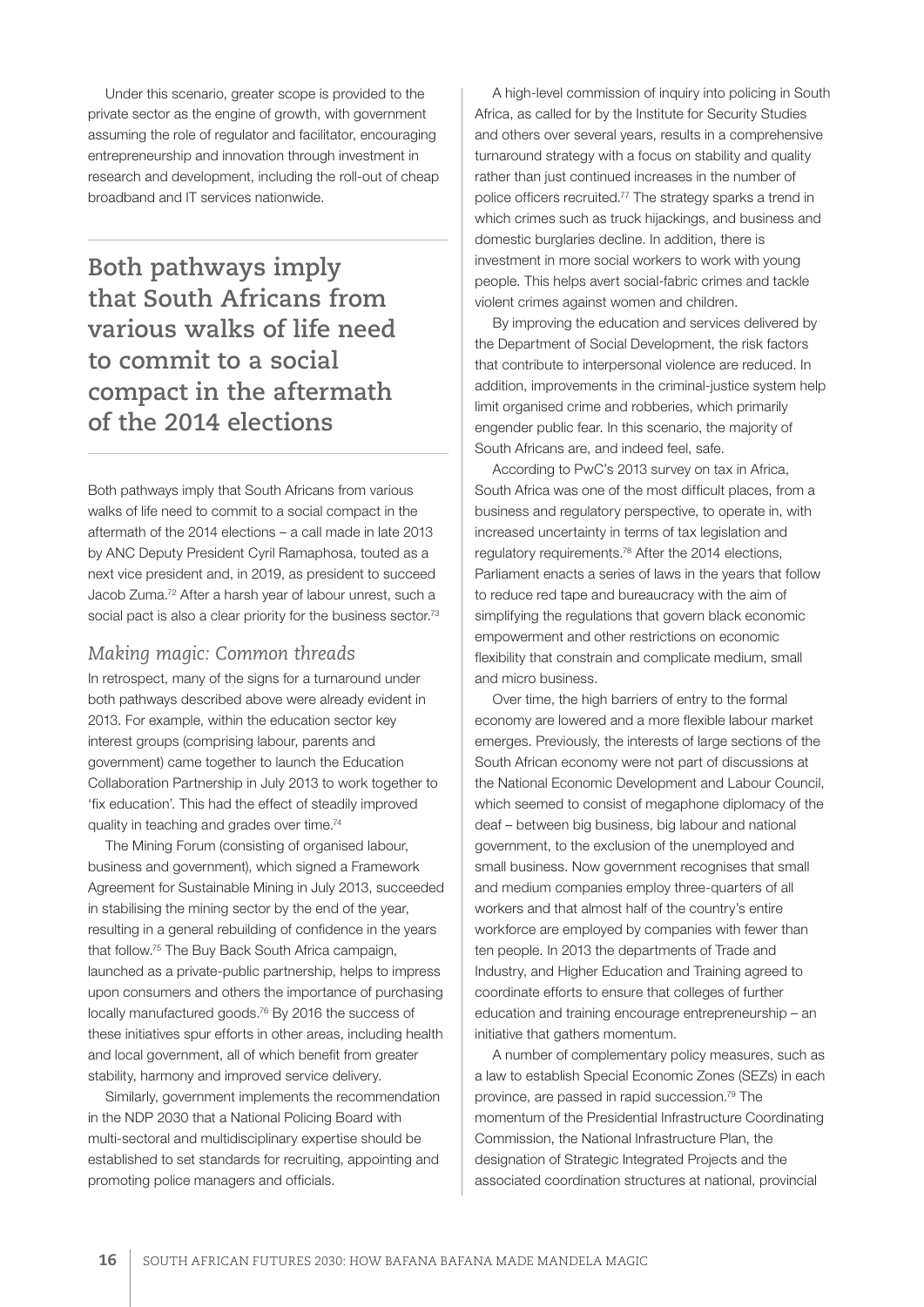and local level is such that there is a steady increase in the roll-out of clinics, schools, university buildings, roads, rail, electricity generation and bulk water supply.<sup>80</sup> The occasionally contentious relations between business, labour, the media, civil-society groups and other crucial actors slowly improve and become increasingly cooperative, which helps steadily reduce social unrest.

By 2030, gross capital formation in South Africa reaches 27 per cent of GDP. Following higher levels of domestic investment, FDI increases to over 2 per cent of GDP, bringing it in line with the current performance of other growing middle-income countries, like Brazil.<sup>81,82</sup> Government increases investment in research and development as well as in infrastructure to cope with the increasing demand for high-quality jobs and services in an expanding economy. Local investors invest domestically and FDI follows, increasing to an annual average of \$7,5 billion, enough to fund the current-account deficit as the country aggressively competes globally as a favourable destination.<sup>83</sup>

**Eventually GDP growth rates average 5,1 per cent annually over the 17-year period from 2014 to 2030. Employment rates are much higher**

A significant improvement in the quality of governance emerges over time. Whereas in 2011/12, none of South Africa's eight metropolitan areas received a clean audit, by 2019 all receive an unqualified audit opinion and the number of municipalities receiving similar results improves from 5 per cent in 2011/12 to 80 per cent in 2019. By then, opposition parties control a large number of municipalities and across the country local-government authorities compete to demonstrate effective service delivery and to reduce wastage and inefficiency.<sup>84</sup> Technocratic, consultative management rather than ideological grandstanding is the order of the day as government retreats from a lexicon of racism, imperialism and anticolonialism in its engagement with the EU and others to adopt one that focuses on improvements in terms of trade-and-investment guarantees.

The focus of every decision is on what is good for growth in the economy, and government makes impressive effort at the national, provincial and local level to reach out and explain its policies to all South Africans. Through concerted policy implementation, the growth of the manufacturing sector is assured and the country is better positioned to compete with China (and others) for market share in Africa. Commercial agriculture, manufacturing and South Africa's service sector all expand, while various efforts to reduce unemployment through public-works programmes and other innovations bear fruit, reducing social tension and the number of service-delivery strikes.

In these pathways, the positive trend in employment statistics, which started in the first quarter of 2011 and reflected 308 000 additional jobs by the third quarter of 2013,85 continues and accelerates. Eventually GDP growth rates stabilise at levels well in excess of 5 per cent per year as from 2024 and average 5,1 per cent annually over the 17-year period from 2014 to 2030.<sup>86</sup> With an economy that is significantly larger than under the other scenarios, South African employment rates are much higher. With improvements in employment, severe inequality starts to come down. This is most evident in the services sector (the largest employer), which, under the 'Mandela Magic' scenario is, by 2030, almost 23 per cent larger than in the case of 'Bafana Bafana'.

The much faster growth rate of the South African economy envisaged in the 'Mandela Magic' scenario generates a substantial increase in energy demand and pushes up  $CO<sub>2</sub>$  emissions. In 2030 the country requires an additional 162 million barrels of oil equivalent above the business-as-normal forecast (and a cumulative total of 980 million barrels from 2014 to 2030) as factories produce more goods, South Africans buy more vehicles and household appliances, and mining expands. This impacts upon coal exports, as the country has to use more of its coal to meet domestic demand and export volumes come under pressure.

If measured on the basis of energy demand per capita in barrels of oil equivalent, South Africans are already much more energy-intensive than most African countries. Under the 'Mandela Magic' scenario, energy demand per person would be around two barrels more in 2030 than would be case under a business-as-normal forecast as larger incomes translate into increased energy usage.

As shown in Figure 6, a larger economy requires more energy and the 'Mandela Magic' scenario will see South Africa release around 11 million tons of more of  $\mathrm{CO}_2^+$  into the atmosphere in 2030 alone than it would normally expect to and, cumulatively, around 79 million tons more from 2014 to 2030.

As discussed in a previous publication from the African Futures Project, <sup>87</sup> South Africa embarks upon the exploitation of shale gas in the Karoo to alleviate its energy constraints and in an effort to meet its commitments to reduce greenhouse gas emissions. It levies an excise tax on gas production, which is invested in renewable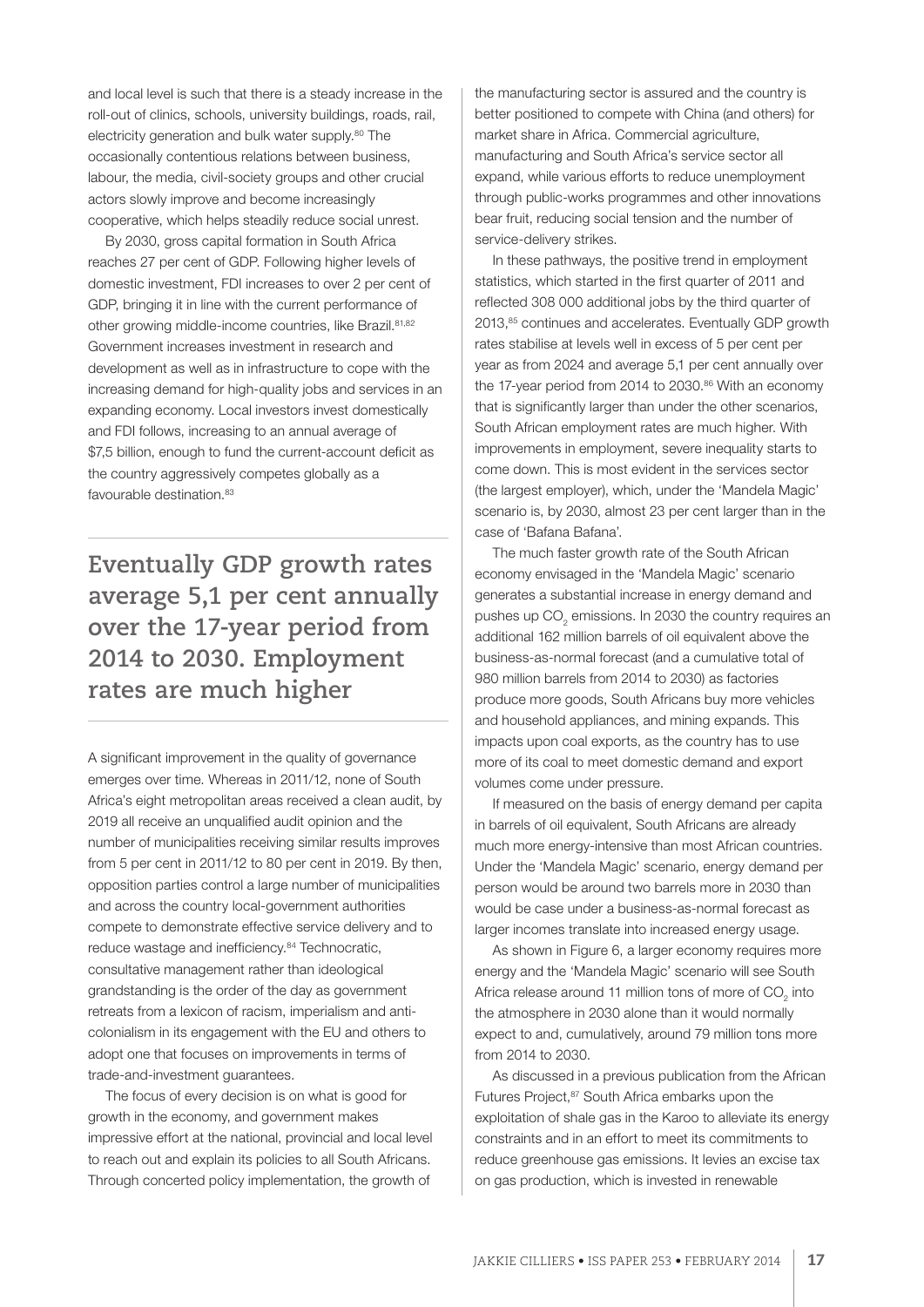production and infrastructure. In this manner, fracking contributes to economic growth but the much higher than expected demand for energy means that other options, including nuclear, are never taken off the table and the debate constantly swings in favour of and against nuclear energy. Subsequent investments in cleaner coal, renewable wind and solar energy, the responsible exploitation of shale gas, gas reserves off the west coast and imports from Mozambique partly relieve the energy constraints on growth, although coal remains by far the largest source of electricity for the growing South African economy, with all its attendant challenges.

**A larger economy requires more energy and the 'Mandela Magic' scenario will see South Africa release around 79 million tons more CO2 from 2014 to 2030**

Improved government effectiveness helps in various sectors. In October 2013, the Discovery Health Barometer reported a number of positive trends, including a large downward trend in the number of stillbirths (particularly in the Free State); declines in the incidence of mother-tochild HIV transmission, especially in the Western Cape; and large increases in the number of adults on antiretroviral treatments.<sup>88</sup> On the back of rapid roll-out of antiretroviral treatments, life expectancy advances and by

2030 the average life expectancy of South Africans in 'Mandela Magic' is almost four years higher than is the case with the other two scenarios.

Poverty and inequality remain large problems for South Africa, even as its positive momentum gathers speed. Over time, the race-based analysis that served to reinforce traditional social divisions and forestall efforts at a social compact gives way to a class-based analysis and, although never far below the surface, race becomes a less divisive issue, and South Africans are able, even if only in part, to reclaim some of the Mandela 'Rainbow Nation' legacy. Efforts such as the incremental introduction of African languages in schools as of 2014<sup>89</sup> support the development of a consciousness of a new inclusive South Africa.

Endogenous growth in savings further boosts investment and fuels economic growth. The larger economy that ensues in the 'Mandela Magic' scenario allows the government to collect R732 billion more in revenues in 2030 than is the case in the business-as-usual scenario. These increases, occurring without changes to tax rates, reflect a significant growth in the tax base.

With its largest single economy firing on all cylinders, SADC grows even faster as the good neighbourhood effect has a positive impact on the region. South Africa retains its position as an important gateway into southern Africa, an attractive investment destination and a safe and attractive tourist destination that is open for business.

The dynamic, growing South African economy supports the development of a coherent and strategic foreign policy that is aligned to domestic interests. SADPA employs trade specialists to open up opportunities for South African businesses and strengthen South Africa's imprint in terms of peacebuilding on the continent. As a



Figure 6 South Africa's annual carbon emissions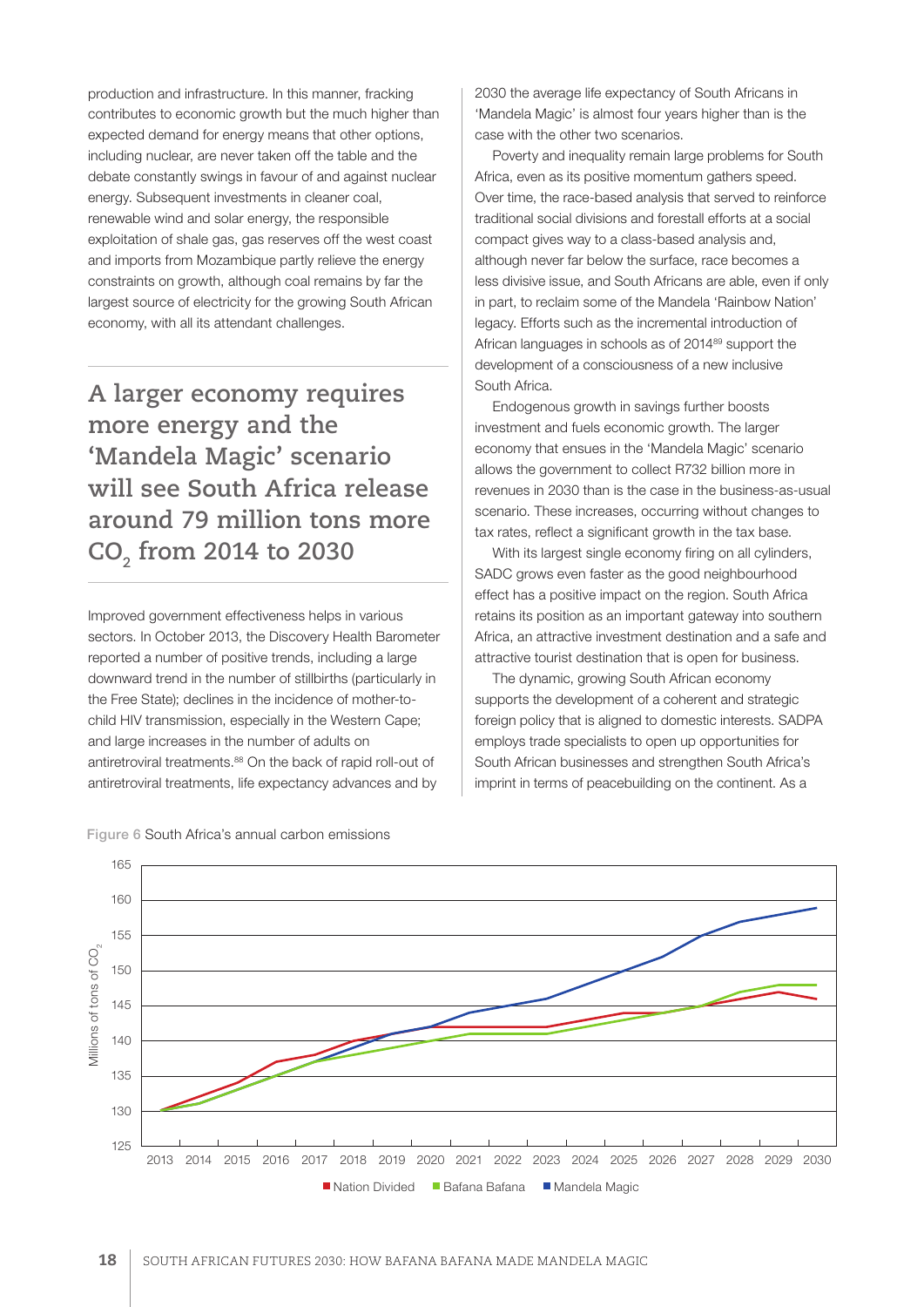successful growth economy, South Africa leads on global governance reforms, and is able to push for an Africafriendly agenda. It capitalises on its unique vantage point of access, becoming a facilitator for partnerships on the continent, and between Africa and groups such as BRICS and the G20.

# **NATION DIVIDED: EVERY PLAYER FOR THEMSELVES**

'Nation Divided' is a pathway or scenario where political instability among the Tripartite Alliance partners and fissures within the ANC dominate the news. Business confidence is never regained after the crippling strikes in the mining, construction and automotive sectors, which started in 2013 and then escalated annually thereafter. Competition within the provinces between different ANC factions and leaders turns violent, particularly in Limpopo, North West and Gauteng. Leadership imposed at the national level is repeatedly rejected in these and other provinces.

**'Nation Divided' is a scenario where political instability among the Tripartite Alliance partners and fissures within the ANC dominate the news**

The events that play out in the period under analysis serve to mobilise the unemployed and disaffected voters, and to further radicalise labour, although not in time for the 2014 elections, following which, for the first time, the ANC is confronted by a radical party in Parliament in the form of a handful of seats gained by the Economic Freedom Fighters (EFF), a party that espouses the types of policies last employed by ZANU-PF in Zimbabwe.

The decision by NUMSA to abandon the ANC (and COSATU) and align itself with more radical formations well to the left of the ANC results in a deep division within COSATU and destabilises the Tripartite Alliance.<sup>90</sup> Earlier, in the run-up to its special congress in 2013, NUMSA had launched a research and policy institute, and held an international colloquium to learn best practice for building strong, independent worker formations from unions ranging from Canada to Jakarta.91

In December 2013, NUMSA made two crucial decisions: first, not to endorse the ANC in the 2014 elections and, second, to abandon the principle of one union per sector and recruit along the manufacturing value chain. In the aftermath of the 2014 elections, it puts theory into practice. This decision by the largest COSATU affiliate (with about 330 000 members) means that the split from the alliance has a series of debilitating outcomes for the ANC. Subsequent events hasten the decline of organised labour and the future trend sees the splitting of the various union federations into smaller, competing unions as well as the rise in the number of non-unionised workers.

Ahead of the 2019 elections, the ANC adopts a series of policy measures that restrict majority foreign ownership and imposes minimum black ownership quotas in domestic business. Most prominent among these are measures to appropriate and redistribute land. After the government committed to an unbudgeted programme of land restitution in the run-up to the 2014 elections, some 379 000 additional claimants apply for restitution in the years that follow. In 2013 the costs were estimated at an unaffordable R154 billion over five years – a sixfold increase in the 2013 budget.<sup>92</sup> Although implementation is slower than envisioned, the demand on the fiscus is unsustainable.

These measures, including the ramping up of social grants at the expense of investment in infrastructure and education, allow the ANC to remain the largest party in government during the 2029 elections with 47 per cent electoral support.

Within the ANC (and government in general), patterns of corruption and cronyism increase with the overall effect of entrenching poverty through policies that overtly, and less obviously, serve elite interests and have a debilitating impact on government effectiveness and capacity. Various efforts are made to restrict and harass the media, and browbeat the country's Chapter 9 institutions, including the Office of the Public Protector, the Office of the Auditor-General and the Independent Electoral Commission.93 These developments feed the rise of populism and create a vicious cycle.

South Africa's economic and democratic momentum slows down. Government borrows to fund its current expenditure, and interest payments, already the fastestgrowing item on the budget, balloon. A 2013 study by the Mapungubwe Institute for Strategic Reflection<sup>94</sup> warned about the extent to which patronage, poverty and inequality were linked to local protests, the extent to which poor people distrust local government and the associated loss of legitimacy facing the state's democratic structures. 'Structures and systems of accountability, such as ward committees and processes to develop integrated development plans seem largely not to have delivered the initial promise,' the study reported. Earlier in the year, outgoing Auditor-General Terence Nombembe had expressed his concern about the sharp deterioration in financial management in municipalities, noting that out of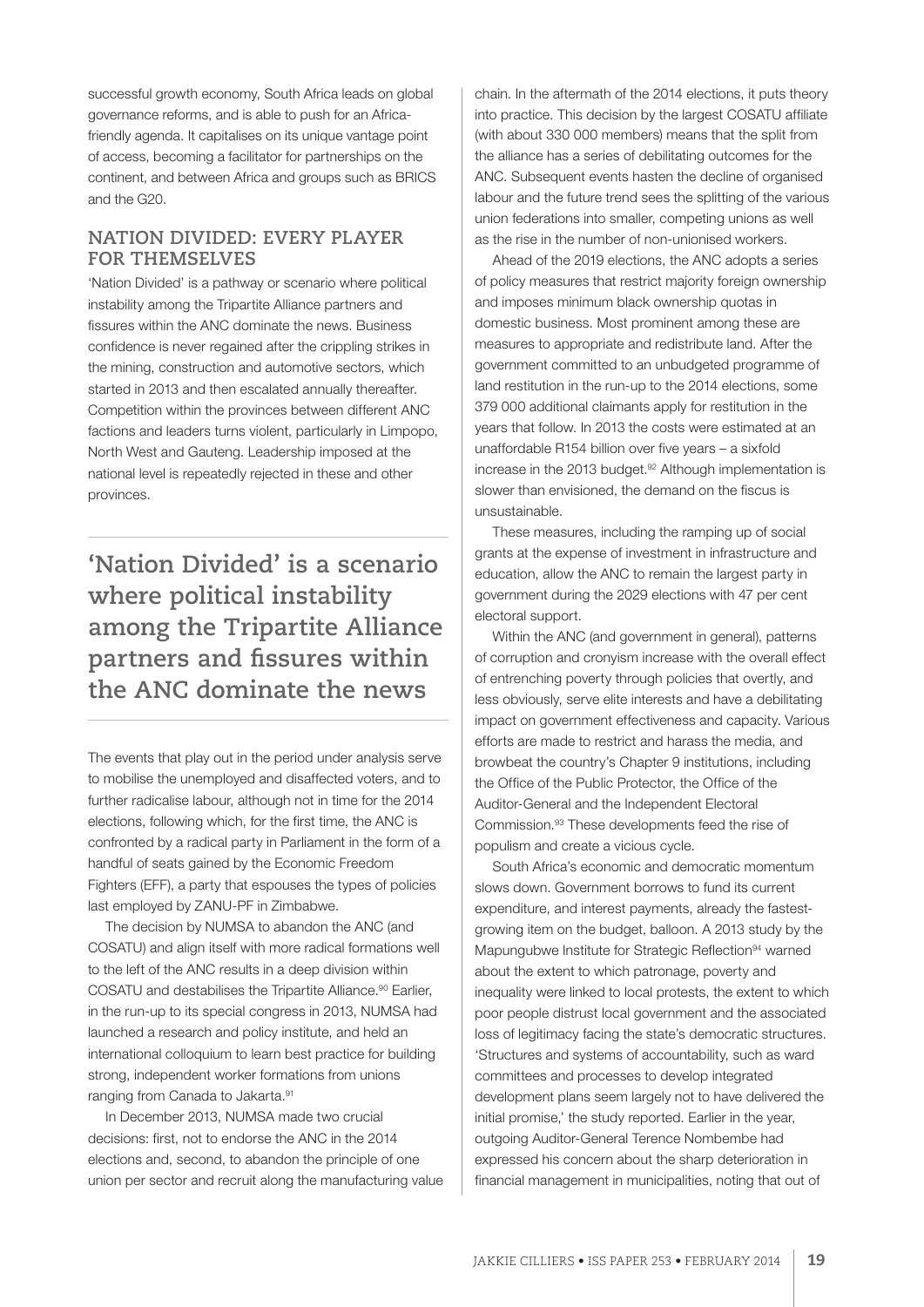South Africa's 278 municipalities, only nine had clean audits. 'Total irregular expenditure amounted to R9,82 billion, while fruitless and wasteful expenditure reached R568 million – more than double from the previous year.'95

The South African mining industry, once the most important sector in the economy, declines, continuing with a 2013 trend that saw JSE-listed mining companies relying on borrowings to fund a 20 per cent deficit as mines become heavily geared, labour costs rise and shareholders demand more dividends. Originally cushioned by a weak rand, which lifted revenue, by 2019 South African mining is in far deeper trouble.<sup>96</sup>

**In the 'Nation Divided' scenario, ongoing labour unrest, service-delivery protests and violent xenophobic attacks polarise communities, with fullblown racial conflict** 

FDI declines in response to increasing political uncertainty, and domestic investment rates steadily drop across the time horizon. Deteriorating governance and competition for budget resources result in the budgets for research, development and infrastructure being either cut or partially lost to corruption.

Ongoing labour unrest, service-delivery protests and violent xenophobic attacks polarise communities, with full-blown racial conflict among coloured, Indian and black communities becoming a common occurrence, particularly in Gauteng, the Western Cape and eventually KwaZulu-Natal, as do violent clashes between these communities and foreigners. Effectively marginalised from a closed-shop, capital-intensive economy, poor South Africans take to the streets with greater frequency and in larger numbers.

In response, government is forced to increase defence and security expenditure which, in turn, further constrains spending on social services and infrastructure. The number of people shot dead by the police – a figure that had increased from 281 in 2006 to 556 in 2009<sup>97</sup> increases to double that figure by 2016. Criminal-justice institutions such as the police, the Hawks, the Special Investigation Unit and the NPA – crucial in tackling corruption and malfeasance – creak under constant

political interference, the crisis of leadership, reduced capacity, and lack of transparency and integrity.

An analysis of complaints against the police shows a pattern of abuse. The value of civil claims against the police for wrongful arrest, destruction of property and the like eventually exceeds R20 billion. The 2012 National Victims of Crime Survey revealed that police corruption was the second most prevalent form of public-sector corruption, as reported by victims,<sup>98</sup> and less than a third of the adult population trust the police four years later.

Unable to look forward with inspiration and confidence, the ANC increasingly looks backwards, emphasising its role in the liberation struggle and its shared history with other countries with a common disposition. The public discourse is peppered with references to race, anti-colonialism and anti-imperialism, much as these pronouncements serve increasingly to irritate the country's trading partners and others in Africa who have graduated from blame politics. The world, in this view, is a Western-led conspiracy, intent on keeping black Africans, South Africans in particular, out of global influence and power, and there is much reference to the national democratic revolution as a next stage in the emancipation of (black) nationals.

In line with this world view, South Africa's international partners of choice are not the growing crop of dynamic emerging powers, but a small coterie of largely authoritarian and populist leaders who base domestic politics on a global anti-imperialist rhetoric – countries that provide ideological comfort but all of whom represent failed economic policies. The use of race-based social analysis, first popularised by Thabo Mbeki in the postliberation era as part of a deeply African nationalism, becomes the order of the day, dividing and polarising South Africans.

In line with its stated ideological position, South Africa becomes more isolated internationally, even from key partners such as China and Brazil. It loses its moral legitimacy and its (smaller) global voice is increasingly strident. Other countries on the continent become the partner of choice for fast-growing and larger established economies. Over time, as its global influence wanes, South Africa becomes more inward-looking, focusing on domestic policies in response to an increasingly critical and restless population.

Domestic instability eventually starts to impact on growth, investment and the country's credit rating. At first, the impact is limited to a decrease in productivity and slower economic growth. However, the situation becomes particularly serious when, in 2017, South Africa is removed from Citibank's World Government Bond Index when its rating falls below BBB- (Standard & Poor's) and Baa3 (Moody's) as labour unrest and persistent levels of unemployment impact on perceptions of the country amid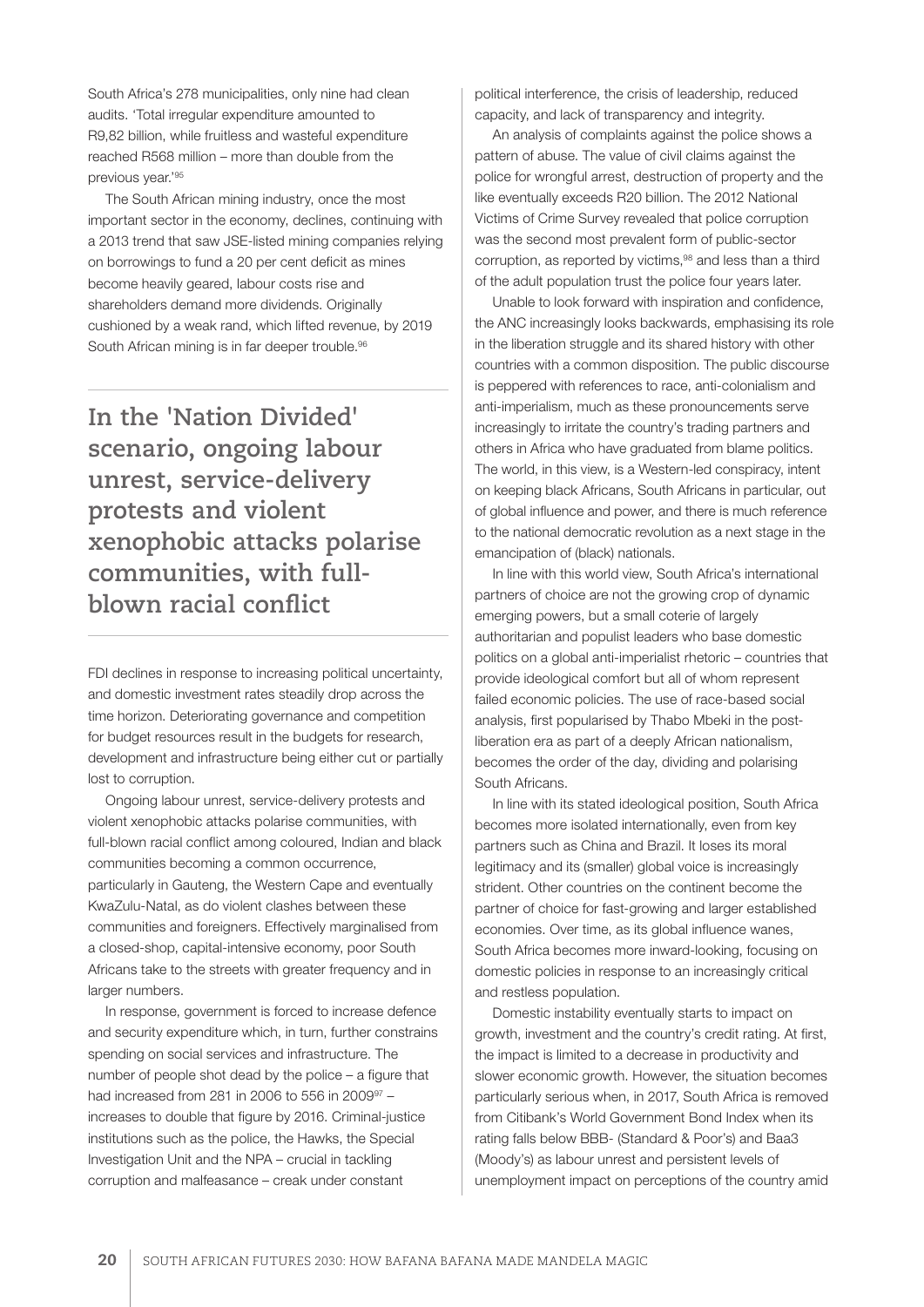yet another wave of violent service-delivery protests.<sup>99</sup> Inclusion in such indexes is key to being a recipient of portfolio inflows and vital for financing the current-account deficit.100 With the country's credit rating at junk status, foreign investment dries up.

Instead of growing the cake, everyone is fighting for a larger slice of it and the treasury is unable to fund the large amounts apparently wastefully and inefficiently spent. Capital flight gathers momentum as the rand steadily decreases in value. As unemployment mounts and poverty increases, the government lambasts the press and tables a series of measures aimed at constraining the role of civil society, generally characterised as serving imperial, neocolonial interests.

# **In the 'Nation Divided' scenario, business**  confidence declines and **foreigners disinvest from the 38 per cent of government bonds held in 2013**

In 2012 former Energy Minister Dipuo Peters called South Africa's reserves of shale gas (the eighth largest in the world) a 'blessing from God' and others who support its exploitation called it a potential 'game-changer' for the coal-dependent country.101 However, the publication of regulations that allowed the South African government a 50 per cent 'free carried interest' plus additional black economic empowerment requirements effectively halt the proposed exploitation of the country's abundant potential as investors are hesitant in a sector that faces effective nationalisation. After considerable hesitation due to the associated costs and complexities, the government eventually decides (in 2018) to invest about R1 trillion in three new nuclear power stations, as set out in an earlier version of the 2010 Integrated Resource Plan. Much speculation accompanied this decision, given the strong contractual linkages that exist between the successful foreign companies such as Hitachi Power Africa and the ANC's in-house investment firm, Chancellor House, as well as among connected and influential ANC businesspeople within and outside of government.<sup>102</sup> A subsequent study released by Transparency International argues that private benefits were an important consideration in the decision to 'go nuclear'.

These developments occur despite the fact that South Africa's energy requirements under this lower-growth

scenario are significantly less than in the other two scenarios. Compared to what would be the case in 'Bafana Bafana', for example, energy demand in 2030 is 123 million barrels of oil equivalent lower.

The NDP 2030 is abandoned shortly after the 2014 elections amid strong pressure from the Tripartite Alliance for much higher levels of social spending, the nationalisation of the Reserve Bank and most mining companies, for an end to inflation targeting by the Reserve Bank and for the renationalisation of Sasol, among others.103 Although government policy shifts to the left, no clear strategy replaces the NDP 2030 and even the NGP and IPAP are soon forgotten.

Business confidence declines. Foreigners steadily disinvest themselves from the 38 per cent of government bonds held in 2013 to much lower levels, raising yields and forcing government to rely on the international market at a time when its global rating is falling year on year.

In 2013 BMW reportedly lost 15,8 per cent of its annual vehicle production due to labour instability, and, in October 2013, the car maker announced that this had dashed South Africa's chances of producing a new car model for global exports. Eight weeks of successive strike action by NUMSA in the manufacturing and components sector resulted in a production loss of 13 000 BMW 3-Series cars at the company's plant in Rosslyn, Pretoria, as part of a strike whose total cost amounted to R20 billion. At that point, the vehicle sector accounted for 30 per cent of South Africa's manufacturing output.<sup>104</sup> Five years later, the figure declines to less than 20 per cent. Eighty per cent of BMW's vehicle output was exported to the US, China and Japan in 2013. Ten years later, BMW closes its plants in South Africa and concludes the relocation of its manufacturing elsewhere.

The size of the South African manufacturing sector under this scenario is much smaller than it is either in the case of 'Bafana Bafana' or 'Mandela Magic', as is the total size of the South African economy.<sup>105</sup> As shown in Figure 7, South Africa's manufacturing sector in 2030 is expected to be almost R644 billion smaller than is the case with 'Mandela Magic'. The 'Bafana Bafana' scenario leads to a manufacturing sector that is 25 per cent larger than in the case of 'Nation Divided'. The result of this, as well as smaller agriculture, services, energy, materials and ICT sectors, are reflected in higher unemployment rates and increases in social unrest.

A sense of doom and gloom becomes pervasive in the private sector as global investors flock to large emerging markets such as Nigeria and, regionally, to Angola, and steadily reduce their exposure in South Africa. Other investment destinations, including Mozambique, Tanzania and Kenya, overtake South Africa as the latter moves off the investment radar. Citizens become resigned to the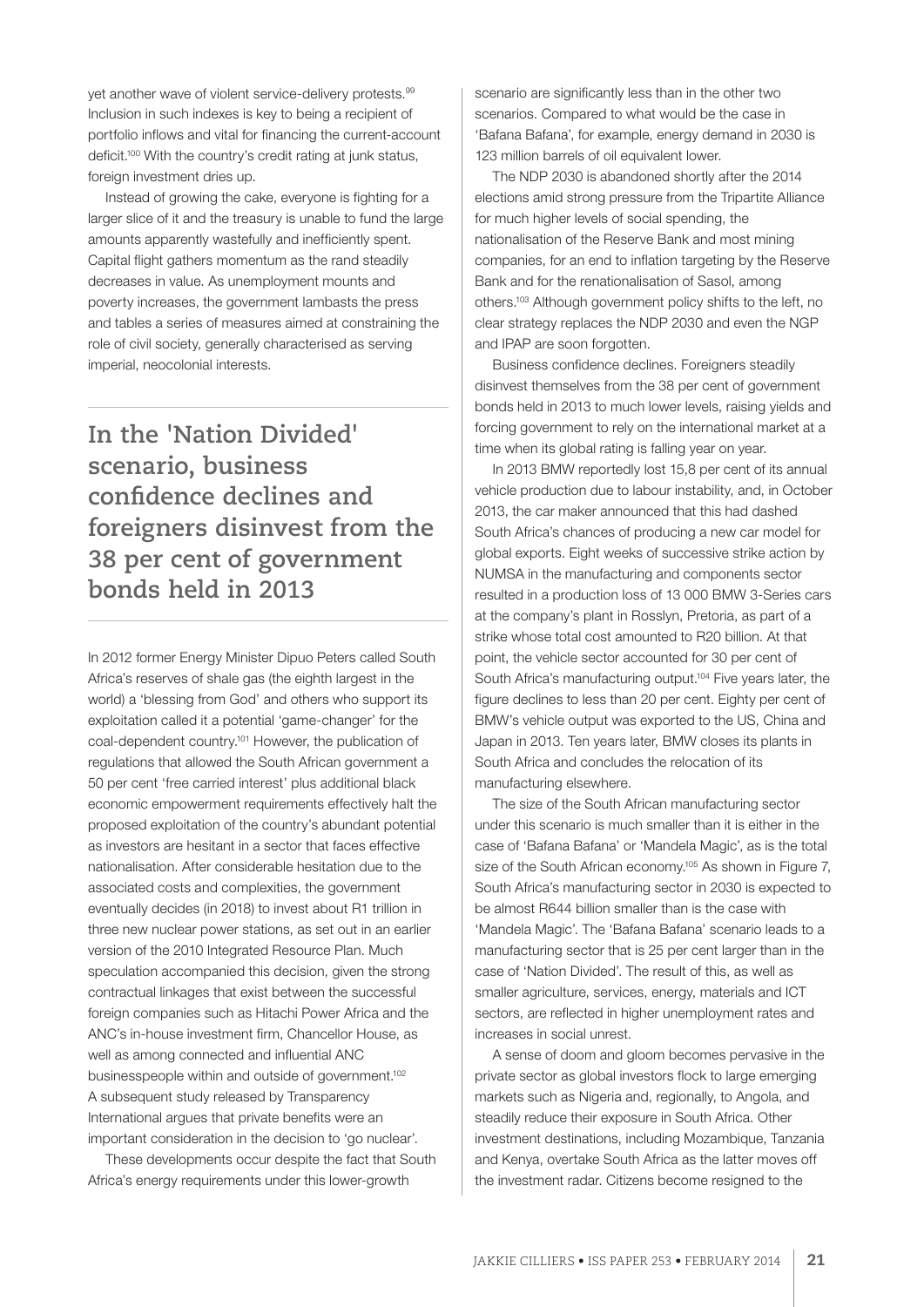decreasing quality of governance, expect less and less from the state, and look to themselves rather than government for their livelihood. Meanwhile, those at the top of the economic pyramid continue to enjoy a comfortable living in their gated communities. Relations between big labour, big business and government become evermore acrimonious, while what is left of NUMSA launches itself as a political party to the left of the ANC in 2015, presenting a formidable challenge to a weakened ANC during the 2019 and 2024 elections.

Growth rates, already low in 2013, average 2,6 per cent per annum over the time horizon to 2030. South Africa was ranked fifth out of 52 countries in Africa on the 2013 Ibrahim Index of African Governance, but falls steadily every year thereafter, although never falling as low as the average for the continent, which was 51,6 in the 2013 report.

In 2010, South Africa ranked among a group of relatively high-performing African countries in all of the key governance variables. By 2030 South Africa has fallen out of the high-performing group of African governments. In addition, South Africa experiences some loss in the quality of its democratic system as constraints on the executive branch weaken and political participation suffers. In 2030 it remains a democracy, but one less confident in the viability and fairness of its system.106

### **LIMITS AND SUMMARY COMPARISONS107**

No one can predict the future, and the forecasts presented in the preceding sections are just three of many possibilities. The future will inevitably unfold at its own pace and direction. 'Bafana Bafana', 'Mandela Magic' and 'Nation Divided' are also not to be read as exclusionary paths. For example, it is quite possible that leadership

changes could occur within the ANC and, as a consequence, what starts off as the 'Bafana Bafana' scenario could develop into a much more positive (or, for that matter, negative) future.

In addition, low-probability but high-impact events may frustrate the best efforts at forecasting. For example, should polluted mine water accumulating from more than a century of gold mining reach the surface in the Witwatersrand Basin and flow into the Vaal River, it could pollute the entire downstream basin of the Orange River. This would have a major impact on farming and people's livelihood. Many external developments could also frustrate the best efforts at forecasting. These include the collapse of Chinese growth and its associated impact on African economic prospects and global stability. Similarly, the spread of instability in Africa southwards from the DRC, igniting the already tense and volatile situations in Malawi, Zambia, Angola, Zimbabwe, Swaziland and Mozambique, could reverse Africa's current positive growth prospects. Although these possibilities do not make forecasts superfluous, they point to the fact that care should be exercised in interpreting the results.

While it is important to take into account the limitations associated with any exercise at forecasting such as this, the results presented here capture the most likely implications of South Africa's decisions and actions in the years ahead.

In September 2013, the Rand Merchant Bank's annual report *Where to invest in Africa: A guide to corporate investment* again ranked South Africa as the most attractive corporate investment destination in Africa and 33rd in the overall world ranking. Earlier, in September 2013, South Africa's ranking in the World Economic Forum's global competiveness list fell to 53rd out of the



Figure 7 Size of the manufacturing sector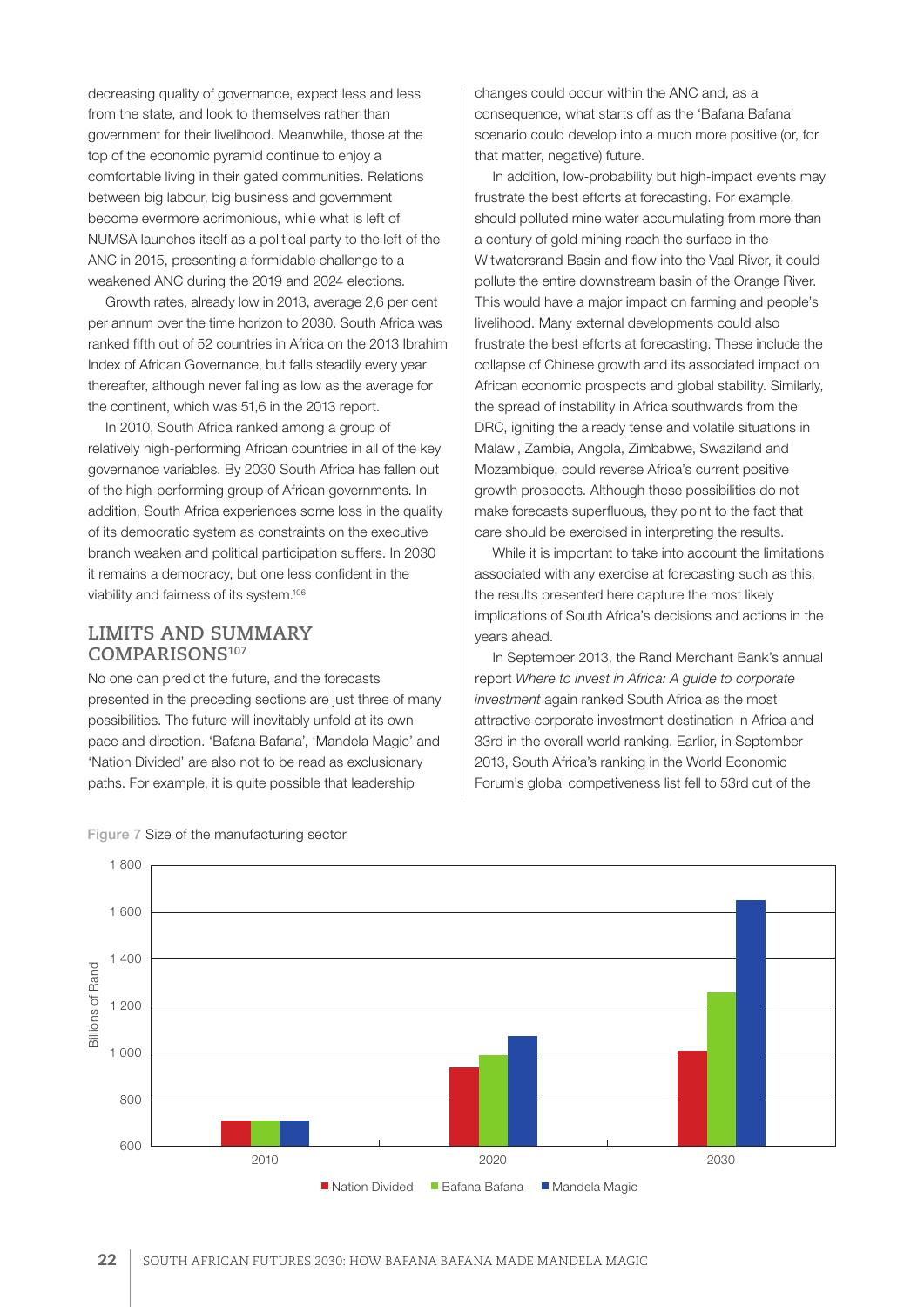148 countries included in the ranking – having fallen from 35th position over five years.108 The World Bank's *Doing Business* report saw South Africa slip from 28th to 39th out of the 185 countries ranked.109 According to Transparency International's 2013 global Corruption Perception Index, South Africa has dropped 34 places since 2001, and it has fallen 17 places in that index since 2009. South Africa is currently ranked at number 72 out of 177 countries and heading downwards.<sup>110</sup>

These results reflect the general sense that although progress in South Africa since the end of apartheid has been steady, the country has not kept up with advances elsewhere.111 The result is a relative decline in various measures. It is important to underline that things are improving, but simply not at the rate that many expected, nor in line with the country's potential. The growth rates achieved under the administrations of presidents Mandela and Mbeki clearly indicate that the country can grow much faster.

It is evident from Figure 8 that an increase in social expenditure in reaction to the populist pressure that occurs in the 'Nation Divided' scenario reduces poverty in the medium term. However, this happens at the expense of investment in education and infrastructure, which drive long-term growth. As a result, the number of South Africans living in the most extreme poverty (i.e. below R14 a day, roughly equivalent to the standard of \$1,25 used internationally) declines in the medium term, but in the longer term, beyond 2020, the failure to invest in infrastructure, research and development, and healthcare, takes hold. Subsequently, the absolute numbers of those living in poverty come down much more rapidly in 'Bafana Bafana' and 'Mandela Magic', to 5,5 million and 4,3 million, respectively, compared to the 'Nation Divided' number of

6,4 million – a scenario where poverty levels remain largely static.

These results suggest that policy and implementation choices have the power to lift a million more South Africans out of extreme poverty or condemn a million more to the same. This differential of 2 million people illustrates the power of appropriate policies and implementation, or the lack of them.

One of the principal objectives of the NDP 2030 is to reduce inequality by a factor of 0,09 (i.e. by 9 per cent) on the Gini index (which represents the income distribution of a nation's population, ranging from theoretical complete equality [0] to complete inequality [1]). On its current path of development, 'Bafana Bafana', South Africa would reduce its current very high Gini score by only 0,009 (i.e. by less than one per cent). 'Nation Divided' would see an even smaller decrease of 0,007. Under the 'Mandela Magic' scenario, South Africa's Gini score would decline by 0,023 (i.e. by slightly more than 2 per cent), still substantially below the NDP 2030 target, but a marked improvement on the other two scenarios.

Considerable analysis has been devoted to the various policy measures required to diminish inequality in South Africa under the NDP 2030 and to effect pro-poor growth. In summary, however, the largest gains in reducing inequality will inevitably be made by creating employment opportunities. Employment is largely a function of economic growth and the associated quality of such growth. While social grants have been remarkably successful in alleviating extreme poverty, being part of the labour force locks in much higher income levels as well as the associated inflation gains.

South Africa's GDP per capita (in PPP) increases under all three scenarios (see Figure 9), pointing to the growth



Figure 8 Scenarios of poverty in South Africa (log normal comparison)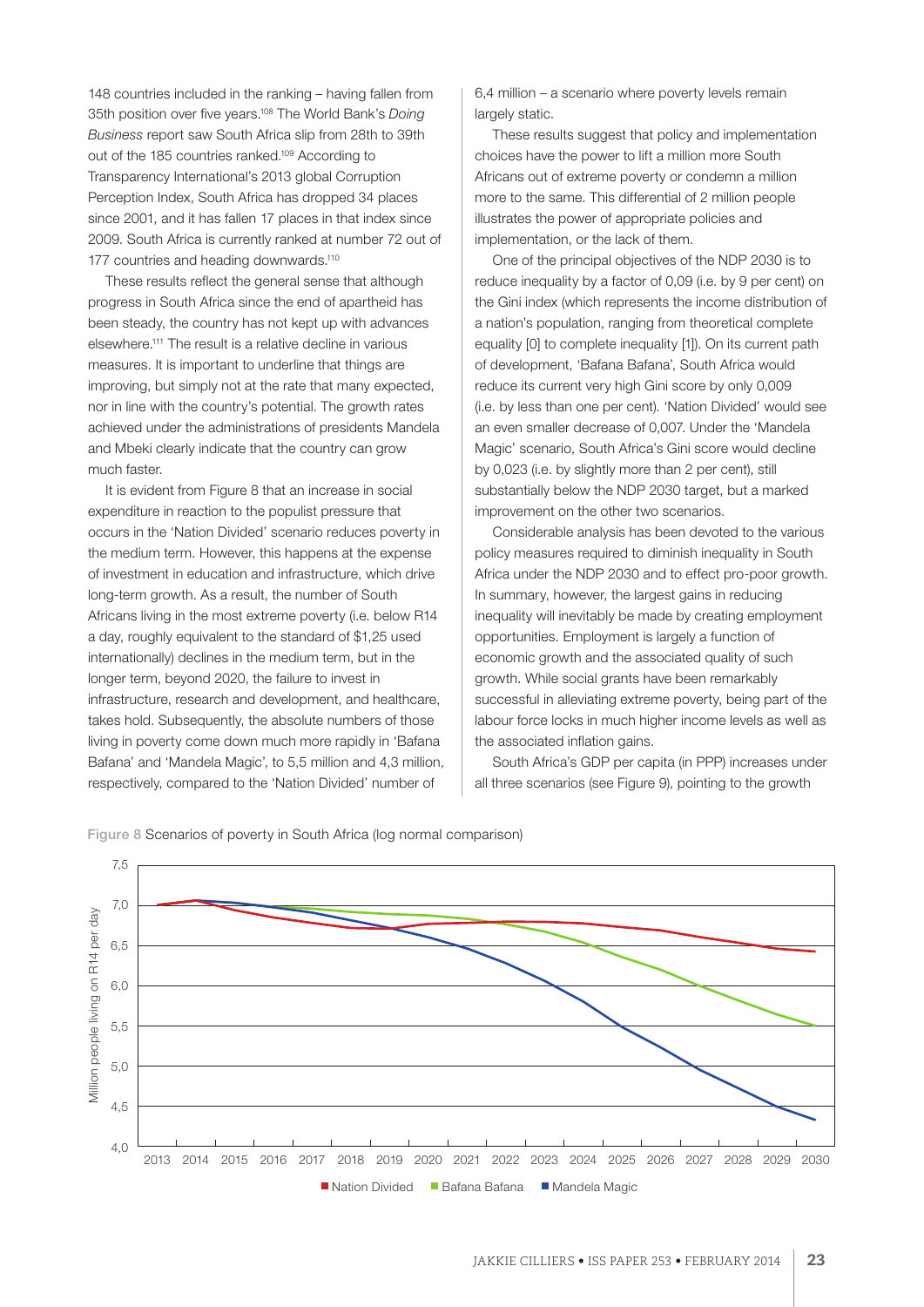potential of its economy even under adverse circumstances. In 2010 South Africa had a PPP of R106 000. Under 'Mandela Magic', this increases to R166 000 by 2030 (placing it at the level of countries such as Chile and Argentina today). However, it could be as low as R127 000 under the 'Nation Divided' scenario. Therefore, there is a potential difference of 31 per cent (R39 000) per person under these two scenarios.112

The scale of the current youth employment crisis (about 70 per cent of the 5 million South Africans aged 15–34 are not in employment, education or training) probably implies high levels of unemployment beyond 2030, even under the 'Mandela Magic' scenario. The prognosis for unemployment under most scenarios is bleak, given global trends towards higher productivity (and therefore either poverty wages or mechanisation) in the manufacturing and services sector. Furthermore, even the realisation of the positive 'Mandela Magic' scenario would require additional efforts at reducing inequality in South Africa and at affecting pro-poor growth – an outcome best achieved in the longer term by a single-minded focus on the improvement of education outcomes for poor people and inclusive economic growth.

One of the areas where the three scenarios most noticeably shift the South African reality is in their effect on access to the provision of services. In 'Bafana Bafana', South Africa manages to steadily improve access to electricity, in spite of population growth and migration inflows, from 75 per cent in 2010 to 87 per cent in 2030, while under 'Mandela Magic' the figure goes up to 90 per cent. The governance difficulties of 'Nation Divided' limit progress so that South Africa reaches just 82 per cent access in 2030.

The effects are more dramatic when the focus is

narrowed to rural electricity access, where active and effective government is even more crucial (see Figure 10). From a 2010 value of 56 per cent access, 'Bafana Bafana' achieves 76 per cent rural access by 2030; with 'Mandela Magic' the figure is above 82 per cent. In 'Nation Divided', rural access stands at 68 per cent in 2030. These differences mean that, in 2030, around 2 million more rural South Africans could be living without reliable electricity in the 'Nation Divided' scenario than in the 'Mandela Magic' scenario.

Differences in forecasted effects on other services are more modest, with access to safe sanitation improving from 74 per cent in 2010 to 79 per cent in 'Nation Divided' and to 83 per cent in 'Mandela Magic' by 2030. Access to safe water sources improves from 91 per cent in 2010 to 93 per cent in 'Nation Divided' and to 95 per cent in 'Mandela Magic' by 2030.

Neither 'Mandela Magic' nor 'Nation Divided' shift the composition of South Africa's exports far from that of their current pathway of 'Bafana Bafana'. Energy (largely coal) and materials (iron, steel and non-ferrous metals) remain the primary export sectors in both scenarios. In 'Mandela Magic', energy exports increase, but exports as a whole experience some downward pressure from a stronger rand as a result of the impact of fracking for natural gas. In 'Nation Divided', reduced investment levels lead to slower growth overall than with either 'Bafana Bafana' or 'Mandela Magic'.

By 2030, the difference in export value between 'Mandela Magic' and the current growth path of 'Bafana Bafana' is R367 billion. The primary export dependence of South Africa's economy, however, remains relatively stable, with the larger overall economy in 'Mandela Magic' contributing to a small decline in the ratio of primary



Figure 9 South African GDP per capita at PPP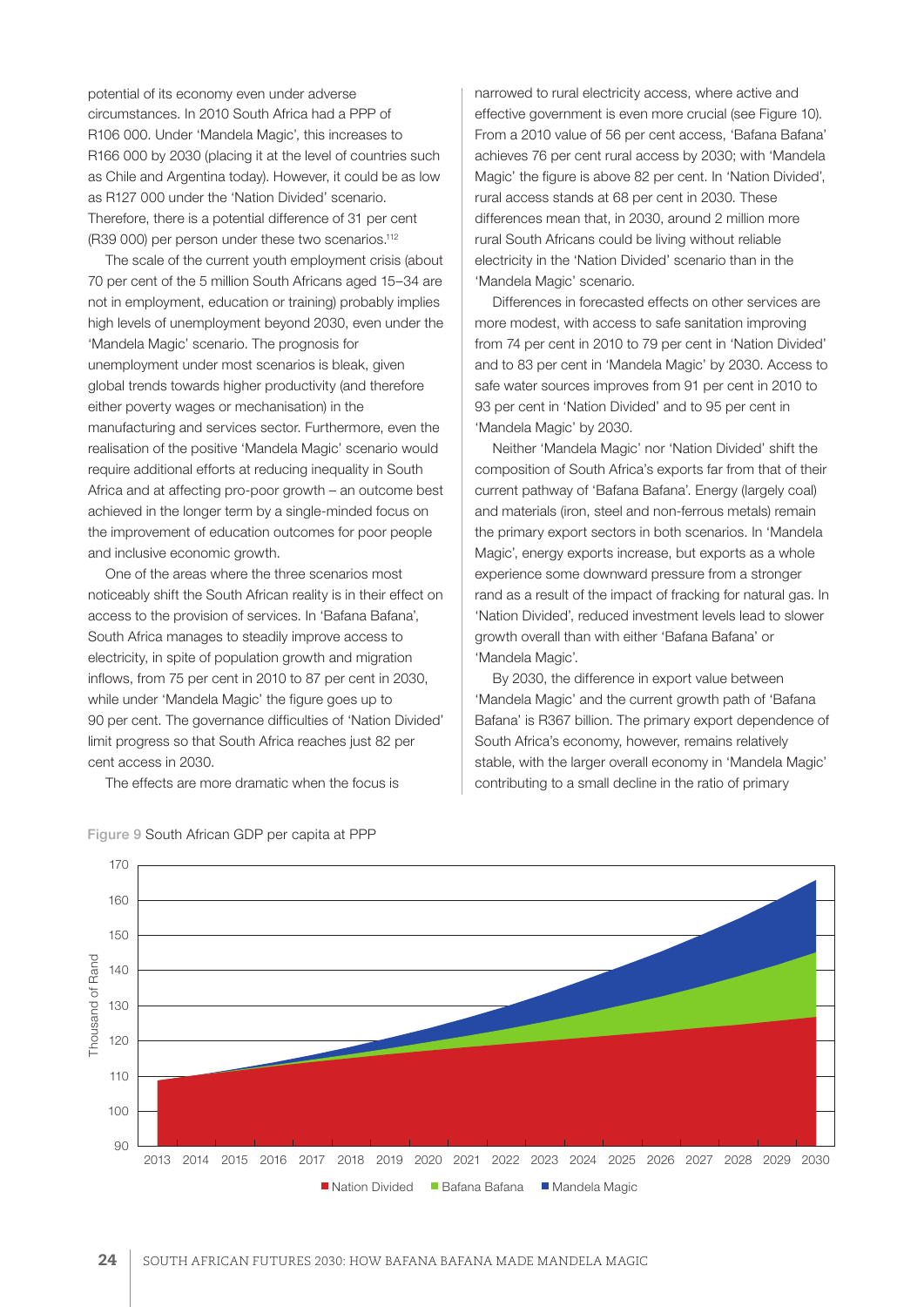exports to GDP by 2030. Value added from manufacturing increases at a much faster pace in 'Mandela Magic', surpassing R1 651 billion by 2030; stagnation in 'Nation Divided' results in manufacturing production worth just over R1 007 billion. In the energy sector, meanwhile, fracking, which takes place in both 'Mandela Magic' and 'Bafana Bafana' leads to growth in value added in that sector that is far above that of 'Nation Divided', in which policy uncertainty deters fracking, resulting in a loss of potential GDP of around R145 to R200 billion.

The size of the South African economy (in market exchange rate [MER]) by 2030 under the 'Nation Divided' scenario is forecast at R5 422 billion (\$487 billion). Under 'Bafana Bafana', the figure would be R6 621 billion (\$690 billion) and under 'Mandela Magic' R8 171 billion (\$851 billion). Hence, the difference in the size of the South African economy between the current pathway of 'Bafana Bafana' and 'Mandela Magic' would therefore be a substantial R1 549 billion (\$161 billion).

The achievements under the 'Mandela Magic' scenario would help maintain South Africa's current relatively high levels of influence in Africa. South Africa would remain the second largest economy in Africa (after Nigeria) in all scenarios, although, under 'Bafana Bafana', South Africa's global ranking improves somewhat from 27th position in 2010 to a forecast 23rd place globally by 2030 (roughly comparable to Turkey in terms of size of economy today). Under 'Mandela Magic', South Africa would, by 2030, be the 21st economy globally, having moved up several places (equivalent to an economy larger than the Netherlands today).

South Africa has the benefit of a number of strong institutions such as the judiciary, the South African Revenue Service and the Office of the Auditor-General – institutions that are models of good governance, transparency and integrity. Nevertheless, the August 2012 events at the Lonmin Mine, in Marikana (when South African police officers opened fire on strikers, killing 44 people and injuring more than 70 others), demonstrate the fragile nature of the South African social compact and the challenges that many of its institutions continue to face. Evident from a comprehensive study that included 27 moderated focus-group discussions across the country, Susan Booysens finds that South Africans continue to expect more from central government.<sup>113</sup> The forecast results are summarised in Figure 12.

# **WHAT IS TO BE DONE?**

The NDP 2030 notes three first-order priorities and lists them in appropriate sequence:

- 1. Raise employment through faster economic growth;
- 2. Improve the quality of education, skill development and innovation; and
- 3. Build the capability of the state to play a developmental, transformative role.114

As the country heads for elections in 2014, there is much that the South African government can build upon, including the Treasury's counter-cyclical budgets, the recent focus on investment in infrastructure, the effort to revitalise industry, measures to create an enabling environment for small and medium-sized business, success with encouraging tourism, broadening economic empowerment of the poor and dispossessed, and the move towards monitoring service delivery across departments.

The promises and agreements made in the run-up to the 2014 elections, including the implementation of a clear



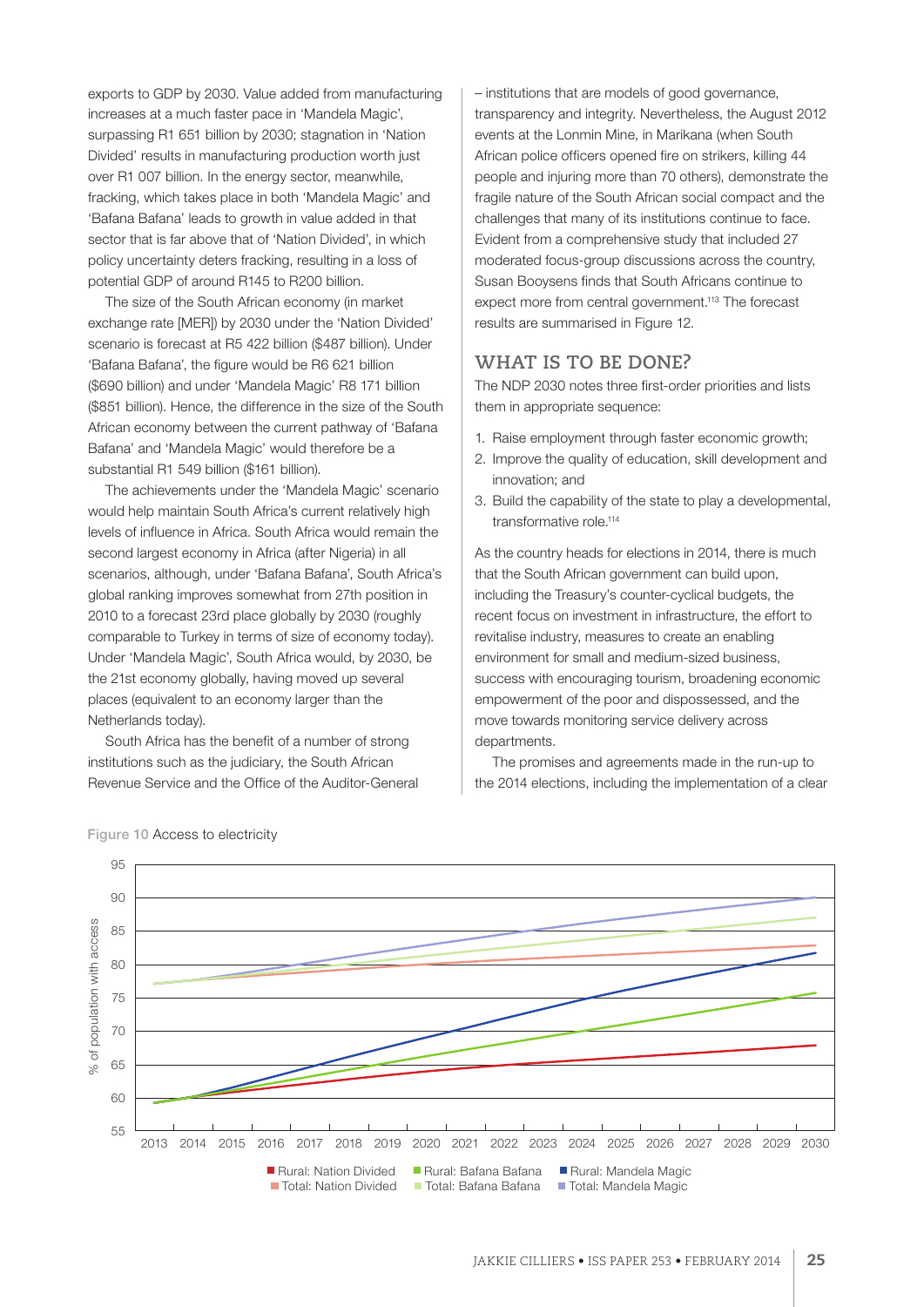

#### Figure 11 GDP in MER – South Africa and SADC compared

growth path, will determine the future prosperity or poverty for many South Africans. South Africa's current pathway, 'Bafana Bafana', partly reflects the lack of a systematic, determined implementation of a clear growth path. Despite this, 'Bafana Bafana' still brings steady growth in South Africa at rates well in excess of its European and North American trading partners, since the fundamental drivers of growth, such as a large demographic dividend, are all in South Africa's favour.

**South Africa needs a growing economy as the backbone of its efforts to reduce inequality and to implement responsible redistributive policies**

If, in accordance with the 'Mandela Magic' scenario, the government implements the NDP in a determined and focused manner, drawing upon elements of both IPAP and the NGP in the process, a very different future is possible – one that sees the economy expand significantly and, consequently, ushers in higher employment levels and better opportunities for many. On the other hand, in a 'Nation Divided', government discards the NDP and succumbs to populist policies as its focus is directed at the internal political battles within the Tripartite Alliance

with attendant higher levels of unemployment and social turbulence in the longer term.

Beyond the various efforts listed in the section on 'Mandela Magic', seven strategic interventions are required to set South Africa on the most prosperous pathway modelled in this paper.

The first is the reform of the state's political institutions, Parliament in particular, to bolster accountability. The current system of party lists (South Africa has a proportional-representation system, with the result that voters vote for a political party, not individual candidates) may have been useful during the formative years, but few national elected figures in Parliament appear to have a sense of responsibility to their specific constituencies. Implementing the recommendations of the Van Zyl Slabbert Commission would go a long way in facilitating accountability between party leadership over rank-and-file legislative representatives, and the voters the latter purport to represent. Appointed in 2002, the commission recommended that the electoral system be changed to a mixed-member proportional system, with 75 per cent of legislative representatives elected from 69 multi-member constituencies, and the remaining 25 per cent from the party list, to ensure overall proportionality.<sup>115</sup> In addition government needs to fully implement its stated intention to tighten regulation to avoid conflicts of interest, the ruling party needs to ban slate-voting during its internal election processes, an end cadre deployment in favour of merit and adopt general instead of narrow numerical goals regarding representation.

The second is a focus on values and ethics. The determined action by Public Protector Thulisile Madonsela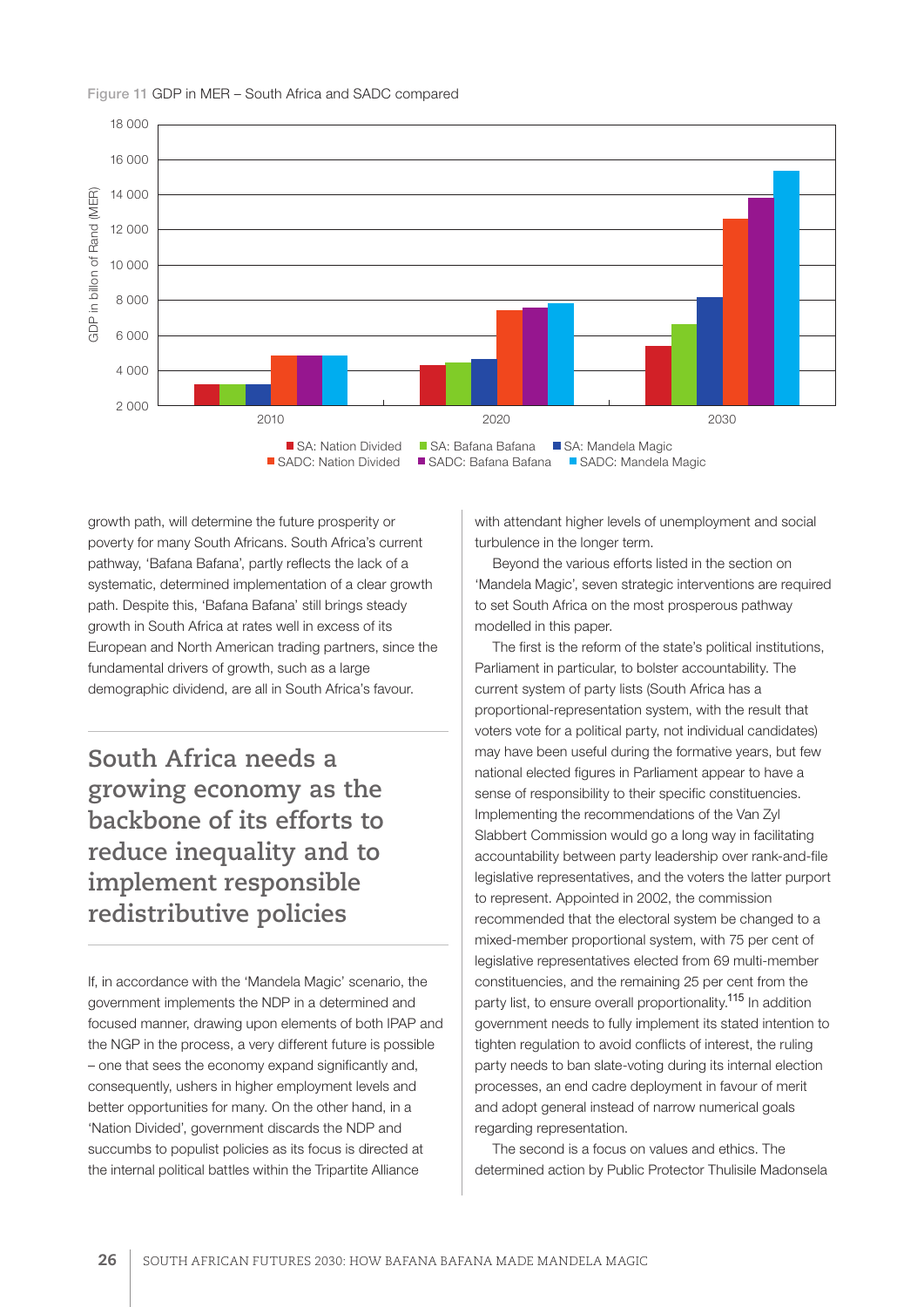to undertake and release a slew of uncompromising reports on greed, corruption and collusion demonstrates the importance that leadership by key individuals can make. The NDP 2030 is clear on the need to fight corruption and adhere to high ethical standards. The fact is, ethical leadership matters.

While South Africans have among the lowest direct experiences of paying bribes in return for public services in Africa, public perceptions of corruption in the country are nevertheless remarkably high. This is undoubtedly due to the tolerance shown towards abuse of public funds for personal gain widely reported at the highest level in the country over several years.116 To shed that perception, politicians need to lead by example, and government has to demonstrate the importance that it attaches to the Chapter 9 institutions as well as the host of other structures that have been established to deal with corruption. Action must be taken in every instance of

abuse of public trust and politicians need to be seen to take this action.

The third is to fix education, the most powerful policy tool that can shape South Africa's future and uplift its citizens. South Africa has lost almost two decades in reconfiguring its education system – a failure in policy and implementation that have contributed to the exclusion of many potential employees from a labour market that rewards good education, technical skills and entrepreneurship. Much has already been written on the challenges that face the country in terms of education. One simply needs to add that high-quality, relevant education will provide profound, long-term empowerment to the poor of South Africa, and particularly its black communities. The provision of relevant education should be a top priority for all South Africans for it is truly transformational in ways that palliative economics, including black economic empowerment and affirmative

#### Figure 12 Summary of scenario outcomes

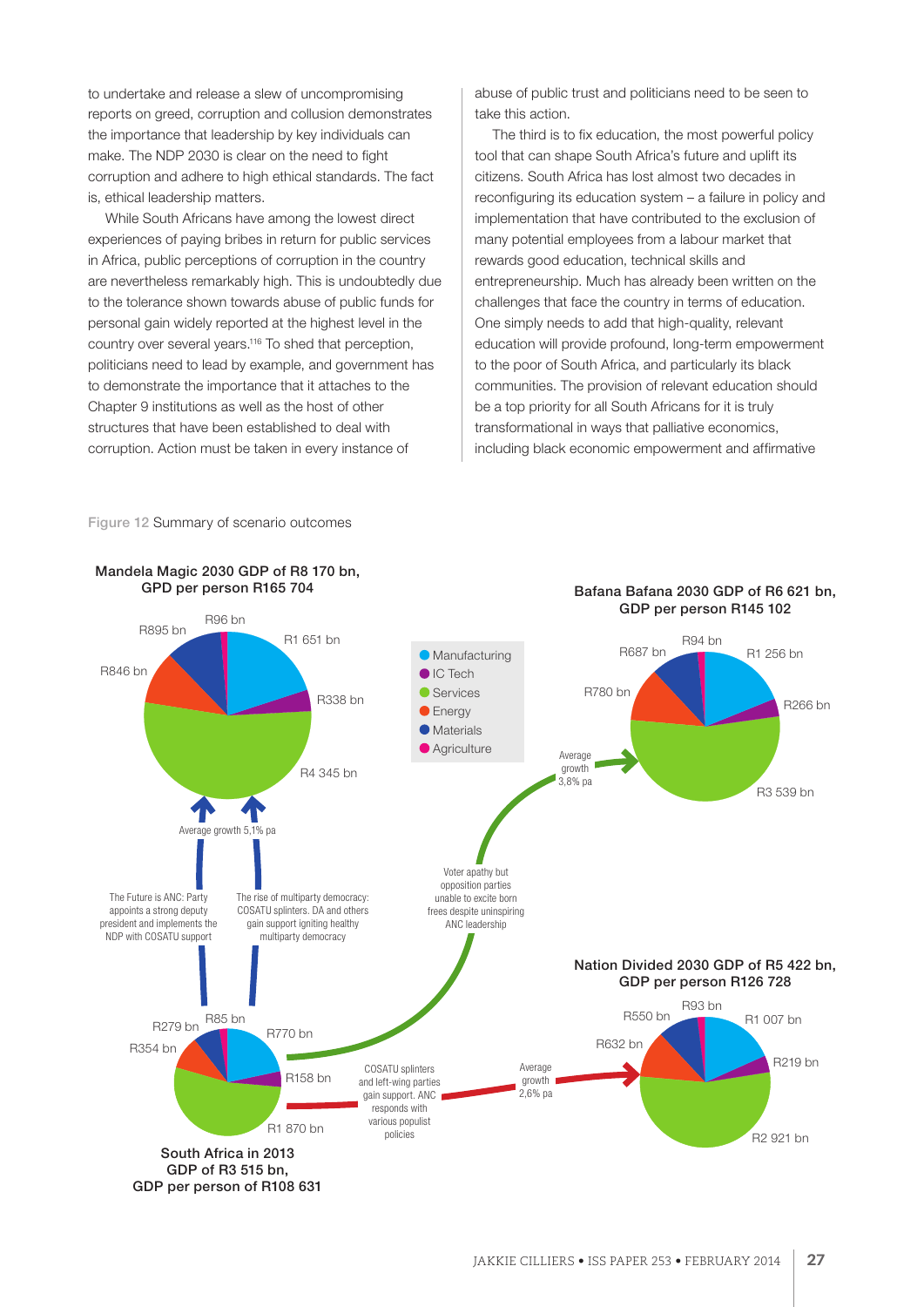action, can never match. Education transforms and equalises opportunity.

Economic growth (to bring about increased employment) is the fourth priority. South Africa needs a growing economy as the backbone of its efforts to reduce inequality and to implement responsible redistributive policies. The review of the current situation in South Africa – presented in the section headed 'Current South African domestic context' – noted the remarkable progress that has been made to alleviate extreme poverty, if largely through social grants, and move many others up to a middle-class status (if largely on the back of high levels of debt<sup>117</sup>). Many South Africans remain left behind, however, almost all of them young and black, and without the educational opportunities to work themselves out of their dire circumstances. Income inequality harms growth and is socially disruptive at its current levels in South Africa. The barriers to employment, such as rigid labour legislation, therefore need to be lowered, and innovation and entrepreneurship encouraged to unlock the potential of micro, small and medium-sized businesses.

An environment needs to be created in which employers are willing to take on new entrants to the labour market so that they can accumulate the required work experience to make them valuable and productive employees. The implementation of the Employment Tax Incentive Act as from 1 January 2014, which offers a tax incentive for employers to encourage the employment of young people, is an important first step in this direction.

In addition, lowering the barriers to entry into the economy by cutting red tape and simplifying procedures is essential. Here, government needs to grapple with how to ensure that labour does not lose the hard-won gains of the Labour Relations Act of 1995. Additional measures, as set out in the NDP 2030, to reduce inequality will be required – although none can compete with a top-quality education system in terms of delivering opportunities for poor people and boosting employment rates.

The death of beloved former president Nelson Mandela in December 2013 provided an opportunity for South Africans to pause and reflect on his contribution to the country's economics (the start of the longest period of sustained economic expansion in South Africa's history) and politics (his focus on reconciliation and inclusion), and to consider a future that is more peaceful, prosperous and participatory for all its citizens.

In line with Mandela's vision, the fifth priority for South Africa is the revitalisation of a common and active South African citizenship, as reflected in Chapter 15 of the NDP 2030. In support of these efforts, government will have to embark on an extensive outreach process – providing formal opportunities and platforms for public participation as well as providing access to information (which it largely

already does). An active citizenship consists of individuals accepting responsibility for improving local issues where they can make a difference, such as refurbishing a local school, general civic engagement or involvement in local community organisations. It also implies the steady replacement of racial categorisation by a class-based analysis and a conscious effort to reclaim the non-racial traditions within the ruling party.

In the area of foreign policy and trade, the sixth priority is the need for regional integration and the revitalisation of the Department of National Defence and Veterans' Affairs. South Africa cannot grow in isolation and its future will be influenced by what happens in the immediate neighbourhood, both positively and negatively. Inevitable instability in Swaziland, continued insecurity in the DRC, lack of democracy in Zimbabwe and fast growth in much of the rest of the region would pull South Africa downwards or upwards as the so-called neighbourhood effect kicks in.

**The NDP 2030 must be converted into national and departmental action plans that are monitored and measured regularly over the next two decades**

Yet SADC has missed every self-imposed deadline to improve economic integration and its secretariat is practically moribund. South Africa therefore needs to pursue two avenues in parallel. On the one hand, it needs to provide further impetus to the existing efforts at functional integration, joining up energy, water and transport networks in the region as the lifeblood of, and first steps towards, broader integration. Steady progress is already evident in this regard. On the other hand, South Africa needs to provide more leadership towards open, inclusive and accountable governance in the region. Down the line, these two initiatives would combine to advance regional integration.

If South Africa is to convert its leadership ambitions in Africa into practice beyond reliance upon its mantra of inclusive solutions, difficult decisions need to be taken in the defence domain. The Department of National Defence and Veterans Affairs is neither equipped, nor trained, nor orientated for its future missions. It is mired in indecision, endless transformation and an unsustainable use of its existing budget. This comes at a time when instability is evident in swathes along the northern borders of SADC,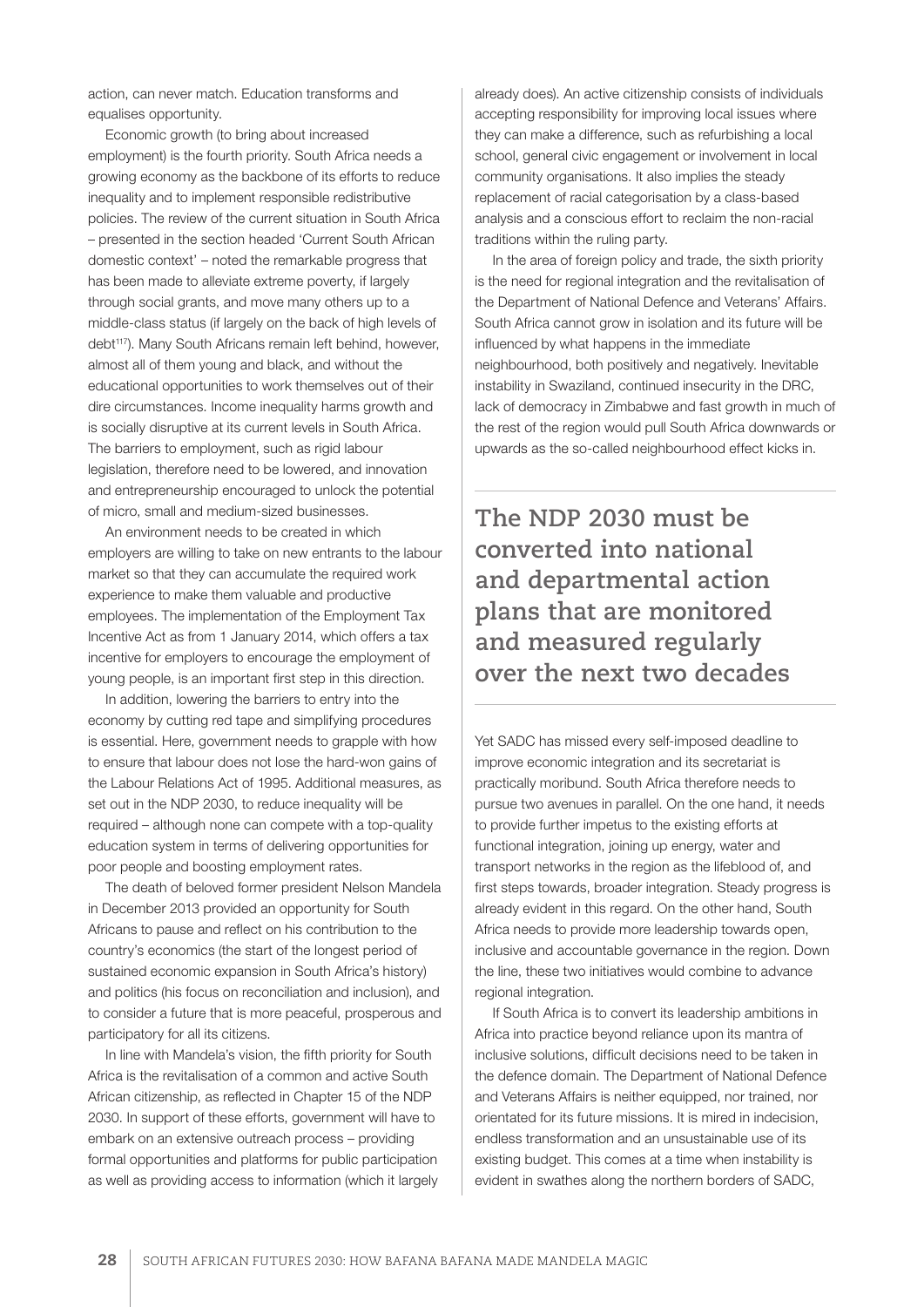including the long-term instability in the DRC, the Republic of Congo, the Central African Republic, South Sudan and, more recently, Kenya. Despite having the largest defence budget in sub-Saharan Africa, South Africa is only the eighth-largest supplier of troops and police in Africa, and its future capacity is in decline. Time has come for a radical intervention if the country is to avoid future embarrassment. The alternative is for Africa to continue to rely on external interventions in emergency situations, as exemplified in Mali, the Central African Republic and South Sudan.

To grow, South Africa needs to commit to, and stick to, a single, clear plan that can assure a predictable and stable future, and an education system that produces appropriate skills and rewards excellence. The authorities need to communicate and explain such a plan at every opportunity. Information needs to be provided that measures progress and the impact of advancement. In today's global world and in a country that is integrated into the global economy, a high growth path needs to be market- and business-friendly.

Given South Africa's unemployment and inequality challenges, it is imperative that it increases employment levels and implements measures that create a more equitable distribution of wealth and opportunity. The NDP 2030 largely provides the required framework, although, like all plans, it requires amendments and improvements over time. To translate strategy into implementation, the final version of the NDP 2030 must be converted into national and departmental action plans that are monitored and measured regularly over the next two decades. Considerable progress seems to have been made in this regard, but there is evidence that compliance and detailed planning, including cross-departmental collaboration, is uneven.

There can be only one overarching plan for South Africa, and progress made in implementing it must be measured in Parliament, in the Cabinet, by the Presidency (through the DPME), in the Treasury and by public reportage. If it is to be effectively implemented, the NDP 2030 must continuously address accountability failures and the service-delivery crisis in the public service, and provide clarity on the blurred boundaries between local, provincial and national spheres of government, and on the ways in which affirmative action (and lack of entry criteria) is implemented in the civil service. This is the final and seventh priority.

In his New Year message for 2014, President Zuma captured the essence of South Africa's current situation and the key challenges that lie ahead:<sup>118</sup>

Our country is today a much better place than it was before 1994. Life has changed for the better for millions of South Africans, but some of our people are still waiting. Therefore, our work is not yet completed. We must continue working together in 2014, to build the South Africa of our dreams. Informed by the National Development Plan, we must continue to build a South Africa which inspires people to achieve greater things for themselves and for their country. We must continue to build a society where there is work. A society where everyone would be able to continue to make a meaningful contribution to the development of the country, because they would have been provided with the tools they need to reach their full potential, such as education. This is the society we must continue to build together, taking forward the legacy of our much-loved former president and late father of our young nation, Tata Nelson Rolihlahla Mandela.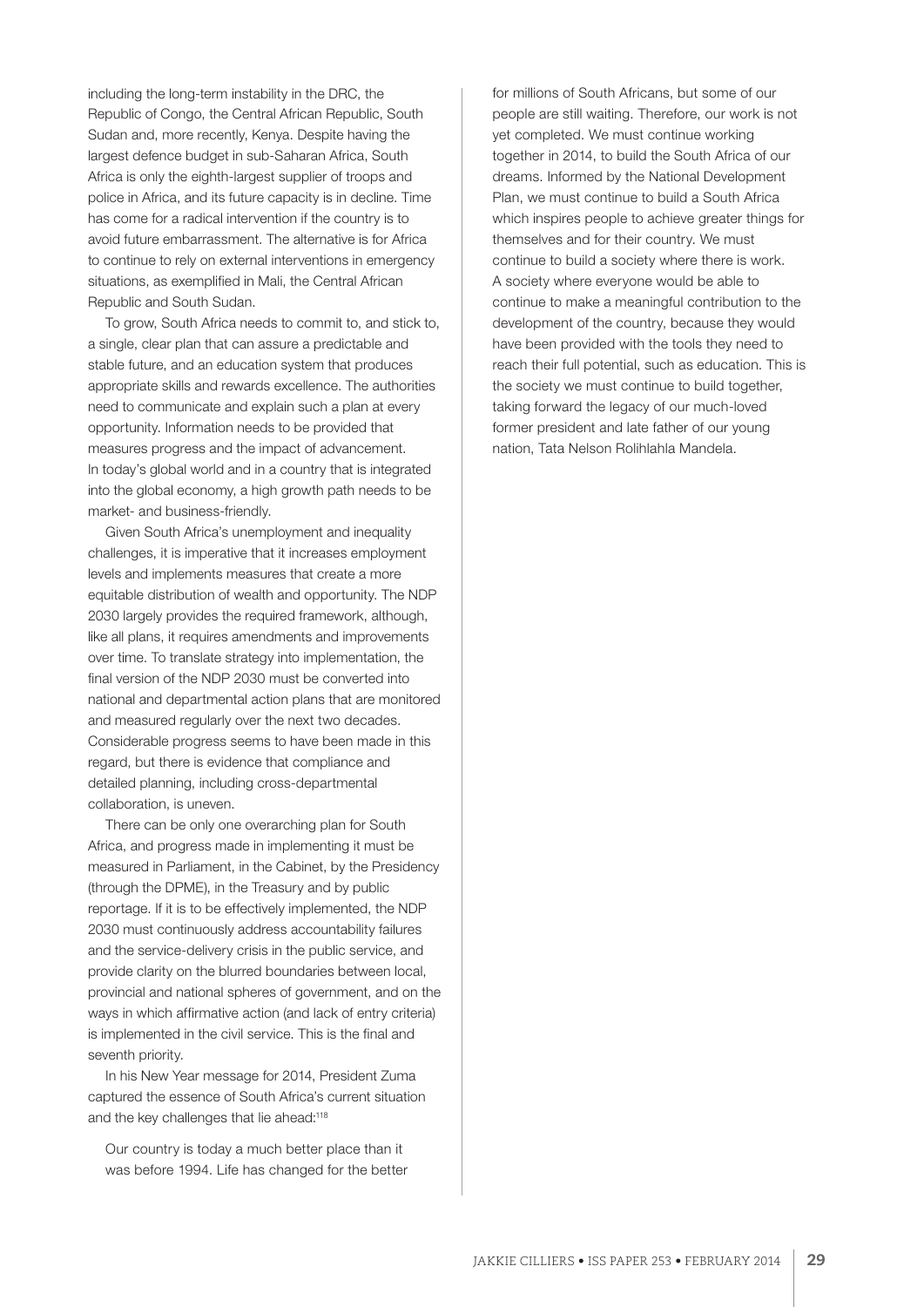# **ANNEX: THE INTERNATIONAL FUTURES FORECASTING SYSTEM AND MODEL INTERVENTIONS**

The IFs system has been developed under the leadership of Professor Barry Hughes, and is hosted and maintained by the Frederick S Pardee Center for International Futures, at the Joseph S Korbel School of International Relations, University of Denver. The tool has been developed over nearly three decades of work by the pioneering application of modelling and data-analysis techniques. It is used to assess how historical trends and patterns may be projected into future horizons through algorithmic procedures.

It is now used for a variety of research applications ranging from education to health, the environment, conflict and governance. IFs is available for public use; it is available in a web-based form or can be downloaded at www.ifs.du.edu.

The IFs tool models relationships across variables from a wide range of key global systems for 186 countries and allows forecasts to be generated up to 2100. Relationships are structured in the model in two interconnected ways: firstly, by leveraging a very large set of historical data series (nearly 2 500 series in the most recent version of the model) and, secondly, by evaluating extant academic literature.

IFs is an integrated assessment model that is built on a foundation of dynamically interacting subsystems. These subsystems include population, economics, health, education, infrastructure, agriculture, energy, environment, governance and international political modules. The software allows users to perform three types of analysis. Firstly, historical trends and relationships can be analysed to understand how a country has developed over time. Secondly, these relationships are formalised in the model to produce base-case forecasts. These initial forecasts – integrated across all systems covered in IFs – are useful indicators of where a country seems to be heading under current circumstances and policies, and in the absence of major shocks to the system (e.g. wars or pandemics). Thirdly, scenario analysis augments the base-case analysis by exploring the leverage that policymakers have to push systems to more desirable outcomes.

The IFs base case is a dynamic and integrated collection of central tendency forecasts that represent scenarios of how the future may unfold. The base case assumes no major paradigm shifts, policy changes or 'black swans' (i.e. very low-probability, but high-impact events such as a global pandemic or nuclear war).

The table below<sup>119</sup> details which parameters were changed in IFs, and by how much, to create the three scenarios analysed in this paper. Each parameter directly modifies one variable or variable group, producing changes against the base-case forecast in IFs. Because of the high level of integration between modules of IFs, with outcomes in one variable influencing the forecast of others, interventions made in one parameter will have secondary impacts on other variables.

Unless otherwise specified, all parameter changes start in 2014 and are interpolated to 2024 and maintained thereafter to 2030. The column on each scenario includes the setting within IFs as well as an estimate of the percentage change that follows. These estimates will not correspond precisely with the actual outcome of the full scenario, since variables in IFs are impacted both exogenously by their parameters and endogenously by other variables in the model. The endogenous variables may then react to the scenario changes in ways that boost or moderate the effects of the exogenous parameter changes.

All scenarios initiate from the 2011 census and assume relatively stable inward migration rates across the time horizon amounting to roughly 0,6 million a year. In addition, natural-gas production is increased in two scenarios to simulate the introduction of fracking technology in South Africa. The 'Nation Divided' scenario does not include fracking.120 In 'Mandela Magic', additional interventions to simulate effects of an improved governance structure and investment environment were added to the core interventions. These include faster reductions in HIV/AIDS infection levels and mortality, and reduced incidence of malnutrition and stunting among children. These improvements in healthcare are due to more efficient and equitable medical services and programmes targeted at increased provision of antiretroviral therapy to those who are HIV-positive, and the provision of early childhood development resources and facilities for low-income South African families.

Because of the integrated nature of IFs, the various interventions listed in the table above result in secondary impacts on other sectors of the South African economy and society, all of which contribute to or detract from economic growth. Changes in governance and investment in IFs endogenously affect a number of other systems, including access to infrastructure, education outcomes and the general productivity of the economy. These secondary impacts, in turn, affect other systems in the model as the scenario unfolds. The interaction of systems is important in IFs, as this not only helps to quantify some of the knock-on effects we might expect from each of the scenarios, but also more realistically depicts possible futures by modelling a South Africa in which different sectors of society adapt and respond over time to changing circumstances.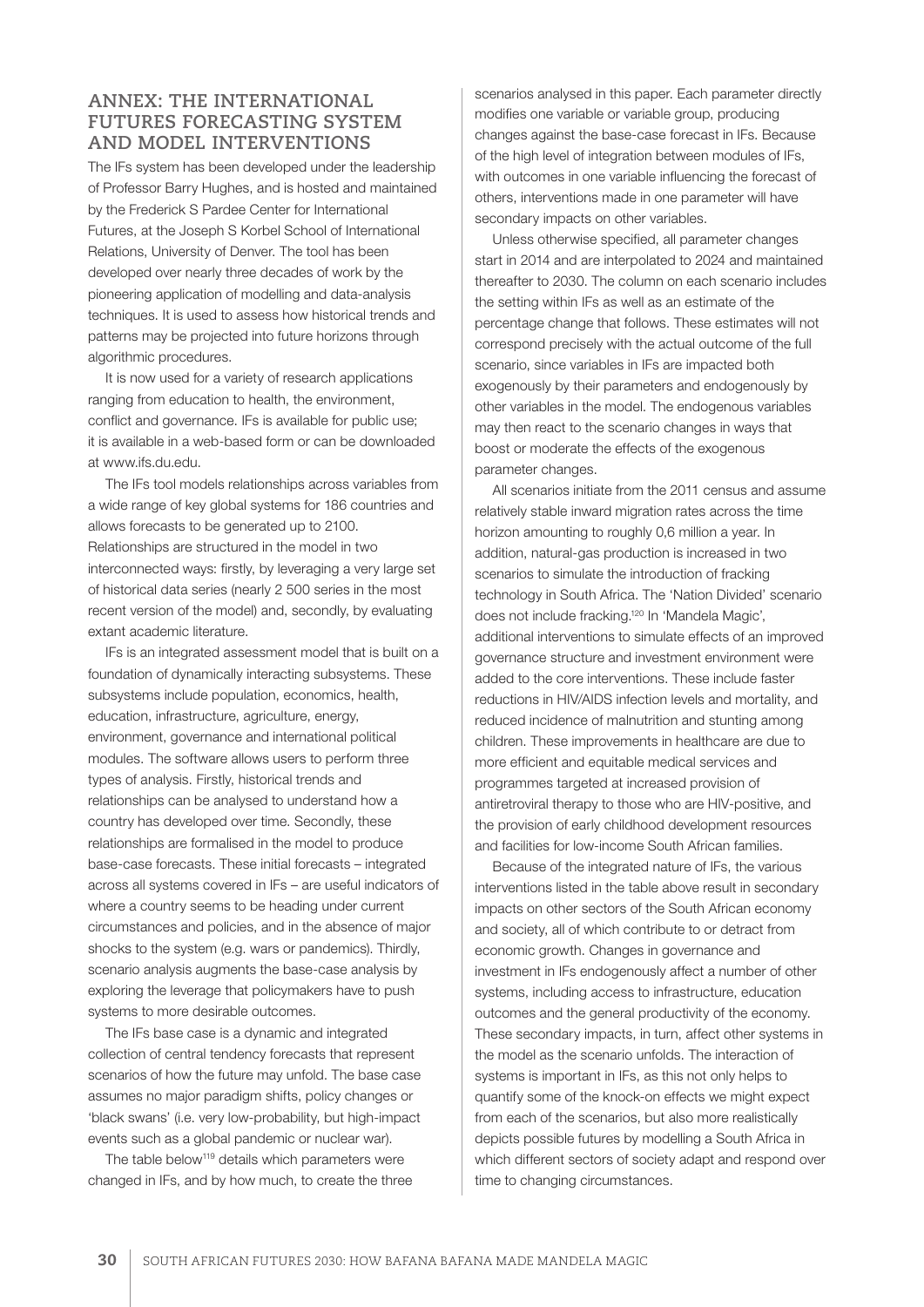| Parameter                  | Explanation                                                                                                                              | 'Mandela<br>Magic'                            | 'Bafana<br>Bafana'                                 | 'Nation<br>Divided'                                                                                 |
|----------------------------|------------------------------------------------------------------------------------------------------------------------------------------|-----------------------------------------------|----------------------------------------------------|-----------------------------------------------------------------------------------------------------|
| lapoprm                    | Multiplier on labour participation rate                                                                                                  | $1,1 (+10%)$                                  |                                                    | $0,95(-5%)$                                                                                         |
| invm                       | Multiplier on all investment sectors                                                                                                     | $1,2 (+20%)$                                  |                                                    | 0,9 (interpolated<br>2014-2019)<br>$(-10\%)$ , 0,95<br>(interpolated<br>2020-2030)<br>(-5% by 2030) |
| gdsm<br>(infrastructure)   | Multiplier on government expenditure on investment                                                                                       | $1,1 (+10%)$                                  |                                                    | $0,9(-10%)$                                                                                         |
| gdsm (R&D)                 | Multiplier on government expenditure on R&D                                                                                              | 1,2 (20%)                                     |                                                    | $0,3$ (-70%)                                                                                        |
| govregqualm                | Multiplier on regulatory quality                                                                                                         | $1,2 (+20%)$                                  |                                                    | $0,8(-20%)$                                                                                         |
| govcorruptm                | Multiplier on corruption (higher values imply higher<br>scores on the Transparency Index and therefore lower<br>incidence of corruption) | $1,1 (+10%)$                                  |                                                    | $0,8(-20%)$                                                                                         |
| econfreem                  | Multiplier on economic freedom                                                                                                           | 1,1<br>(interpolated<br>2014-2020)            |                                                    | 0,8 (interpolated<br>2014-2020)<br>(-20% by 2020)                                                   |
| goveffectm                 | Multiplier on government effectiveness                                                                                                   | 1,125<br>$(+12,5%)$                           |                                                    | $0,9$ (-10%)                                                                                        |
| democm                     | Multiplier on democracy index score                                                                                                      | $1,05 (+5%)$                                  |                                                    | $0,9(-10%)$                                                                                         |
| fdistockr                  | Annual growth rate in stocks of FDI                                                                                                      | $8 (+5)$<br>percentage<br>points)             |                                                    | Interpolated to<br>-1 (-4%) by 2019,<br>up to $-0.5$ by<br>$2030 + 0,5\%)$                          |
| sfintlwaradd               | Additive factor affecting probability of internal conflict in<br>a country over time                                                     | $-0,12$ $(-12%)$                              |                                                    | $0,15 (+15%)$                                                                                       |
| hivtadvr                   | Rate of advance in controlling HIV infection spread                                                                                      | $-0,75 (+15)$<br>percentage<br>points)        |                                                    |                                                                                                     |
| aidsdratem                 | Multiplier on AIDS death rate as a percentage of HIV<br>infection rate                                                                   | $0,75$ (-25%)                                 |                                                    |                                                                                                     |
| malnm                      | Multiplier on prevalence of malnutrition in population                                                                                   | $0,8(-20%)$                                   |                                                    |                                                                                                     |
| govhhtrnwelm               | Multiplier on government to household transfers for<br>social welfare reasons                                                            | $1,2 (+20%)$                                  |                                                    |                                                                                                     |
| enpm (gas)                 | Multiplier on energy produced from natural gas                                                                                           | 3,2<br>(interpolated<br>2010-2050)            | $+2,2$<br>(interpolated<br>2010-2050)<br>$(+220%)$ |                                                                                                     |
| enpm (other<br>renewables) | Multiplier on energy produced from other renewable<br>sources (solar, wind, etc.)                                                        | 1,8<br>(interpolated<br>2014-2050)<br>$+80\%$ |                                                    |                                                                                                     |
| enprr (gas)                | Initial condition modifier to growth rate in natural-gas<br>production, expressed in decimal form                                        | $0,1 (+10%)$                                  | 0,1                                                |                                                                                                     |
| resor (gas)                | Initial condition modifier to amount of ultimate<br>recoverable natural-gas resources                                                    | 75 (2010-<br>$2100$ )<br>$(-22, 336)$         | 75<br>(interpolated<br>2010-2100)<br>$(-22, 336)$  |                                                                                                     |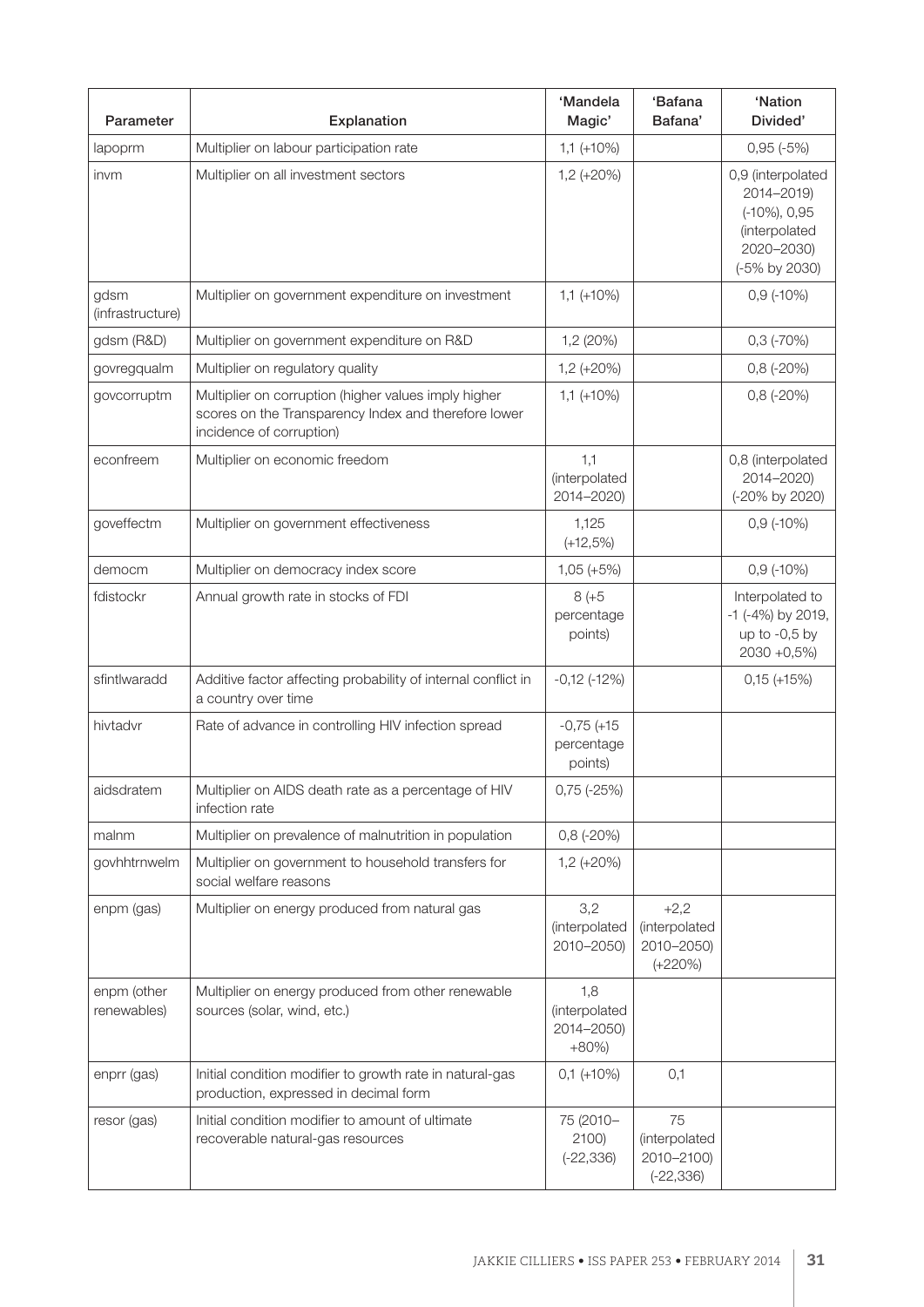#### **NOTES**

- 1 For one of the more recent publications in this regard see Max du Preez, *A Rumour of Spring – South Africa after 20 years of democracy*, Cape Town: Zebra Press, 2013.
- 2 Susan Booysen, *Twenty years of South African democracy – Citizen views of human rights, governance and the political system*, Freedom House, http://www. freedomhouse.org/report/special-reports/twenty-yearssouth-african-democracy (accessed 4 January 2014).
- 3 At market exchange rates and in 2013 currency (see next endnote).
- 4 This paper used version 6.75 of IFs throughout. IFs uses 2005 US dollars, which was converted to 2013 values by multiplying by 1,16, (http://stats.areppim.com/calc/ calc\_usdlrxdeflator.php) and then converted to ZAR 2013 by using the average 2013 exchange rate (http://www. oanda.com/currency/historical-rates/) of 9,6. All references to \$ mean US\$.
- 5 See http://www.montfleur.co.za/about/scenarios.html (accessed 27 November 2013).
- 6 Available at http://www.cosatu.org.za/show.php?ID=2148 (accessed 28 November 2013).
- 7 Available at http://www.thepresidency.gov.za/docs/pcsa/ planning/scenario/welcome.pdf (accessed 12 October 2013).
- 8 Available at http://www.dinokengscenarios.co.za/ (accessed 14 December 2013).
- 9 See http://www.dinokengscenarios.co.za/over\_process. php (accessed 14 December 2013).
- 10 International Monetary Fund, *South Africa 2013 Article IV Consultation*, IMF Country Report no 13/303, October 2013, 2, http://www.imf.org/external/pubs/ft/scr/2013/ cr13303.pdf (accessed 12 October 2013).
- 11 For a concise and very useful analysis of the three plans, see David Kaplan, Policy gridlock? CDE Focus, Centre for Development and Enterprise (CDE), October 2013, www.cde.org.za (accessed 5 November 2013).
- 12 Steve Hedden, Jonathan D Moyer and Jessica Rettig, *Fracking for shale gas in South Africa: Blessing or curse?* African Futures Paper, December 2013, no 9, http://www.issafrica.org/futures/publications.php (accessed 5 December 2013).
- 13 Available at http://www.issafrica.org/publications/papers/ population-futures-revisiting-south-africas-nationaldevelopment-plan-2030 (accessed 11 October 2013).
- 14 Available at http://www.issafrica.org/publications/papers/ highway-or-byway-the-national-development-plan-2030 (accessed 10 October 2013).
- 15 Jakkie Cilliers, Barry Hughes and Jonathan Moyer, *African futures 2050*, ISS monograph no 175, 27 January 2011, http://www.issafrica.org/publications/monographs/ african-futures-2050 (accessed 10 October 2013).
- 16 After rebasing, the Nigerian economy is expected to be around \$400 billion, compared to the \$354 billion of the South African economy. Ethel Hazelhurst, Nigeria to pass SA as Africa's top economy, *Business Report*, 21 October 2012, 16.
- 17 Patrick Atuanya, Nigeria's economy largest in Africa as rebasing boosts GDP to \$405 bn, *Business Day*, 19 January 2013, http://businessdayonline.com/2013/12/ nigerias-economy-largest-in-africa-as-rebasing-boostsgdp-to-405bn/ (accessed 4 January 2014).
- 18 Adam Habib, *South Africa's suspended revolution hope and prospects*, Johannesburg: Wits University Press, 2013, 12.
- 19 This was certainly the view of Mbeki. See Habib, *South Africa's suspended revolution*, 90.
- 20 If measured in terms of GDP at market exchange rate. However, Norway has a population roughly ten times smaller than South Africa's, and those of Denmark and Austria are only slightly larger than that of Norway.
- 21 Goldman Sachs, *Two decades of freedom a 20-year review of South Africa*, http://www.goldmansachs.com/ our-thinking/focus-on/growth-markets/colin-coleman/20 yrs-of-freedom.pdf, 4 November 2013 (accessed 10 November 2013), slide 5.
- 22 Shireen Darmalingam, *Special report Part 1: SA trade – The global structure*, 19 July 2013, 1.
- 23 Goldman Sachs, *Two decades of freedom*, slides 5 and 18.
- 24 Mark Allix, EU steps up fight to have treaties with SA retained, *Business Day*, 12 November 2013.
- 25 Darmalingam, *Special report Part 1: SA trade*, 1.
- 26 Ernst & Young, *Africa attractiveness survey 2013: Getting down to business*, 3, http://www.ey.com/Publication/ vwLUAssets/The\_Africa\_Attractiveness\_ Survey\_2013/\$FILE/Africa\_Attractiveness\_Survey\_2013\_ AU1582.pdf p 36 (accessed 4 January 2014).
- 27 Shireen Darmalingam, *Special Report Part IV: SA trade picture – Africa's dominant position*, 12 August 2013, https://research.standardbank.com/Search#/?Analysts= 685672D4-6317-4011-BEC4-64B0AB2C949E&Keyword=e urope&Page=4&Preview=1671-1B66E2571B614E4DB6AA A4C71CA493AF (accessed 4 January 2014).
- 28 According to the World Bank. See http://data.worldbank. org/about/country-classifications/country-and-lendinggroups#Upper\_middle\_income (accessed 4 January  $2014$
- 29 Goldman Sachs, *Two decades of freedom*, 14.
- 30 Shireen Darmalingam, Data release SA trade deficit swells to uncomfortable levels, 30 September 2013, https://research.standardbank.com/Search#/?Preview= 1671-DFDC443A8E3E42B2A1E9264CD3E520E9 (accessed 12 October 2013).
- 31 Peter Fabricius, *Are we seeing the emergence of a new 'Zuma doctrine' on Africa?*, 2 May 2013, http://www. issafrica.org/iss-today/are-we-seeing-the-emergence-ofa-new-zuma-doctrine-on-africa (accessed 12 October 2013).
- 32 This research project is done by the Peacebuilding and Conflict Management Division at the ISS.
- 33 Based on analysis done by Jonathan Moyer of the Pardee Center for International Futures, University of Denver.
- 34 Janis van der Westhuizen and Karen Smith, *South Africa's role in the world: A public opinion survey*, SAFPI Policy Brief no 55, December 2013, http://www.safpi.org/sites/ default/files/publications/SAFPI\_Policy\_Brief\_55.pdf (accessed 2 January 2014).
- 35 Ibid.
- 36 Of the white South African segment of the population, 87 per cent are in the middle and upper income groups, whereas 85 per cent of black people remain poor. Natasha Marrian, South Africa can rise to much greater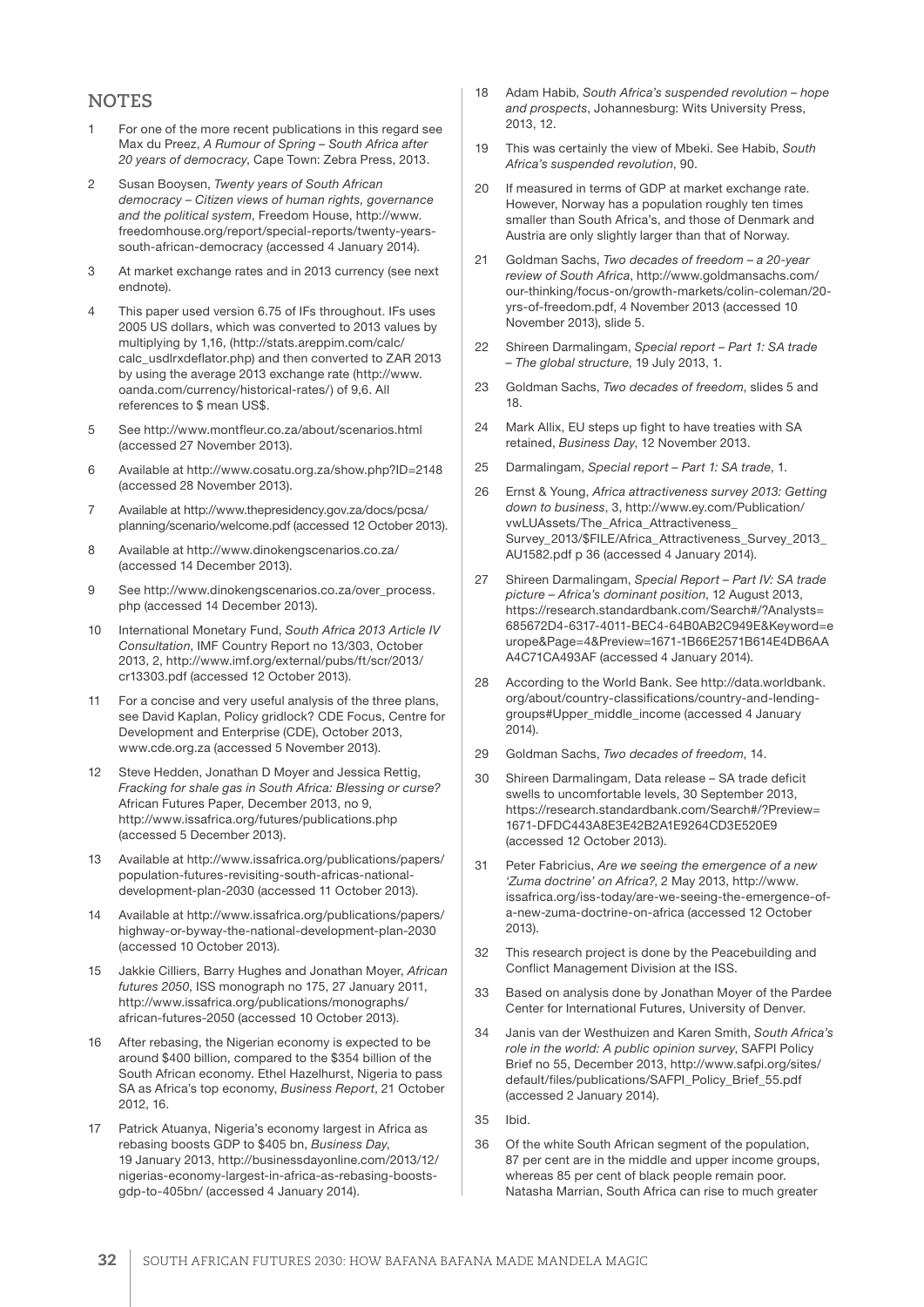heights, says Gordhan, *Business Day Live*, 4 November 2013, http://www.bdlive.co.za/national/2013/11/04/ south-africa-can-rise-to-much-greater-heights-saysgordhan# (accessed 8 November 2013).

- 37 Goldman Sachs, *Two decades of freedom*.
- 38 Ibid., slide 21.
- 39 Ibid.
- 40 Each outcome is articulated in terms of measurable outputs with targets. 'Each output is linked to a set of activities that will help achieve the targets and contribute to the outcome. Each of the 12 outcomes has a delivery agreement that in most cases involve all spheres of government and a range of partners outside government. Combined, these agreements reflect Government's delivery and implementation plans for its foremost priorities.' This is a standard text that is reflected in each of the Outcome reports available at http://www.poa.gov. za/pages/overview.aspx (accessed 20 October 2013).
- 41 Available at http://www.poa.gov.za/pages/overview.aspx (accessed 20 October 2013). In April 2010, President Zuma signed performance agreements with all Cabinet ministers that required them to establish and participate in Implementation Forums for each of the 12 outcomes.
- 42 The other two components of the policy framework for the Government-wide Monitoring and Evaluation System, which was approved by Cabinet in 2005, are the National Treasury's Framework for Programme Performance Information and Statistics South Africa's South African Statistics Quality Framework.
- 43 Available at http://www.thepresidency-dpme.gov.za/ dpmewebsite/\_admin/Images/ProductDocuments/NEPF\_. pdf (accessed 20 October 2013); see also http://www. thepresidency-dpme.gov.za/dpmewebsite/NewsView. aspx?newsId=percent2073 (accessed 20 October 2013). The Evaluation Repository currently contains all the primary national evaluations undertaken since 2006 and the aim is to eventually include provincial evaluations.
- 44 MPAT covers four generic key performance areas, namely strategic management; governance and accountability; human-resource management; and financial management. Within these four KPAs, there are 31 standards, which are based on existing policies and regulations. In October 2013, the DPME released its baseline study: Study of the state and use of monitoring and evaluation systems in the public service of South Africa, http://www.thepresidency-dpme.gov.za/ dpmewebsite/\_admin/Images/ProductDocuments/ MEpercent20Systemspercent20Surveypercent20 resultspercent20Octpercent202013.pdf (accessed 20 October 2013). The survey targeted all 155 departments at national and provincial level, and achieved a 62 per cent response rate.
- 45 The second MPAT assessment for 2012/13 saw all national and provincial departments complete their self-assessment ratings, subsequently moderated by a panel of external peer moderators. Department of Performance Monitoring and Evaluation, State of management practices in the Public Service – results of management performance assessments for the 2012/13 financial year, 22 July 2013, 2, http://www.thepresidencydpme.gov.za/dpmewebsite/\_admin/Images/ ProductDocuments/ABpercent20MPATpercent2020112 p ercent20Resultspercent20reportpercent20printerpercent20version.pdf (accessed 20 October 2013).
- 46 Department of Performance Monitoring and Evaluation, State of management practices in the Public Service, 46.

The summary results would indicate that the Western Cape and Mpumalanga were the best-performing provinces, with the worst being North West and the Eastern Cape. The Department of Science and Technology, and the Department of Trade and Industry were the two best-performing national departments. Press statement by the Department of Performance Monitoring and Evaluation, Results of 2012/13 management performance assessments of national and provincial departments, 10 September 2013, http://www. thepresidency-dpme.gov.za/dpmewebsite/\_admin/ Images/ProductDocuments/MPATpercent20Presspercent20Statementpercent2011percent20Septemberpercent202013.pdf (accessed 20 October 2013).

- 47 Tito Mboweni, Economic Freedom Fighters, to the left to the ANC?, 29 October 2013, http://www.bdlive.co.za/ opinion/bdalpha/2013/10/29/economic-freedom-fightersto-the-left-of-the-anc (accessed 1 November 2013).
- 48 Statistics South Africa, *National and provincial labour market trends 2003–2013*, Statistical release 0211.4 5, November 2013, http://beta2.statssa.gov.za/publications/ P02114/P021142013.pdf (accessed 29 December 2013).
- 49 Statistics South Africa, Quarterly labour force survey, quarter 3, 2013, http://beta2.statssa.gov.za/publications/ P0211/P02113rdQuarter2013.pdf, table 2.7 (accessed 29 December 2013).
- 50 Department of Basic Education, *Report on the Annual National Assessment of 2013 – Grades 1 to 6 and 9*, 5 November 2013, http://www.education.gov.za/LinkClick. aspx?fileticket=Aiw7HW8ccic%3d&tabid=358&mid=1325 (accessed 29 December 2013).
- 51 SAPA, 2013 matric pass rate: Proof of good education or failing the youth? *Mail & Guardian*, 7 January 2014, http://mg.co.za/article/2014-01-07-2014-matric-pass-rateproof-of-good-education-or-failing-the-youth (accessed 7 January 2014).
- 52 Jeanne van der Merwe and Sipho Masondo, Insight; Matric Results, *City Press*, 12 January 2014, 7
- 53 Karl Gernetzky, IEB matric pass rate rises after 'more stable' year, *Business Day Live*, 31 December 2013, http://www.bdlive.co.za/national/education/2013/12/31/ ieb-matric-pass-rate-rises-after-more-stable-year (accessed 5 January 2014).
- 54 Statistics South Africa, Quarterly labour force survey, quarter 3, 2013, table 2.7.
- 55 Goldman Sachs, *Two decades of freedom*, slide 25.
- 56 Ibid., slide 48.
- 57 Statistics South Africa, Quarterly labour force survey, quarter 3, 2013, table 2.7.
- 58 International Monetary Fund, *South Africa 2013 Article IV Consultation*, 2.
- 59 Zeenat Moorad, SA needs new economic doctrine, says Woolworths chief, 3 October 2013, http://www.bdlive. co.za/economy/2013/10/03/sa-needs-new-economicdoctrine-says-woolworths-chief (accessed 3 October 2013).
- 60 Shoprite Holdings, *Integrated report 2013*, 12, http://www. shopriteholdings.co.za/InvestorCentre/Documents/2013/ Shoprite\_2013\_Integrated\_Report.pdf (accessed 16 November 2013).
- 61 Adriaan Basson, *Zuma Exposed*, Johannesburg: Jonathan Ball, 2012.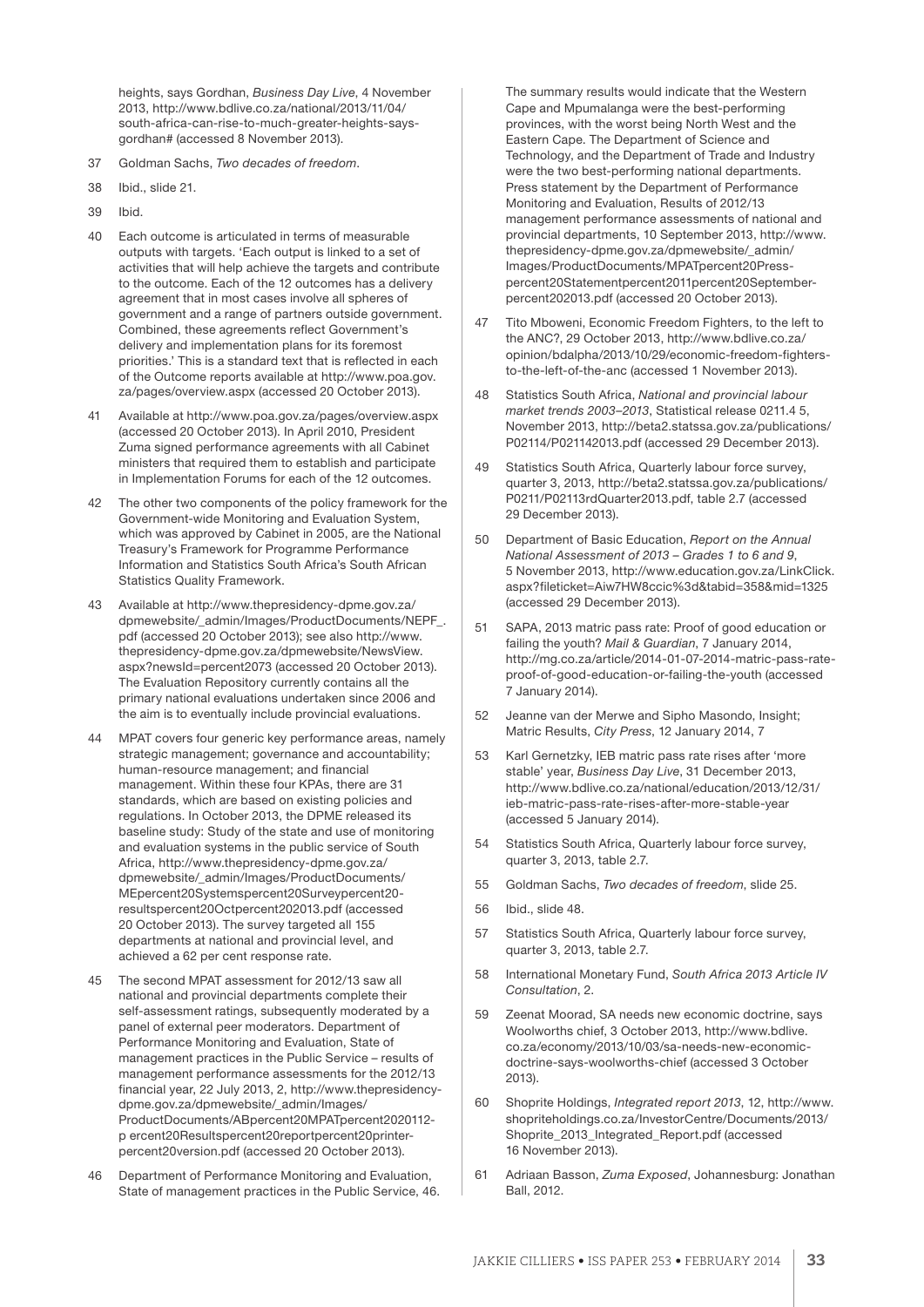- 62 Richard Calland, The *Zuma Years: South Africa's Changing Face of Power*, Cape Town: Zebra Press, 2013.
- 63 Habib, *South Africa's suspended revolution*.
- 64 Ibid., 3.
- 65 The first IPAP was published by the Mbeki administration.
- 66 This paragraph is based on the analysis by David Kaplan, Policy gridlock, for CDE.
- 67 In 2012 South Africa's trade unions shed more than 300 000 members, representing an 11 per cent decline in union membership to 3 057 772 members in 196 trade unions. See Karl Gernetzky, SA's unions bleed members on 'loss of trust', *Business Day*, 23 October 2012, http:// www.bdlive.co.za/national/labour/2013/10/22/sas-unionsbleed-members-on-loss-of-trust (accessed 26 October 2013). The figures are contained in the Department of Labour's 2012/13 annual labour market bulletin.
- 68 Paul Vecchiatto, How the government wasted nearly R31bn in spending, *Business Day Live*, 13 November 2013, http://www.bdlive.co.za/national/2013/11/13/ how-the-government-wasted-nearly-r31bn-in-spending (accessed 15 November 2013).
- 69 Net annual FDI has been at an average of \$1,9 billion over the period 1994 to 2012. See Goldman Sachs, *Two decades of freedom*, slide 15.
- 70 Our previous published growth forecast predicted an average of 3,4 per cent growth. The difference is due to model improvements as well as the impact of shale-gas fracking, which, by 2030, adds 0,5 per cent to South Africa's annual growth rate.
- 71 The focus on natural gas and hydropower rather than nuclear energy is in line with the updated Integrated Resource Plan, which was released for comment in December 2013. See http://www.doe-irp.co.za/ (accessed 8 December 2013).
- 72 See, for example, Tina Weaving, Let's stop fighting, says Ramaphosa, in *Sunday Times*, 20 October 2013, 5. The most recent and eloquent advocate for a social compact is Adam Habib – see Chapter 7 of his book *South Africa's suspended revolution*. The concept of social contract and an active citizenry, a prerequisite for a more equitable society, is the subject of an entire chapter in the NDP 2030.
- 73 See Ntsakisi Maswanganyi, Business in drive to increase 'social pacts', *Business Day*, 19 December 2013, http:// www.bdlive.co.za/business/2013/12/19/business-in-driveto-increase-social-pacts (accessed 28 December 2013).
- Trust to boost education partnerships, 17 July 2013, http://www.southafrica.info/about/education/nect-170713. htm#.Un-s7iuzsng (accessed 10 November 2013).
- 75 The Presidency, Framework agreement for a sustainable mining industry, 8 November 2013, http://www.gov.za/ speeches/view.php?sid=41481 (accessed 11 November 2013).
- 76 Mark Allix, Buy Back SA campaign pushes urgency of creating jobs, 20 November 2013, http://www.bdlive. co.za/business/trade/2013/11/20/buy-back-sa-campaignpushes-urgency-of-creating-jobs (accessed 26 November 2013).
- 77 Johan Burger, The National Development Plan can improve policing in South Africa, 16 April 2013, http://www.issafrica.org/iss-today/the-nationaldevelopment-plan-can-improve-policing-in-south-africa (accessed 22 November 2013).
- 78 Amanda Visser, Political stability Africa's biggest stumbling block, says PwC, 1 October 2013, http://www. bdlive.co.za/africa/africanbusiness/2013/10/01/politicalstability-africas-biggest-stumbling-block-says-pwc (accessed 3 October 2013).
- 79 The SEZ Bill was first tabled in Parliament in 2013 to facilitate growth and job opportunities through various incentives, including reductions in administrative procedures and associated red tape. See Briefing to Parliament on 16 October 2013 by the Department of Trade and Industry, available through the Parliamentary Monitoring Group, http://www.pmg.org.za/report/ 20131016-special-economic-zones-bill-b3b-2013-briefingdepartment-trade-and-industry?utm\_source=Drupal&utm\_ medium=email&utm\_campaign=Freepercent20Alerts (accessed 10 November 2013).
- 80 Economic Development Department, Speech for debate on first reading of the Infrastructure Development Bill, by Ebrahim Patel, Minister of Economic Development, 13 November 2013, http://www.gov.za/speeches/view. php?sid=41668 (accessed 16 November 2013).
- 81 These interventions were informed by the National Planning Commission's analysis of South Africa's investment climate and the climates of comparator countries. For more information, see George E Clarke et al, *South Africa: An assessment of the investment climate*, http://www.npconline.co.za/MediaLib/Downloads/Home/ Tabs/Diagnostic/Economy2/South%20Africa%20an%20 assessment%20of%20the%20investment%20climate.pdf (accessed 29 November 2013).
- 82 Athanasios Arvanitis, *Foreign direct investment in South Africa: Why has it been so low?* http://www.imf.org/ external/pubs/nft/2006/soafrica/eng/pasoafr/sach5.pdf. See also IMF, *Post-apartheid South Africa: The first ten years*, 2006, http://www.imf.org/external/pubs/nft/2006/ soafrica/eng/pasoafr (accessed 29 November 2013).
- 83 Goldman Sachs, *Two decades of freedom*, slide 16.
- 84 Statistics South Africa, Quarterly labour force survey, Quarter 3, vi.
- 85 Bernard Sathekge, Jobs being created Stats SA, *The New Age*, 30 October 2013, 15.
- 86 The NDP target is 5,4 per cent average growth per year over the period.
- 87 See Hedden, Moyer and Rettig, *Fracking for shale gas in South Africa*. The Blue Bridge scenario explored in that publication foresees an excise tax on the production of natural gas from fracking, in addition to standard energy taxes. The transition tax begins at R0,05 in 2017 and ramps up to R0,30 per million cubic feet of gas produced by 2050. With this tax in place, the annual investments in renewable energy drive up production to over 1,6 billion barrels of oil equivalent by 2050, making it a larger source of South African energy than coal in 2013.
- 88 Irvine Makuyane, Health improving slightly, *The New Age*, 30 October 2013, 3.
- 89 See Department of Basic Education, Incremental introduction of African languages, 13 November 2013, http://www.gov.za/speeches/view.php?sid=41636 (accessed 16 November 2013).
- 90 Based on Natasha Marrian, Worrying times for the ANC as its alliance teeters, 24 October 2013, http://www.bdlive. co.za/opinion/columnists/2013/10/24/worrying-times-forthe-anc-as-its-alliance-teeters (accessed 1 November 2013).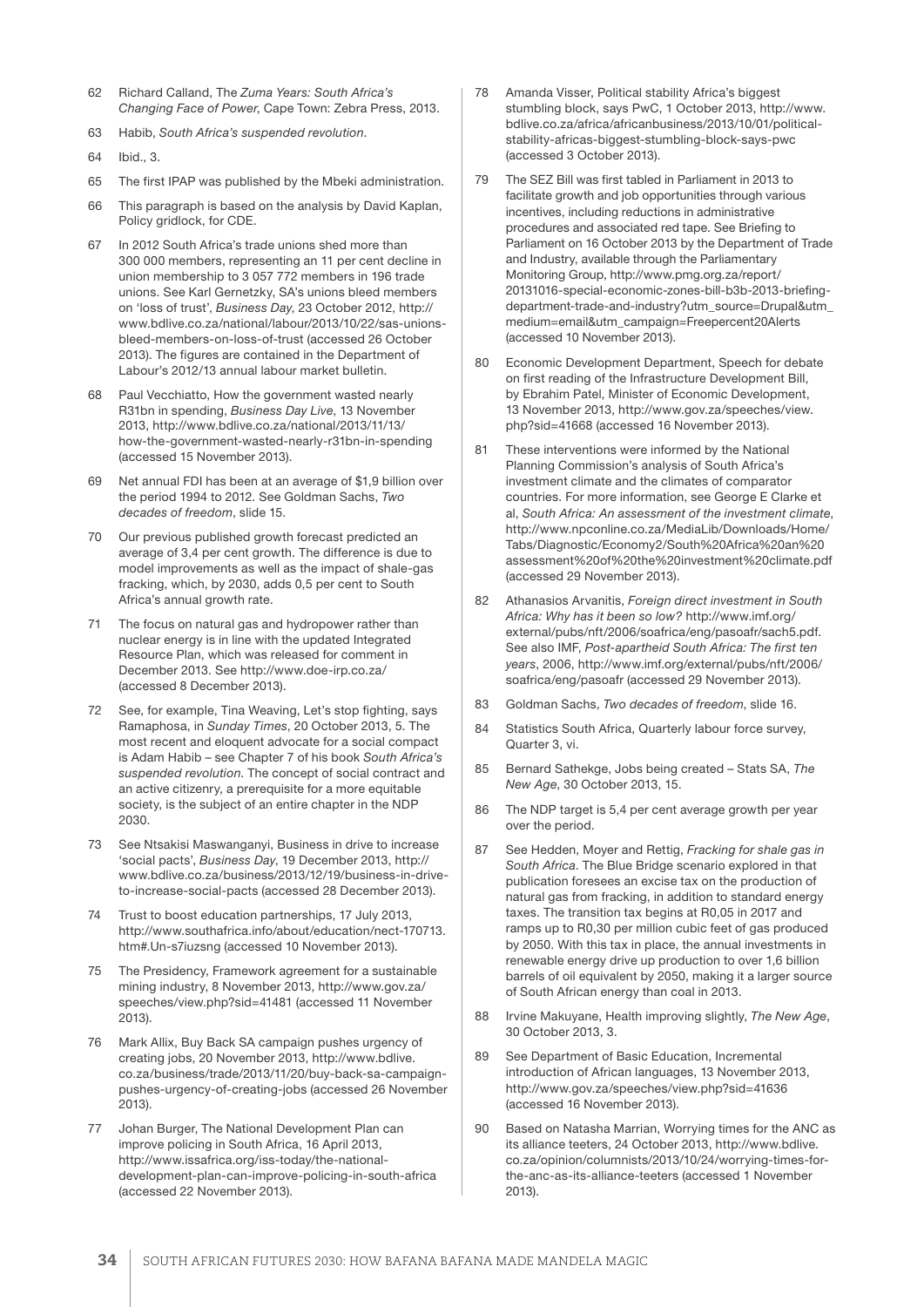- 91 Natasha Marrian, EFF will find it difficult to split Cosatu and alliance, *Business Day Live*, 7 November 2013, http://www.bdlive.co.za/opinion/columnists/2013/11/07/ eff-will-find-it-difficult-to-split-cosatu-and-alliance (accessed 8 November 2013).
- Carol Paton, ANC dangles land-restitution carrot in front of voters, *Business Day*, 12 November 2013, 3.
- 93 Chapter 9 of South Africa's Constitution provides for the establishment of state institutions to strengthen the country's constitutional democracy.
- 94 MISTRA, Patronage politics divides us, http://www.mistra. org.za/MediaDocs/Povertypercent20Patronagepercent20Executivepercent20Summarypercent20 smaller.pdf (accessed 13 November 2013).
- 95 Setumo Stone, Auditor-General warns that state of municipal finances is worsening, Business Day Live, 14 August 2013, http://www.bdlive.co.za/ national/2013/08/14/auditor-general-warns-that-state-ofmunicipal-finances-is-worsening (accessed 13 November 2013).
- 96 Charlotte Mathews, Mining will fail if claims continue, says PwC, Business Day Live, 14 November 2013, http://www. bdlive.co.za/business/mining/2013/11/14/mining-will-failif-claims-continue-says-pwc (accessed 15 November 2013).
- 97 Staff reporter, Police shooting deaths at 12-year high, *Mail & Guardian*, 25 March 2010, http://mg.co.za/article/2010- 03-25-police-shooting-deaths-at-12year-high (accessed 29 December 2013).
- 98 Gareth Newham, Roots of the crisis facing the South African police, 7 March 2013, http://www.issafrica.org/ iss-today/roots-of-the-crisis-facing-the-south-africanpolice (accessed 22 November 2013).
- 99 In October 2013, the South African Reserve Bank released its September 2013 Financial Stability Review (for the first six months of 2013) and warned that weak economic performance and labour unrest threatened the outlook for South Africa's credit rating. See http://www.rba.gov.au/ publications/fsr/2013/sep/pdf/0913.pdf (accessed 31 October 2013).
- 100 In mid-2013, South Africa's sovereign credit rating stood at BBB (Standard & Poor's) and Baa1 (Moody's).
- 101 South African Press Association, Minister touts shale gas fracking, 17 May 2012, http://www.news24.com/SciTech/ News/Shale-gas-a-gift-from-God-minister-20120517 (accessed 20 November 2013).
- 102 See the *Mail & Guardian*'s special report on Chancellor House, http://mg.co.za/report/chancellor-house (accessed 26 November 2013).
- 103 Natasha Marriam, NUMSA targets budget day for rolling mass action, *Business Day Live*, 28 November 2013, http://www.bdlive.co.za/national/labour/2013/11/28/ numsa-targets-budget-day-for-rolling-mass-action (accessed 28 November 2013).
- 104 Karl Gernetzky, BMW confirms new model lost to SA through strike, *Business Day*, 11 October 2013. See also Slow growth in factory output shows damage done by stoppages, *Business Day*, 11 October 2013.
- 105 The contribution of manufacturing, services and ICT as a percentage of GDP declines under all scenarios.
- 106 Variables representing effectiveness and regulatory quality in IFs are drawn from the World Governance Indicators, while variables representing corruption,

economic freedom, and level of democracy are drawn from the Transparency Index, the Fraser Institute and the Polity IV Project, respectively. Those datasets are used to find in 2010 countries against which to benchmark outcomes in various scenarios up to 2030.

- 107 The author would like to acknowledge the contribution of Hanna Camp in the development and write-up of this section.
- 108 Mauritius has now overtaken South Africa in the top spot in sub-Saharan Africa. See Gillian Jones, Nigeria closes the gap on South Africa's investment lead, *Business Day Live*, 10 September 2013, http://www.bdlive.co.za/africa/ africanbusiness/2013/09/10/nigeria-closes-gap-on-southafricas-investment-lead# (accessed 10 September 2013).
- 109 Available at http://www.doingbusiness.org/~/media/ GIAWB/Doing%20Business/Documents/Annual-Reports/ English/DB13-full-report.pdf , posted 23 October 2013, 3 (accessed 30 December 2013).
- 110 Available at http://cpi.transparency.org/cpi2013 (accessed 30 December 2013).
- 111 Jones, Nigeria closes the gap on South Africa's investment lead.
- 112 The 'Bafana Bafana' scenario forecast is that South Africa's GDP per capita will increase to R145 102 by 2030, but will not significantly improve South Africa's global ranking, placing it at the average level of Libya, Botswana and Latvia today.
- 113 Booysen, *Twenty years of South African democracy*, 30.
- 114 National Planning Commission, the Presidency, NDP 2030: Our future – make it work, 27.
- 115 Habib, *South Africa's suspended revolution*, 206–207.
- 116 See the convincing article on this by Gareth Newham, Why is corruption getting worse in South Africa? 13 December 2013, http://www.issafrica.org/iss-today/ why-is-corruption-getting-worse-in-south-africa (accessed 16 December 2013).
- 117 According to the National Treasury, the amount of household disposable income spent on debt has risen to 76 per cent in 2013 compared to 50 per cent in 2003. The number of customers in arrears for more than three months or more is 4,2 million out of 20 million creditactive customers. See Government moves to protect consumers and assist over-indebted households, 12 December 2013, http://www.gov.za/speeches/view. php?sid=42655 (accessed 1 January 2014).
- 118 See http://www.gov.za/speeches/view.php?sid=42806, 31 December 2013 (accessed 1 January 2014).
- 119 Written by Hanna Camp, consultant to the ISS.
- 120 Ara Go, Jonathan D Moyer, Mickey Rafa and Julia Schünemann, Population futures: Revisiting South Africa's National Development Plan 2030, African Futures paper no 7, 16 October 2013, http://www.issafrica.org/ publications/population-futures-revisiting-south-africasnational-development-plan-2030 (accessed 1 January 2014). See also Hedden, Moyer and Rettig, *Fracking for shale gas in South Africa*.